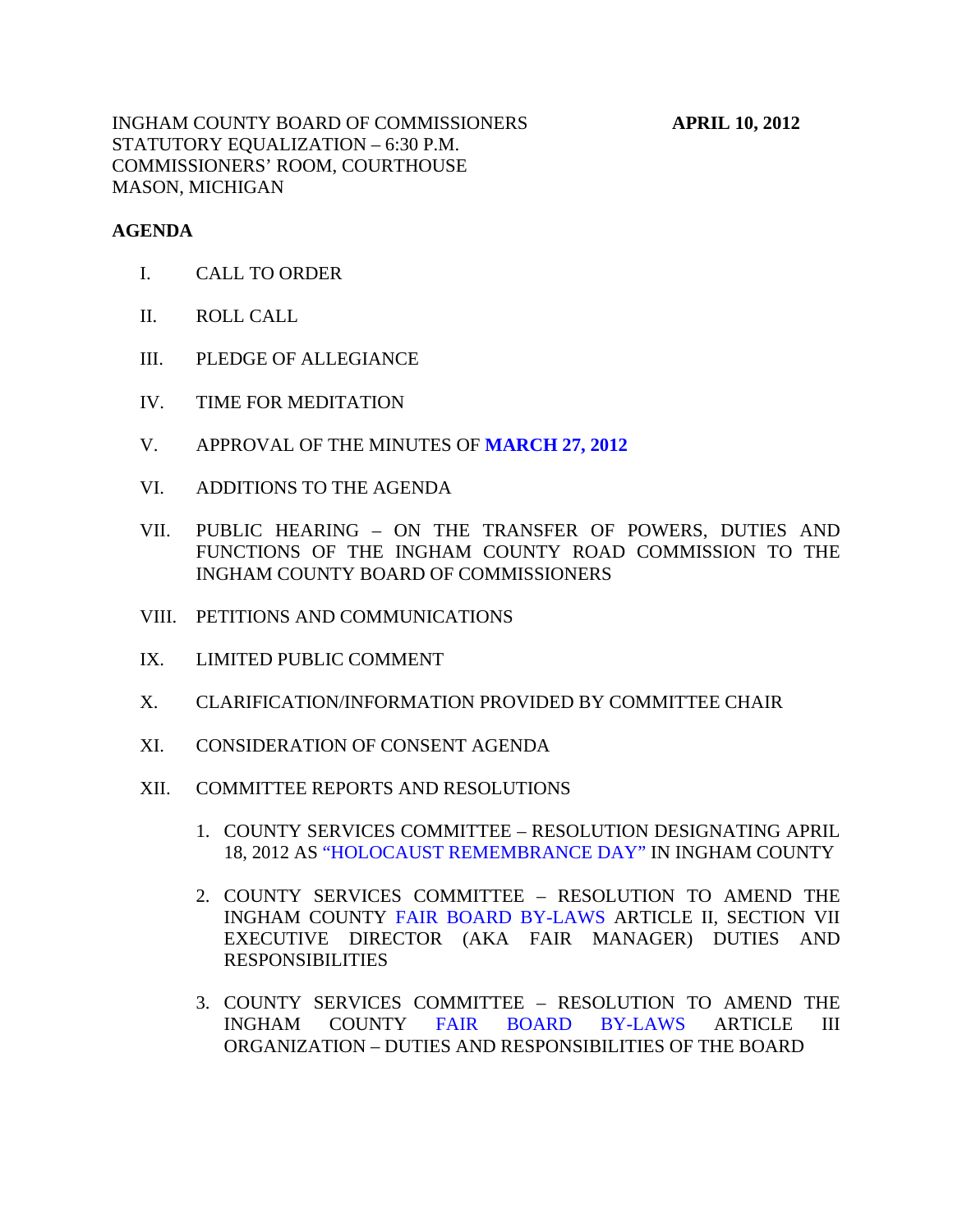# BOARD OF COMMISSIONERS **PAGE TWO** APRIL 10, 2012

- 4. COUNTY SERVICES AND FINANCE COMMITTEES RESOLUTION TO TRANSFER FUNDS F[ROM HOTEL MOTEL TAX FUND TO FAIR](#page-24-0) CAPITAL IMPROVEMENT ACCOUNT
- 5. COUNTY SERVICES AND FINANCE COMMITTEES RESOLUTION TO APPROVE THE [RENEWAL OF THE HARDWARE MAIN](#page-26-0)TENANCE AGREEMENT FROM SERVICE EXPRESS, INCORPORATED
- 6. COUNTY SERVICES AND FINANCE COMMITTEES RESOLUTION TO APPROVE THE PURCHAS[E ANNUAL MAINTENANCE O](#page-27-0)F THE EMC CELERRA NS20 STORAGE AREA NETWORK (SAN) FROM LOGICALIS
- 7. COUNTY SERVICES AND FINANCE COMMITTEES RESOLUTION AUTHORIZING ENTERING INTO AN AGREEMENT WITH NELSON TRANE FOR THE PURPOSE OF UPGRADING OUR EXISTING TRACER SUMMIT SYSTEM BUILDING CONTROL UNITS TO THE LATEST VERSION AT T[HE VETERANS MEMORIAL COURTHOUSE](#page-28-0)
- 8. COUNTY SERVICES AND FINANCE COMMITTEES RESOLUTION AWARDING A CONTRACT TO [SHAW-WINKLER](#page-29-0) FOR THE REPLACEMENT OF THE LAST SECTIONAL BOILER AT THE INGHAM COUNTY JAIL
- 9. HUMAN SERVICES, COUNTY SERVICES AND FINANCE COMMITTEES RESOLUTION TO AUTHORIZE AMENDMENT #2 TO THE 2011-2012 COMPREHENSIVE PLANNING, BUDGETING AND CONTRACTING AGREEMENT WITH T[HE MICHIGAN DEPARTMENT OF CO](#page-30-0)MMUNITY HEALTH
- 10. HUMAN SERVICES COMMITTEE RESOLUTION HONORING ROBIN [LEWIS](#page-32-0)
- 11. HUMAN SERVICES AND FINANCE COMMITTEES RESOLUTION TO REQUEST THAT THE MICHIGAN DEPARTMENT OF COMMUNITY HEALTH DE[SIGNATE THE COMMUNITY MENTAL HEALTH](#page-33-0)  AUTHORITY OF CLINTON, EATON AND INGHAM COUNTIES AS THE COORDINATING AGENCY FOR INGHAM COUNTY EFFECTIVE OCTOBER 1, 2012
- 12. HUMAN SERVICES AND FINANCE COMMITTEES RESOLUTION TO AUTHORIZE ACCEPTANCE OF [A MICHIGAN MINORITY HEALTH](#page-34-0) MONTH GRANT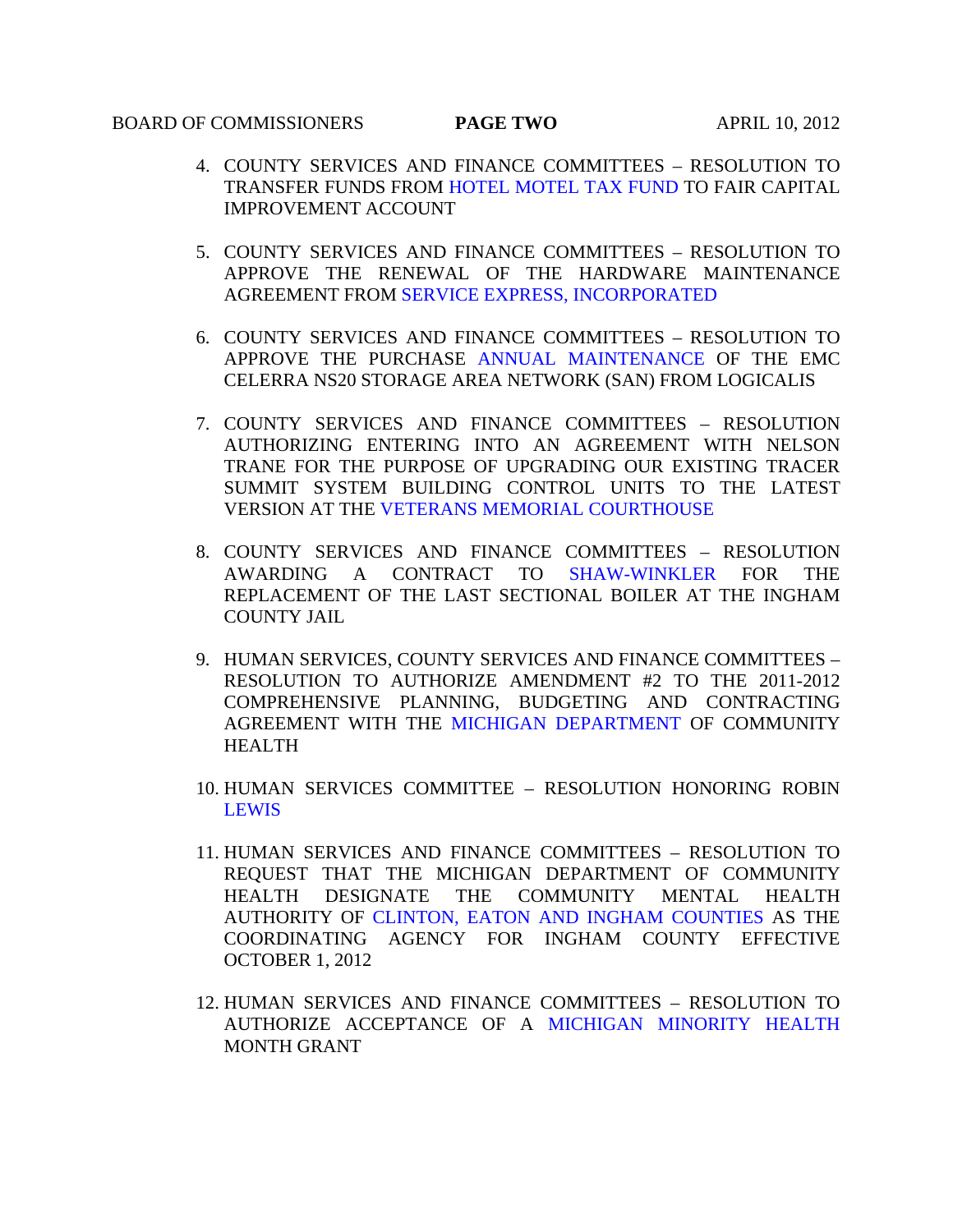# **BOARD OF COMMISSIONERS PAGE THREE APRIL 10, 2012**

- 13. HUMAN SERVICES, COUNTY SERV[ICES AND FINANCE COMMITT](#page-35-0)EES RESOLUTION TO AUTHORIZE A REALIGNMENT OF HEALTH DEPARTMENT PROGRAMS AND ADMINISTRATIVE STRUCTURE
- 14. JUDICIARY, COUNTY SERVICES AND FINANCE COMMITTEES RESOLUTION AUTHORIZING A CONTRACT WITH TEACHOUT SECURITY SERVICES, INC. FOR UNIFORMED UNA[RMED GUARD](#page-38-0)  SERVICES AT VARIOUS COUNTY FACILITIES
- 15. JUDICIARY AND FINANCE COMMITTEES RESOLUTION TO AUTHORIZE ENTERING INTO A CONTRACT WITH GRAPHIC SCIENCES AND TO HIRE [TEMPORARY EMPLOYEES T](#page-39-0)O CONTINUE IMAGING FRIEND OF THE COURT CASE FILES
- 16. LAW ENFORCEMENT AND FINANCE COMMITTEES RESOLUTION TO APPROVE AN EXTENDED POLICE SERVICES AGREEMENT WITH THE VILLAGE O[F WEBBERVILLE COV](#page-41-0)ERING THE PERIOD OF JULY 1, 2012 THROUGH JUNE 30, 2013
- 17. LAW ENFORCEMENT, HUMAN SERVICES AND FINANCE COMMITTEES – RESOLUTION TO AUTHORIZE A CONTRACT FOR MEDICATIO[N PASSING SERVICES AT](#page-42-0) THE INGHAM COUNTY JAIL
- 18. LAW ENFORCEMENT AND FINANCE COMMITTEE RESOLUTION AUTHORIZIN[G MIS SERVER AND MULTIBRIDGE UPGRAD](#page-44-0)E PROJECT FOR THE 911 CENTER
- 19. LAW ENFORCEMENT COMMITTEE RESOLUTION AUTHORIZING THE ESTABLISHMENT OF A NAME FOR THE NE[W "INGHAM COUNTY 911](#page-45-0) CENTER"
- 20. LAW ENFORCEMENT COMMITTEE RESOLUTION TO AUTHORIZE THE FORMATION OF A NEW [INGHAM COUNTY 911 ADVISORY](#page-46-0) COMMITTEE
- XIII. SPECIAL ORDERS OF THE DAY
- XIV. PUBLIC COMMENT
- XV. COMMISSIONER ANNOUNCEMENTS
- XVI. CONSIDERATION AND ALLOWANCE OF CLAIMS
- XVII. RECESS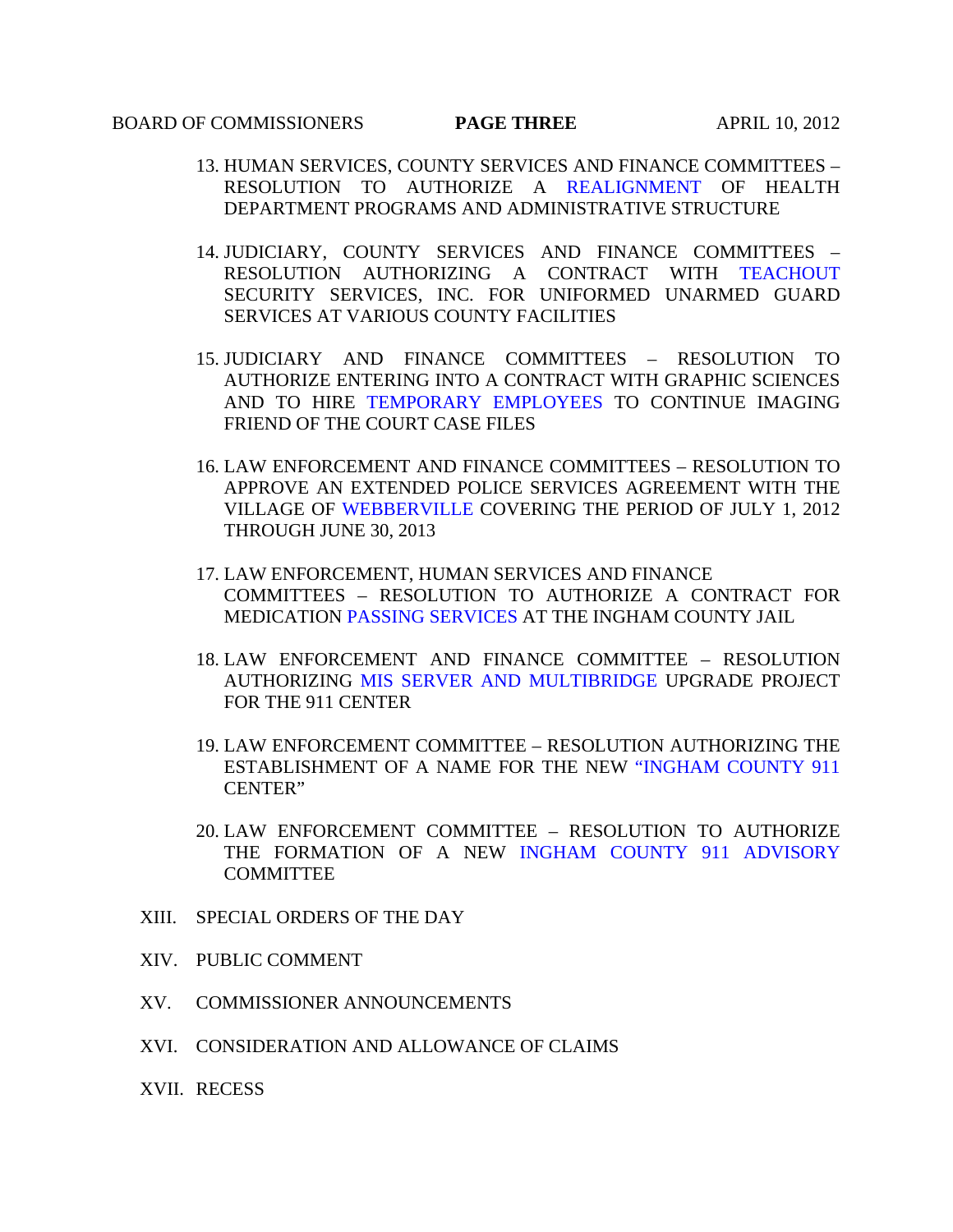THE COUNTY OF INGHAM WILL PROVIDE NECESSARY REASONABLE AUXILIARY AIDS AND SERVICES, SUCH AS INTERPRETERS FOR THE HEARING IMPAIRED AND AUDIO TAPES OF PRINTED MATERIALS BEING CONSIDERED AT THE MEETING FOR THE VISUALLY IMPAIRED, FOR INDIVIDUALS WITH DISABILITIES AT THE MEETING UPON FIVE (5) WORKING DAYS NOTICE TO THE COUNTY OF INGHAM. INDIVIDUALS WITH DISABILITIES REQUIRING AUXILIARY AIDS OR SERVICES SHOULD CONTACT THE COUNTY OF INGHAM IN WRITING OR BY CALLING THE FOLLOWING: INGHAM COUNTY BOARD OF COMMISSIONERS, P.O. BOX 319, MASON, MI 48854, 517- 676-7200.

# **PLEASE TURN OFF CELL PHONES AND OTHER ELECTRONIC DEVICES OR SET TO MUTE OR VIBRATE TO AVOID DISRUPTION DURING THE MEETING**

#### **FULL BOARD PACKETS ARE AVAILABLE AT: www.ingham.org**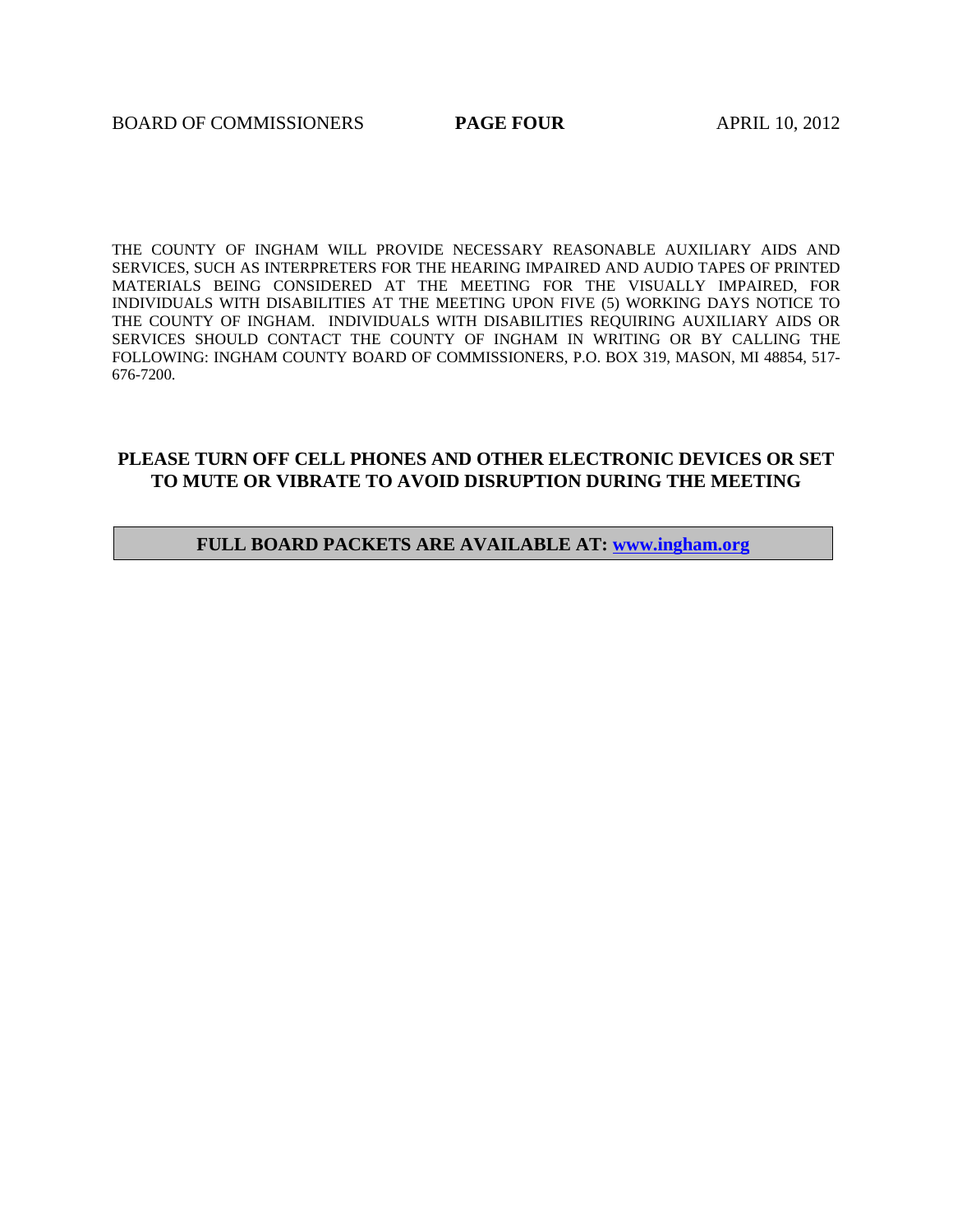Board of Commissioners Room - Courthouse Mason, Michigan - 6:30 p.m. March 27, 2012

#### <span id="page-4-0"></span>**CALL TO ORDER:**

Chairperson Copedge called the March 27, 2012, regular meeting of the Ingham County Board of Commissioners to order at 6:29 p.m. Roll was called and all Commissioners were present except: Commissioners McGrain and Vickers.

#### **PLEDGE OF ALLEGIANCE:**

Dianne Warfield, Trustee, Delhi Township, led the Board in the Pledge of Allegiance and a few moments of silence were observed for meditation.

#### **APPROVAL OF THE MINUTES:**

Moved by Commissioner Grebner, supported by Commissioner De Leon, to approve the minutes of the March 13, 2012, meeting as submitted. Motion carried unanimously. Absent: Commissioners McGrain and Vickers.

#### **ADDITIONS TO THE AGENDA:**

Substitute Agenda Item No 6 – Resolution authorizing renewing a contract with Lansing Ice & Fuel Company to supply fuel for county-owned vehicles and equipment.

Substitute Agenda Item No 12 – Resolution amending resolution #11-291 to extend contracts with Lansing and East Lansing for the 911 Center FY 2011/2012 operations.

Moved by Commissioner De Leon, supported by Commissioner Bahar-Cook, to add the following late resolution: Resolution designating March, 2012 as "Certified Government Financial Manager Month" in Ingham County. Motion carried unanimously. Absent: Commissioners McGrain and Vickers. The resolution was added to the agenda as item number 14.

# **PUBLIC HEARING**

Public Hearing on the transfer of powers, duties and functions of the Ingham County Road Commission to the Ingham County Board of Commissioners.

Tom Gamez, Road Commission employee, thanked the Commissioners for their help and support regarding the Road Commission.

Leonard Provencher addressed the Board regarding the Road Commission. In support of the current appointments of staff and the appointments of Commissions and asked that if changes are made it be done so citizens can be served and staff can learn.

Randy Mayville addressed the Board regarding the Road Commission transfer of powers and the need to have representation throughout the County.

Daniel Troia addressed the Board regarding accountability from Board members regarding the Road Commission.

Mark Swanson, Road Commission employee, addressed the Board regarding the take over of the Road Commission and the restructure of employees.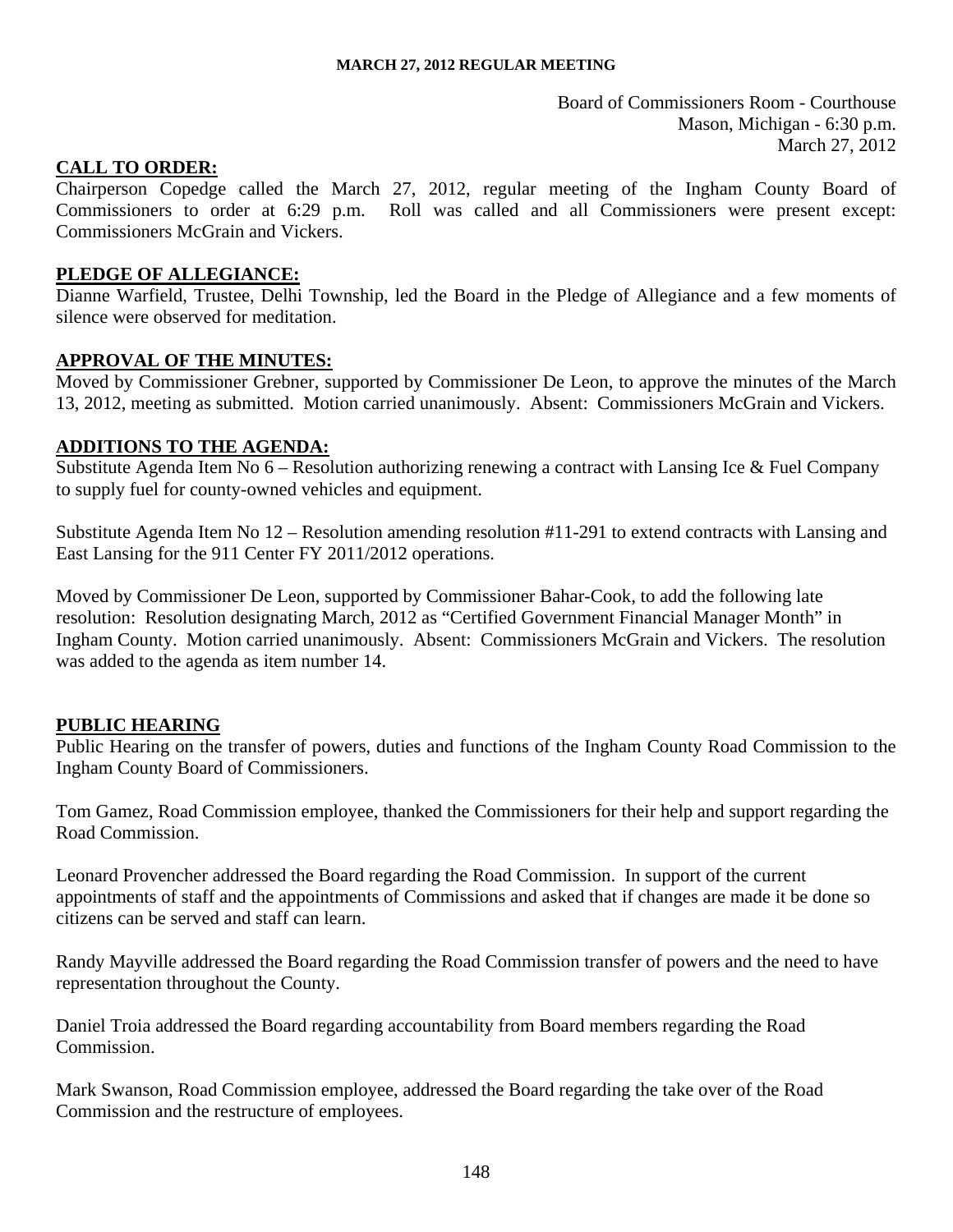Steve Oswald, Road Commission employee, addressed the Board regarding the Road Commission take over.

Commissioner Dougan introduced Monica Ware, from the County Road Association of Michigan.

# **PETITIONS AND COMMUNICATIONS:**

Letter from Mitchell Rivard announcing his resignation as chair of the Ingham County Equal Opportunity Committee. Accepted and placed on file.

Letter (with attachment) from Department of Environmental Quality, Air Quality Division's Pending New Source Review Application Report. Accepted and placed on file.

Late - Letter from Eaton County Community Development & Housing Department Regarding adoption of amended Eaton County Master Plan. Accepted and placed on file.

# **LIMITED PUBLIC COMMENT:**

Tom Gamez, Road Commission employee, addressed the Board regarding trust and ethics among the Road Commission and the take over.

Dr. Thomas Woods addressed the Board regarding the requirements of the Living Wage Wavier Policy for St. Vincent Catholic Charities.

# **CLARIFICATION/INFORMATION PROVIDED BY COMMITTEE CHAIR:**

Commissioner Holman explained the committee process regarding the St. Vincent Catholic Charities Living Wage Waiver.

Commissioner Copedge shared that there should be follow up call from the Labor Group regarding the St. Vincent Catholic Charities Living Wage waiver.

# **CONSIDERATION OF CONSENT AGENDA:**

Moved by Commissioner Dragonetti, supported by Commissioner Grebner, to adopt a consent agenda consisting of all items. Motion to adopt a consent agenda carried unanimously. Items on the consent agenda were adopted by a unanimous roll call vote. Items voted on separately are so noted in the minutes. Absent: Commissioners McGrain and Vickers.

# **COMMITTEE REPORTS AND RESOLUTIONS:**

The following resolution was introduced by the County Services Committee:

# **RESOLUTION DECLARING MARCH 31, 2012 AS "CESAR E. CHAVEZ DAY" IN INGHAM COUNTY**

# **RESOLUTION #12-86**

WHEREAS, the late Cesar E. Chavez developed and lived by a unique blend of values, philosophy and styles; and

WHEREAS, throughout his youth and into his adulthood, Cesar migrated across the southwest laboring in the fields and vineyards where he was exposed to the hardships and injustices of farm worker life; and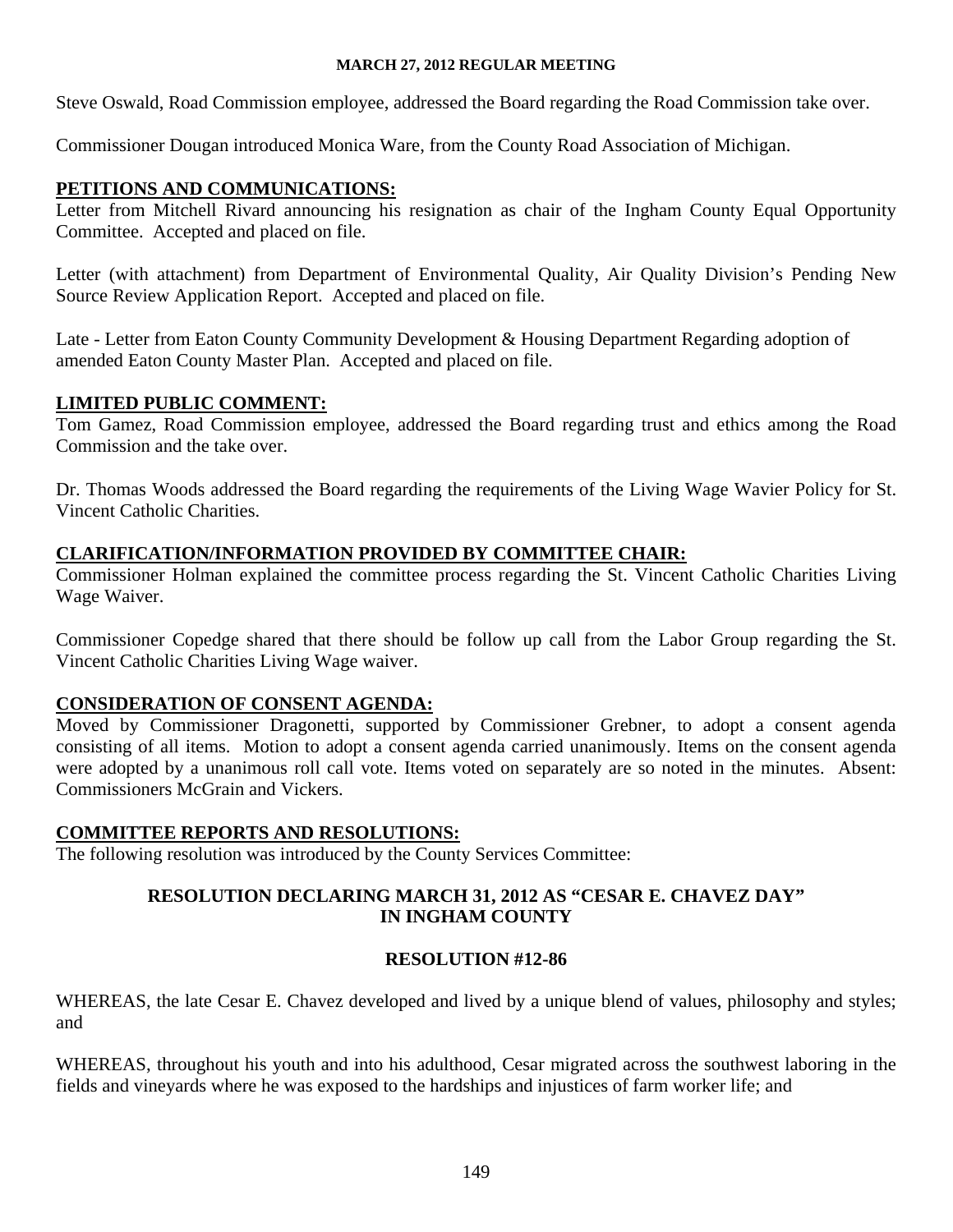WHEREAS, his life as a community organizer began in 1952 when he joined the Community Service Organization (CSO), a prominent Latino civil rights group, in the late 1950s and early 1960s, he served as the national director; and

WHEREAS, his dream was to create an organization to protect and serve farm workers, whose poverty and disenfranchisement he had shared, in 1962, Cesar resigned from the CSO, and founded what is now known as the United Farm Workers of America; and

WHEREAS, for more than three decades Cesar led the first successful farm workers union in American history serving hundreds of thousands of farm workers; and

WHEREAS, he led successful strikes and boycotts that resulted in the first industry-wide labor contracts and the efforts of his union brought about the passage of the groundbreaking 1975 California Agricultural Labor Relations Act to protect farm workers; and

WHEREAS, on April 23, 1993, Cesar Chavez, a true American hero, died of natural causes in San Luis, Arizona shortly before he was scheduled to appear in Lansing.

THEREFORE BE IT RESOLVED, that the Ingham County Board of Commissioners hereby honors the memory of Cesar E. Chavez, an extraordinary Mexican-American, Labor Leader and role model, and declares March 31, 2012 as "Cesar E. Chavez Day" in Ingham County.

**COUNTY SERVICES: Yeas:** Holman, Grebner, Celentino, De Leon, Vickers **Nays:** None **Absent:** Schor **Approved 3/20/12** 

Adopted as part of the consent agenda.

The following resolution was introduced by the County Services Committee:

# **RESOLUTION MAKING APPOINTMENTS TO THE WOMEN'S COMMISSION**

# **RESOLUTION #12-87**

WHEREAS, several vacancies exist on the Women's Commission; and

WHEREAS, the County Services Committee interviewed applicants interested in serving on this Commission.

THEREFORE BE IT RESOLVED, that the Ingham County Board of Commissioners hereby makes the following appointments to the Women's Commission:

> Anne Klein Barna, 133 E. Columbia, Mason, 48854 Jennifer Flood, 6206 Beechfield Drive, Lansing, 48911

to terms expiring December 31, 2014; and

Leah Brooks, 5325 Ferris Road, Eaton Rapids, 48827

to a term expiring December 31, 2012.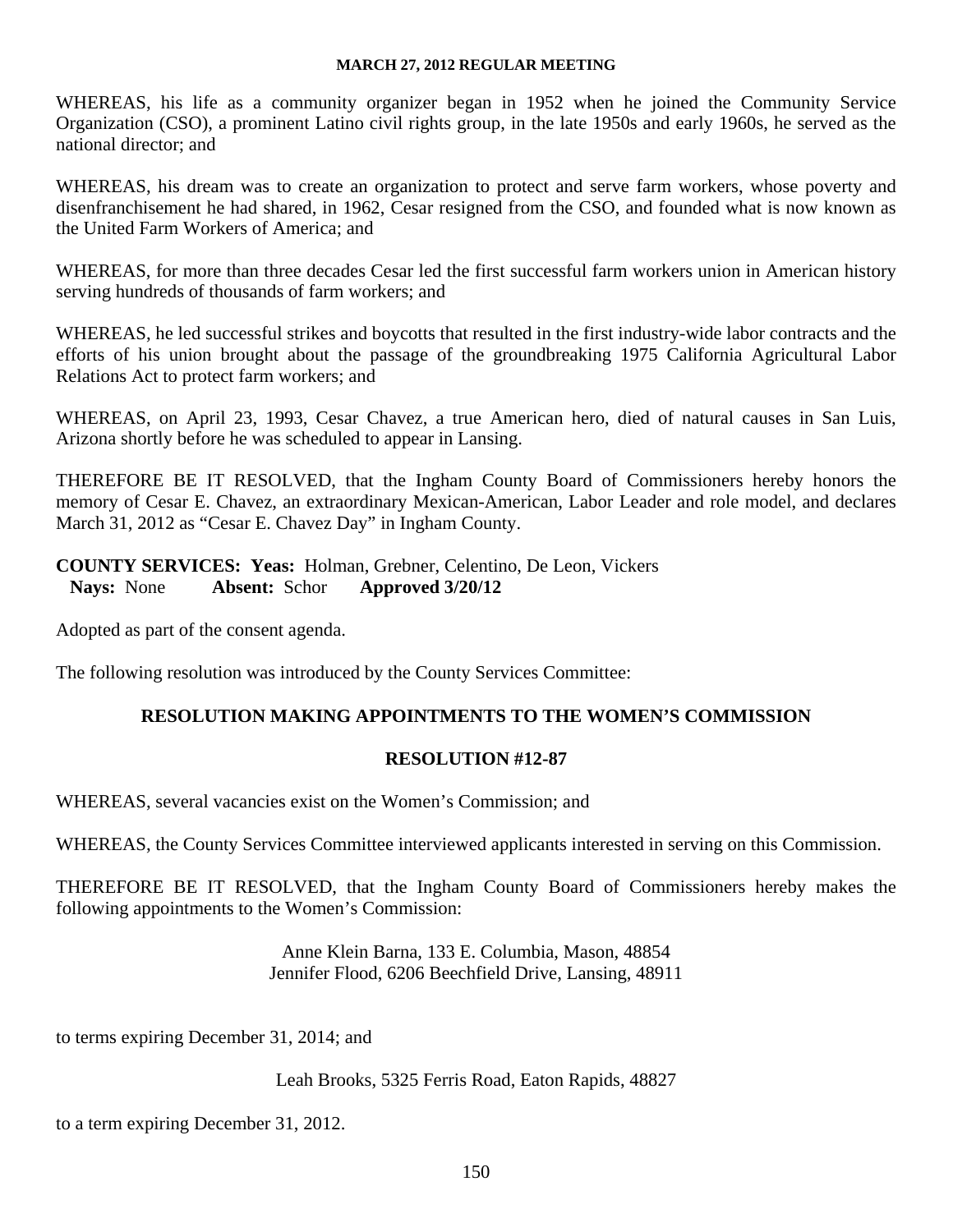**COUNTY SERVICES: Yeas:** Holman, Grebner, Celentino, De Leon, Vickers **Nays:** None **Absent:** Schor **Approved 3/20/12** 

Adopted as part of the consent agenda.

The following resolution was introduced by the County Services and Finance Committees:

# **RESOLUTION AUTHORIZING AN AGREEMENT WITH COMERICA, INC. FOR THE PROCUREMENT CARD PROGRAM**

#### **RESOLUTION #12-88**

WHEREAS, the Ingham County Board of Commissioners authorized in Resolution #02-178, for the Purchasing Department to proceed with implementing a Procurement Card Program; and

WHEREAS, the Procurement Card Team was formed including representatives from Budgeting, Financial Services, Human Resources, Management Information Systems, Treasury and the Purchasing Departments; and

WHEREAS, the Ingham County Board of Commissioners authorized in Resolution #09-223, an agreement with Comerica, Inc. from July 31, 2009 to July 30, 2012 to provide commercial card services for the Procurement Card Program at no cost to the County; and

WHEREAS, Comerica has proposed a new agreement which incorporates a new rebate program whereby the County will be eligible for annual rebates; and

WHEREAS, after careful review and consideration of the proposed agreement, the Procurement Card Team recommends entering into a new agreement with Comerica.

THEREFORE BE IT RESOLVED, that Ingham County enters into a three-year agreement with Comerica, Inc. to provide commercial card services for the Procurement Card Program, for the term of July 31, 2012 to June 1, 2015.

BE IT FURTHER RESOLVED, that the agreement shall be extendable if mutually agreed upon by the County and Comerica for a period of not more than two years.

BE IT FURTHER RESOLVED, that the County Clerk and the Chairperson of the Board of Commissioners are hereby authorized to sign the necessary contract documents on behalf of the County after approval as to form by the County Attorney.

**COUNTY SERVICES: Yeas:** Holman, Grebner, Celentino, De Leon, Vickers **Nays:** None **Absent:** Schor **Approved 3/20/12** 

**FINANCE: Yeas:** Grebner, McGrain, Nolan, Bahar-Cook, Tennis, Dougan  **Nays:** None **Absent:** None **Approved 3/21/12** 

Adopted as part of the consent agenda.

The following resolution was introduced by the County Services and Finance Committees: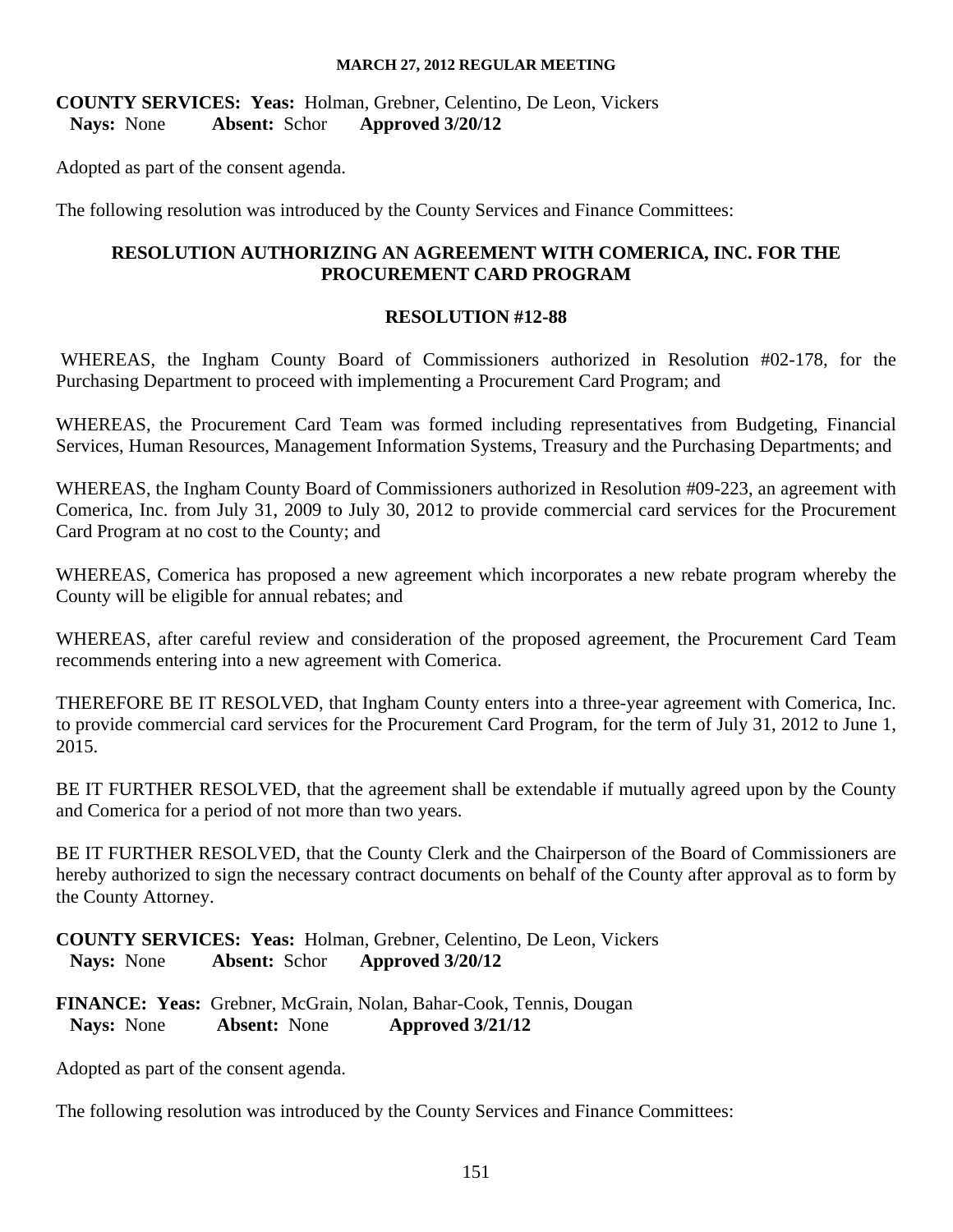## **RESOLUTION AUTHORIZING RENEWING A CONTRACT WITH LANSING ICE & FUEL COMPANY TO SUPPLY FUEL FOR COUNTY-OWNED VEHICLES AND EQUIPMENT**

#### **RESOLUTION #12-89**

WHEREAS, the County requires a primary supplier of fuel for County-owned and operated vehicles and equipment at fair and reasonable prices on an as-needed basis; and,

WHEREAS, the current fueling contract with Lansing Ice & Fuel Company expired on December 31, 2011; and,

WHEREAS, the Purchasing Department solicited proposals for the purchase of fuel, and after review and evaluation, recommends entering into contract with the most responsible proposer, Lansing Ice & Fuel Company, a local vendor, to supply fuel for County-owned vehicles and equipment.

THEREFORE BE IT RESOLVED, that the Ingham County Board of Commissioners authorizes entering into a fueling contract with Lansing Ice & Fuel Company to supply fuel for County-owned vehicles and equipment for a period of three (3) years with an option to renew the contract for an additional two-year period.

BE IT FURTHER RESOLVED, that the price charged to the County for fuel purchases shall be based on Lansing Ice and Fuel's cost on the date of purchase plus a \$0.069 per gallon differential for all types of fuel purchased; diesel winterization from November 15 to March 1 shall be \$0.02 per gallon.

BE IT FURHTER RESOLVED, that this differential shall be added to Lansing Ice & Fuel's actual invoice cost to determine the County's fuel price, excluding any exempt taxes.

BE IT FURTHER RESOLVED, that the fuel will be purchased utilizing a card accounting system to be provided by Lansing Ice & Fuel.

BE IT FURTHER RESOLVED, that the Ingham County Board Chairperson and County Clerk are authorized to sign the contract documents consistent with this Resolution after approval as to form by the County Attorney.

**COUNTY SERVICES: Yeas:** Holman, Grebner, Celentino, De Leon, Vickers **Nays:** None **Absent:** Schor **Approved 3/20/12** 

**FINANCE: Yeas:** Grebner, McGrain, Nolan, Bahar-Cook, Tennis, Dougan  **Nays:** None **Absent:** None **Approved 3/21/12** 

Adopted as part of the consent agenda.

The following resolution was introduced by the Human Services and Finance Committees:

# **RESOLUTION DESIGNATING THE INGHAM COUNTY DEPARTMENT OF HUMAN SERVICES AS ADMINISTRATOR OF A TARGETED ASSISTANCE PROGRAM GRANT FOR REFUGEE SERVICES**

# **RESOLUTION #12-90**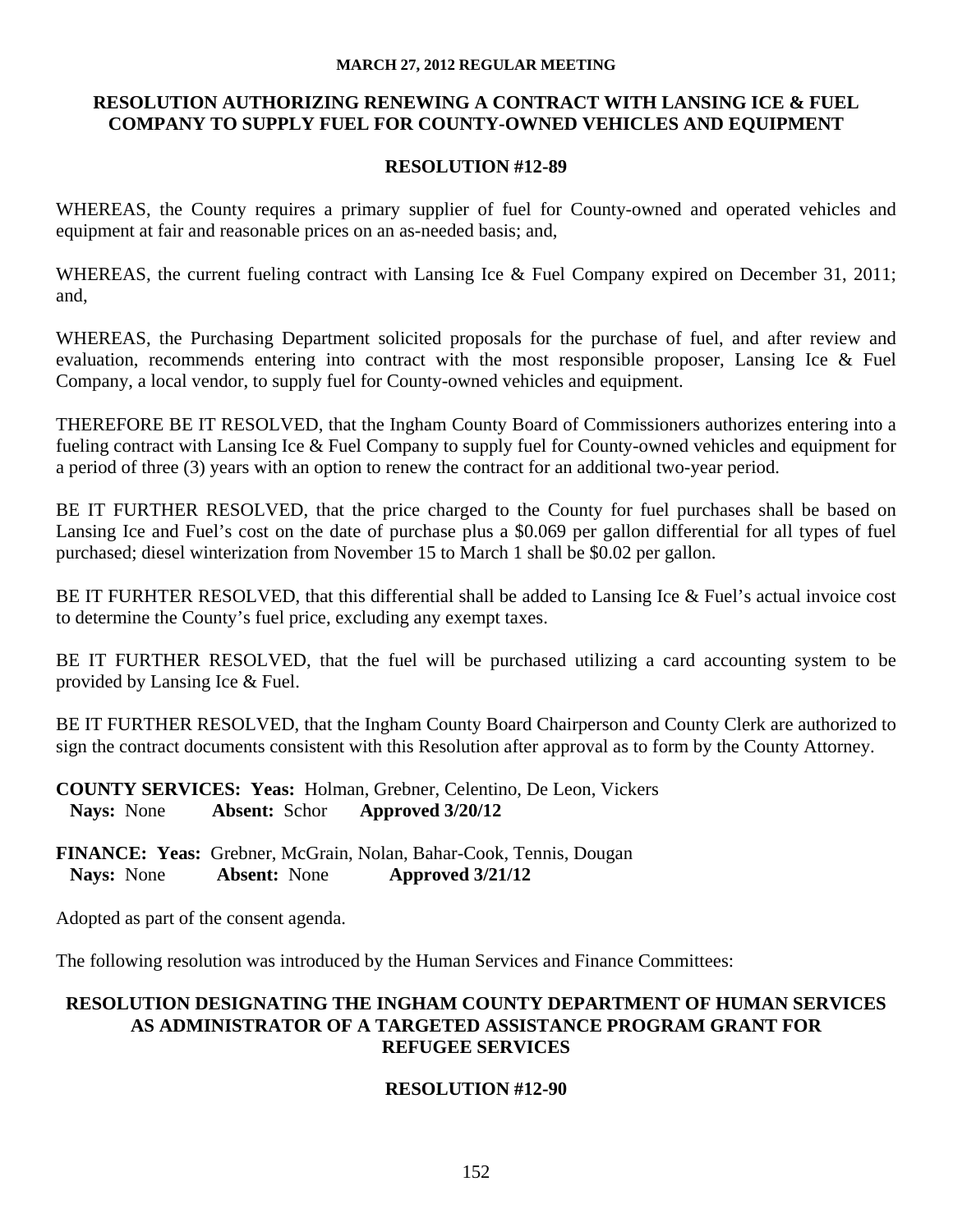WHEREAS, the Department of Health and Human Services Office of Refugee Resettlement has notified the Ingham County Department of Human Services that Ingham County has been selected for a Targeted Assistance grant for services to refugees; and

WHEREAS, the purpose of Targeted Assistance formula grants is to provide, through a process of local planning and implementation, direct services intended to result in economic self-sufficiency and reduced welfare dependency of refugees through job placements; and

WHEREAS, the FY 2011 allocation is \$340,379 for a three-year project cycle; and

WHEREAS, the Ingham County Department of Human Services is best positioned to accept and administer this grant.

THEREFORE BE IT RESOLVED, the Ingham County Board of Commissioners designates the Ingham County Department of Human Services as the administrator of the FY 2011 Targeted Assistance program formula grant for services to refugees.

BE IT FURTHER RESOLVED, the Ingham County Department of Human Services shall provide an annual report of activities conducted under the grant for each of the years in the three-year project cycle.

**HUMAN SERVICES: Yeas:** Nolan, Schor, McGrain, Vickers, Dougan **Nays:** None **Absent:** Tennis **Approved 3/19/12** 

**FINANCE: Yeas:** Grebner, McGrain, Nolan, Bahar-Cook, Tennis, Dougan  **Nays:** None **Absent:** None **Approved 3/21/12** 

Adopted as part of the consent agenda.

The following resolution was introduced by Judiciary, County Services and Finance Committees:

# **RESOLUTION AUTHORIZING ENTERING INTO A CONTRACT WITH DLZ MICHIGAN, INC. TO PROVIDE ARCHITECTURAL AND ENGINEERING SERVICES FOR EXTERIOR REPAIRS AT THE INGHAM COUNTY FAMILY CENTER AND THE HUMAN SERVICES BUILDING MAINTENANCE GARAGE**

# **RESOLUTION #12-91**

WHEREAS, the exterior of the Ingham County Family Center (ICFC) and the Human Services Building (HSB) Maintenance Garage are need of repair due to deterioration over time; and

WHEREAS, the ICFC building exterior has experienced a considerable amount of deterioration caused by an attempt to remove graffiti, through sandblasting; and

WHEREAS, the HSB Maintenance Garage brick veneer has sustained a substantial amount of deterioration from salts and moisture; and

WHEREAS, after careful review of bids, the Purchasing and Facilities Departments both concur that a contract be awarded to DLZ Michigan, Inc. who submitted the lowest responsive and responsible bid in the amount of \$9,300.00 (\$3,720.00 for the ICFC and \$5,580.00 for the HSB Maintenance Garage); and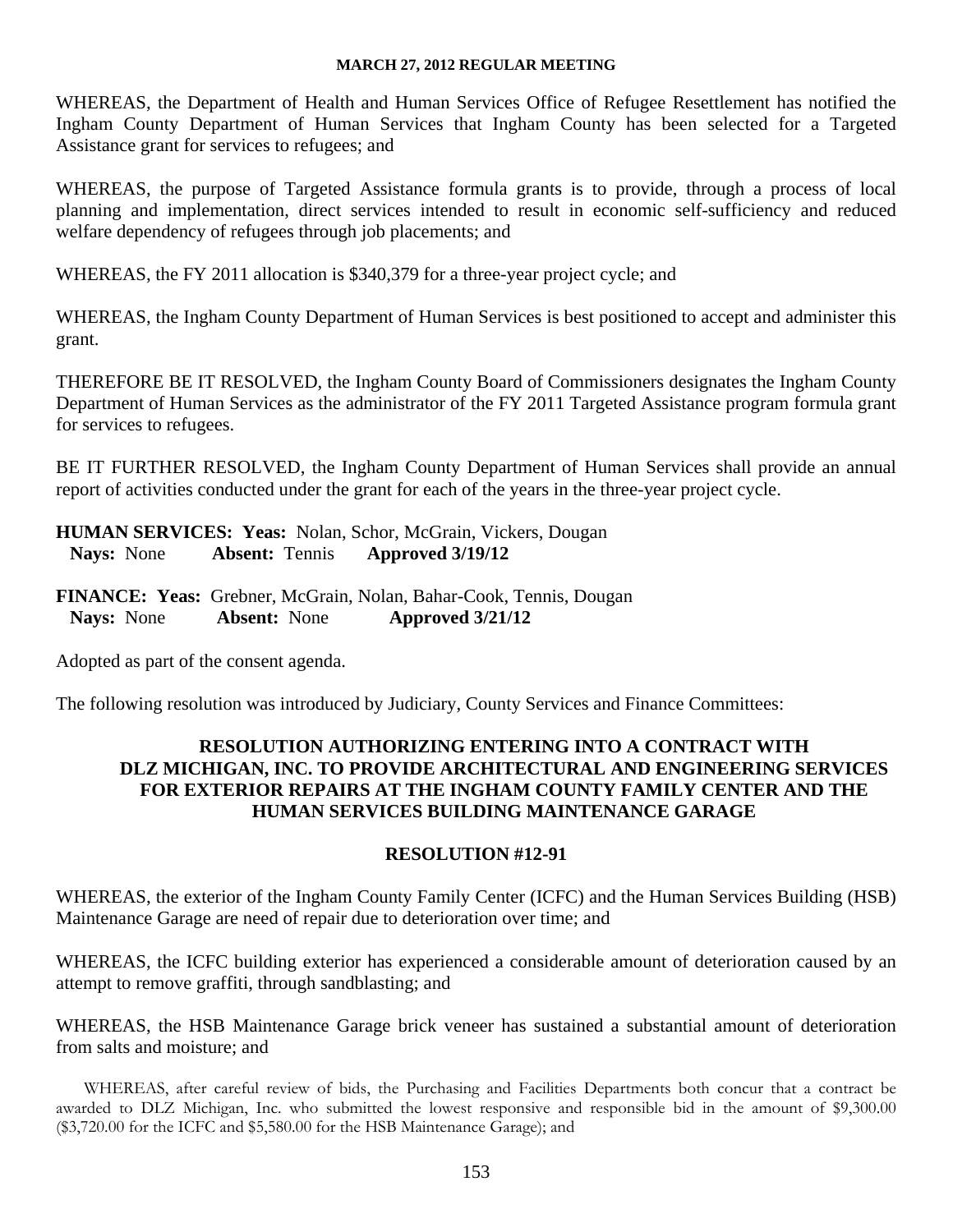WHEREAS, the funds for this project are available within CIP Line Item 26466400-931000-2FC01, which is for Architectural and Engineering Services at the ICFC and CIP Line Item 63123304-931000-2FC15, which is for Architectural and Engineering Services at the HSB Maintenance Garage.

THEREFORE BE IT RESOLVED, the Ingham County Board of Commissioners hereby authorizes entering into a contract with DLZ Michigan, Inc., 1425 Keystone Avenue, Lansing, MI. 48911, for Architectural and Engineering Services, for exterior repairs, at the ICFC and the HSB Maintenance Garage, for a total cost of \$9,300.00.

BE IT FURTHER RESOLVED, the Ingham County Board of Commissioners authorizes the Board Chairperson and the County Clerk to sign any necessary documents that are consistent with this resolution and approved as to form by the County Attorney.

 **JUDICIARY: Yeas:** Koenig, Bahar-Cook, Holman, Tsernoglou, Dragonetti  **Nays:** None **Absent:** Schafer **Approved 3/15/12** 

**COUNTY SERVICES: Yeas:** Holman, Grebner, Celentino, De Leon, Vickers **Nays:** None **Absent:** Schor **Approved 3/20/12** 

**FINANCE: Yeas:** Grebner, McGrain, Nolan, Bahar-Cook, Tennis, Dougan  **Nays:** None **Absent:** None **Approved 3/21/12** 

Adopted as part of the consent agenda.

The following resolution was introduced by the Law Enforcement and Finance Committees:

# **RESOLUTION TO EXTEND THE CANTEEN INMATE COMMISSARY CONTRACT FOR THREE YEARS**

# **RESOLUTION #12-92**

WHEREAS, the contract for inmate commissary expires February 28, 2012; and

WHEREAS, the Sheriff's Office has devoted extensive efforts to establish and ensure that the Jail Commissary operates effectively; and

WHEREAS, the Sheriff's Office has been pleased with the relationship with Canteen Services; and

WHEREAS, this contract meets with the approval of the Ingham County Purchasing Department; and

WHEREAS, this contract expires February 28, 2012, the Ingham County Sheriff's Office would like to enter into a three-year agreement from February 29, 2012 through February 28, 2015, under the new terms and conditions, with the possibility of two one-year extensions; and

WHEREAS, this contract provides for an increase in commissary sales commission from 37% to 40%; and

WHEREAS, this contract provides for Canteen Services, Inc. to continue maintaining two Inmate money deposit kiosks; and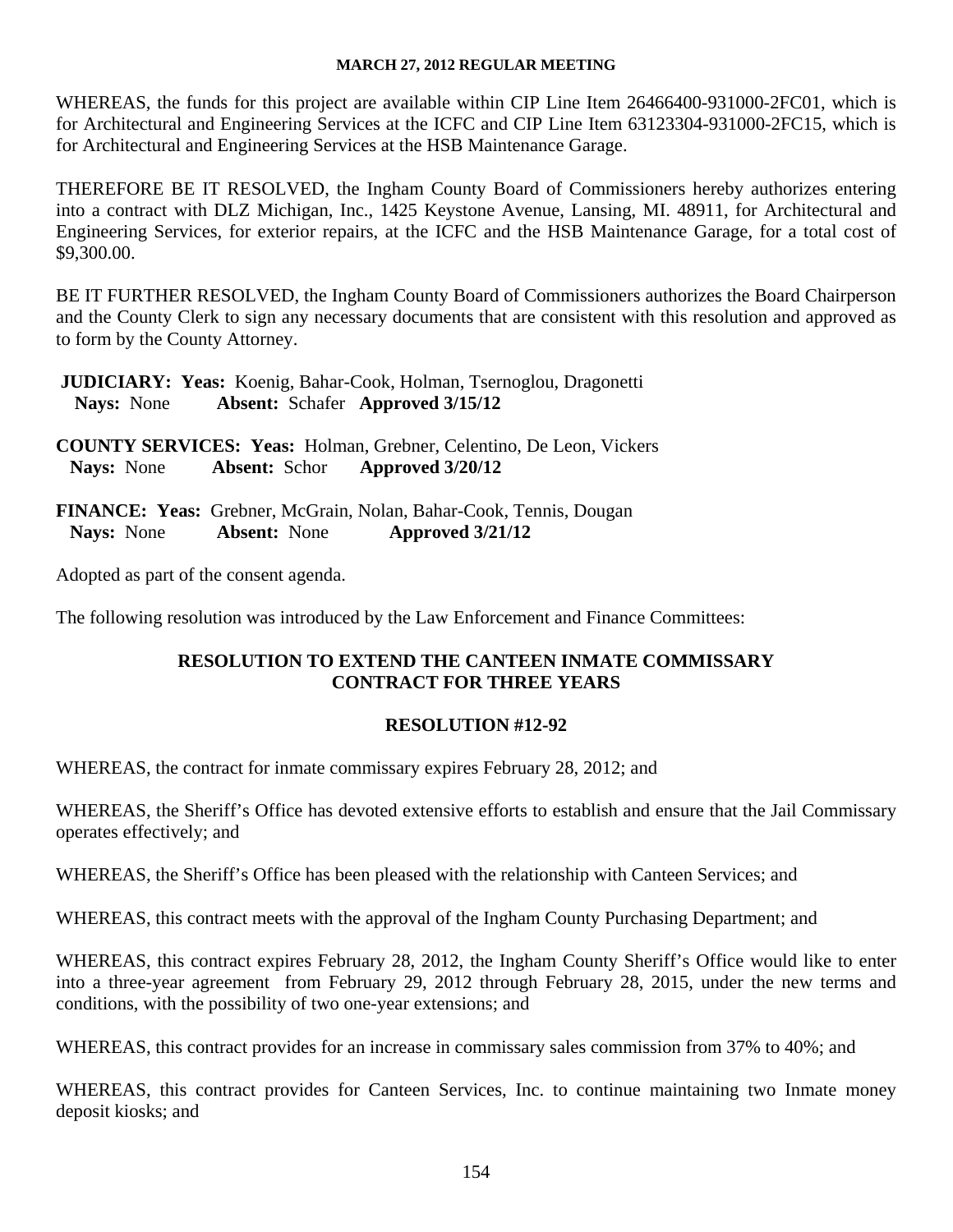WHEREAS, Canteen Services, Inc. will charge \$4.00 for each kiosk transaction with \$2.00 returned to the Inmate Commissary fund; and

WHEREAS, Canteen Services, Inc. will assume the risk of inflation without a price increase for three (3) years; and

WHEREAS, Canteen Services, Inc. will provide the interface to partner with Securus Technologies to provide the Ingham County Jail with inmate kiosks.

THEREFORE BE IT RESOLVED, the Ingham County Board of Commissioners authorizes the Ingham County Sheriff's Office to extend the contract under the new terms and conditions with Canteen Services, Inc. from February 29, 2012 through February 28, 2015, with the option of two, one-year extensions.

BE IT FURTHER RESOLVED, the Ingham County Board of Commissioners authorizes the Board Chairperson and County Clerk to sign any necessary contract documents to extend the current contract, subject to approval as to form by the County Attorney.

**LAW ENFORCEMENT: Yeas:** Tsernoglou, De Leon, Celentino, Koenig, Dragonetti  **Nays:** None **Absent:** Schafer **Approved 3/15/12** 

**FINANCE: Yeas:** Grebner, McGrain, Nolan, Bahar-Cook, Tennis, Dougan  **Nays:** None **Absent:** None **Approved 3/21/12** 

Adopted as part of the consent agenda.

The following resolution was introduced by the Law Enforcement and Finance Committees:

# **RESOLUTION TO EXTEND THE CONTRACT WITH CANTEEN SERVICES TO MANAGE THE FOOD AND LAUNDRY SERVICES AT THE INGHAM COUNTY CORRECTIONAL FACILITY**

# **RESOLUTION #12-93**

WHEREAS, in 2011, the Ingham County Correctional Facility had an average daily population of 556 inmates, the current rated capacity is 601 inmates; and

WHEREAS, the Sheriff's Office has been pleased with Canteen Services' management of kitchen and laundry services; and

WHEREAS, this contract expires February 28, 2012, the Ingham County Sheriff's Office would like to enter into a three-year agreement from February 29, 2012 through February 28, 2015, under the new terms and conditions, with the possibility of two one-year extensions; and

WHEREAS, Canteen Services has been responsible for feeding all inmates housed within the facility, providing medical meals for inmates who have dietary needs as stated by a doctor; and

WHEREAS, in 2011, the Ingham County Correctional Facility kitchen staff served 645,557 meals; and

WHEREAS, in 2011, the Ingham County Correctional Facility Kitchen Supervisor was responsible for washing the clothing in over 130,000 inmate bags; and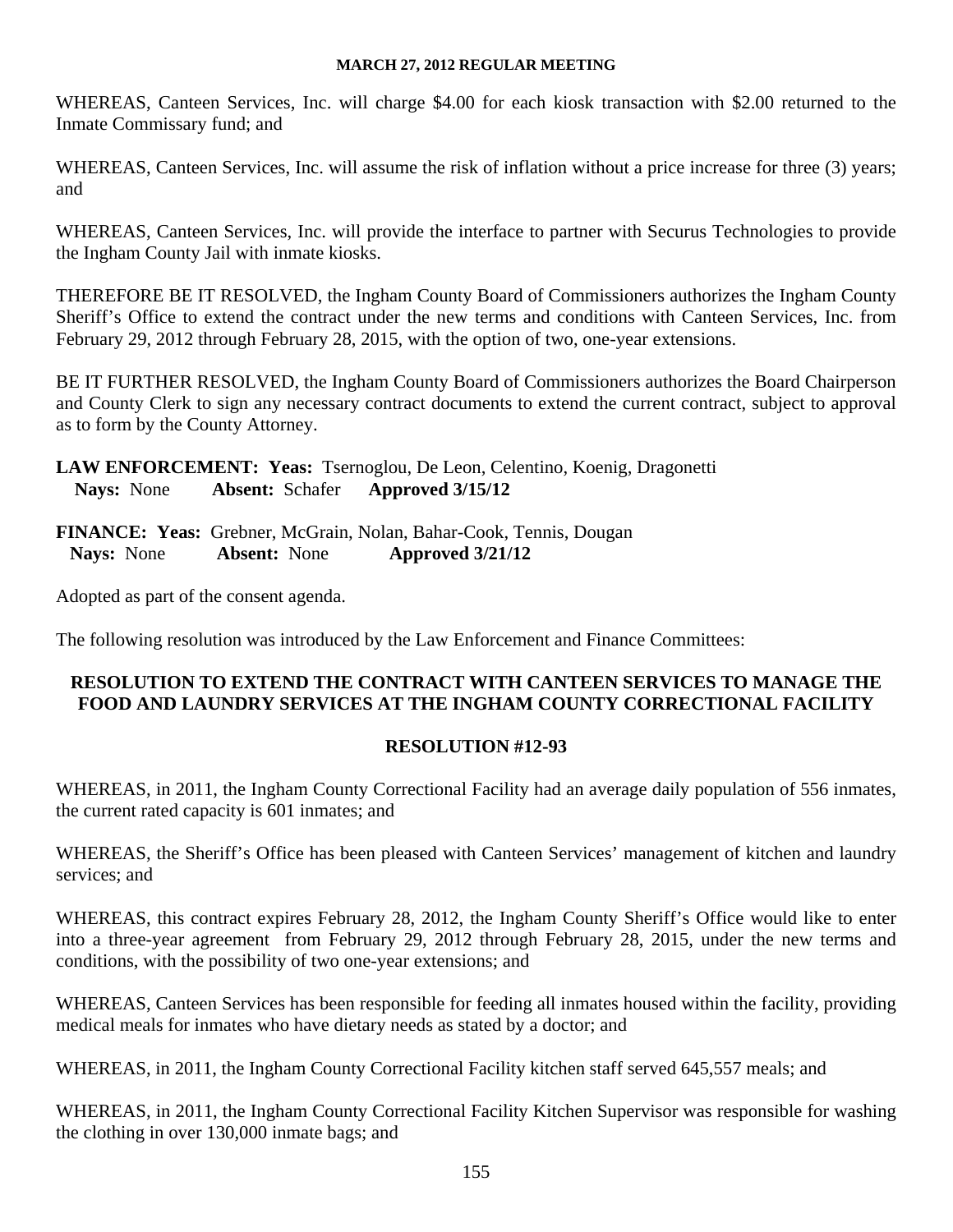WHEREAS, in 2011, the Ingham County Correctional Facility Kitchen Supervisor was responsible for training and supervising approximately 20 workers for kitchen and laundry duties every month or sooner; and

WHEREAS, this contract expires February 28, 2012, the Ingham County Sheriff's Office would like to enter into a three-year agreement from February 29, 2012 through February 28, 2015, under the new terms and conditions, with the option of two one-year extensions.

THEREFORE BE IT RESOLVED, the Ingham County Board of Commissioners authorizes the Ingham County Sheriff's Office to extend the contract under the new terms and conditions with Canteen Services, Inc. for the management of kitchen and laundry operations at the Ingham County Correctional Facility, for the time period of February 29, 2012 through February 28, 2015, with the option of two one-year extensions at a per meal cost based on the census of the Jail's population as follows:

| Census        | Per Meal Cost |
|---------------|---------------|
| $0 - 649$     | \$.98         |
| $650 - 674$   | \$.97         |
| 675 and above | \$.96         |

BE IT FURTHER RESOLVED, the Ingham County Board of Commissioners authorizes the Board Chairperson and County Clerk to sign any necessary contract documents to extend the current contract, subject to approval as to form by the County Attorney.

**LAW ENFORCEMENT: Yeas:** Tsernoglou, De Leon, Celentino, Koenig, Dragonetti  **Nays:** None **Absent:** Schafer **Approved 3/15/12** 

**FINANCE: Yeas:** Grebner, McGrain, Nolan, Bahar-Cook, Tennis, Dougan  **Nays:** None **Absent:** None **Approved 3/21/12** 

Adopted as part of the consent agenda.

The following resolution was introduced by Law Enforcement, Judiciary, County Services and Finance Committees:

# **RESOLUTION TO ELIMINATE A COURT OFFICER POSITION IN THE 55TH DISTRICT COURT AND TO AUTHORIZE THE INGHAM COUNTY SHERIFF'S OFFICE TO PROVIDE THE COURT WITH TWO PART-TIME DEPUTIES TO SERVE AS COURT OFFICERS**

# **RESOLUTION #12-94**

WHEREAS, a court officer position in the 55<sup>th</sup> District Court will become vacant on March 30, 2012; and

WHEREAS, through strategic planning the court has established a goal to enhance security measures at the 55<sup>th</sup> District Court; and

WHEREAS, court officers of the 55<sup>th</sup> District Court have limited authority to enforce the general criminal laws and protect public safety; and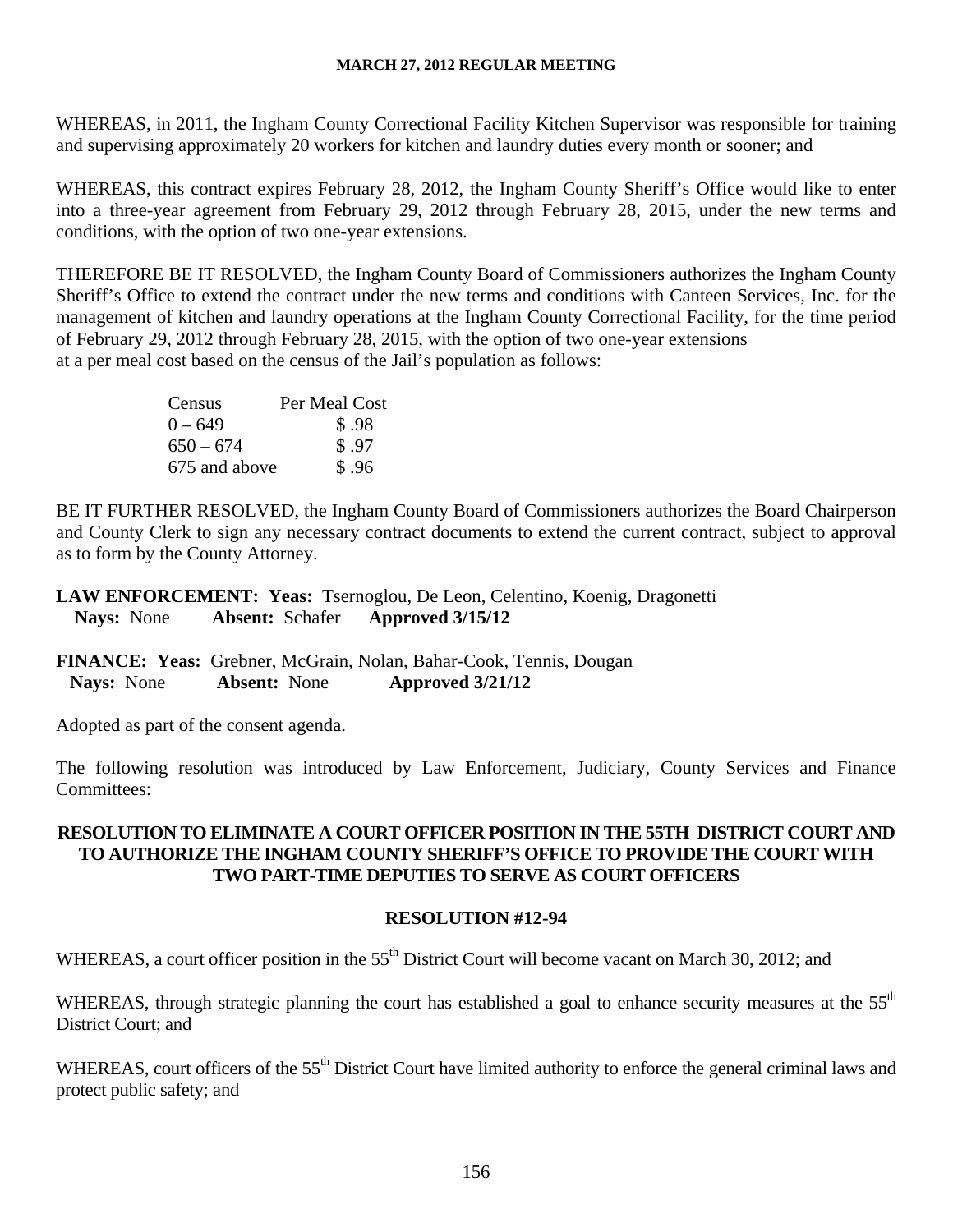WHEREAS, state law prohibits the 55<sup>th</sup> District Court, or any judicial branch agency, from employing a fully empowered law enforcement officer; and

WHEREAS, being that the 55<sup>th</sup> District Court is conscious of the current budget situation, the court officer position was analyzed to determine if any cost savings could be realized; and

WHEREAS, through the elimination of the court officer position and employing the services of the Ingham County Sheriff Office to provide court officer services for the court, the court is projected to save \$26,167 annually; and

WHEREAS, the 55<sup>th</sup> District Court has discussed with officials from the United Auto Workers (UAW) union seeking to gain support, or at least understanding, for the change.

THEREFORE BE IT RESOLVED, that the Ingham County Board of Commissioners authorize the elimination of one 55th District Court Enforcement Officer, UAW Grade E position and the creation of two part time Deputies within the Sheriffs Office as authorized by the MAP contract effective March 30, 2012.

BE IT FURTHER RESOLVED, that the two Ingham County Sheriff Office part-time deputies will be assigned to the 55<sup>th</sup> District Court for security purposes for up to 44 hours/week.

BE IT FURTHER RESOLVED, that the Controller/Administrator is authorized to make the necessary changes to the 55<sup>th</sup> District Court and Sheriff's Office Position Allocation List and 2012 budgets.

BE IT FURTHER RESOLVED that should the agreement between the 55<sup>th</sup> District Court and the Ingham County Sheriff Office be terminated, the UAW court officer position will be reinstated in the 55<sup>th</sup> District Court's budget.

**LAW ENFORCEMENT: Yeas:** Tsernoglou, De Leon, Celentino, Koenig, Dragonetti  **Nays:** None **Absent:** Schafer **Approved 3/15/12** 

**JUDICIARY: Yeas:** Koenig, Bahar-Cook, Holman, Tsernoglou, Dragonetti  **Nays:** None **Absent:** Schafer **Approved 3/15/12 COUNTY SERVICES: Yeas:** Holman, Grebner, Celentino, De Leon, Vickers **Nays:** None **Absent:** Schor **Approved 3/20/12** 

**FINANCE: Yeas:** Grebner, McGrain, Nolan, Bahar-Cook, Tennis, Dougan  **Nays:** None **Absent:** None **Approved 3/21/12** 

Adopted as part of the consent agenda.

The following resolution was introduced by the Law Enforcement and Finance Committees:

# **RESOLUTION AMENDING RESOLUTION #11-291 TO EXTEND CONTRACTS WITH LANSING AND EAST LANSING FOR THE 911 CENTER FY 2011/2012 OPERATIONS**

# **RESOLUTION #12-95**

WHEREAS, Resolution #11-291 established contracts with the City of Lansing and the City of East Lansing for FY 2011/2012 dispatch center operations through April 16, 2012; and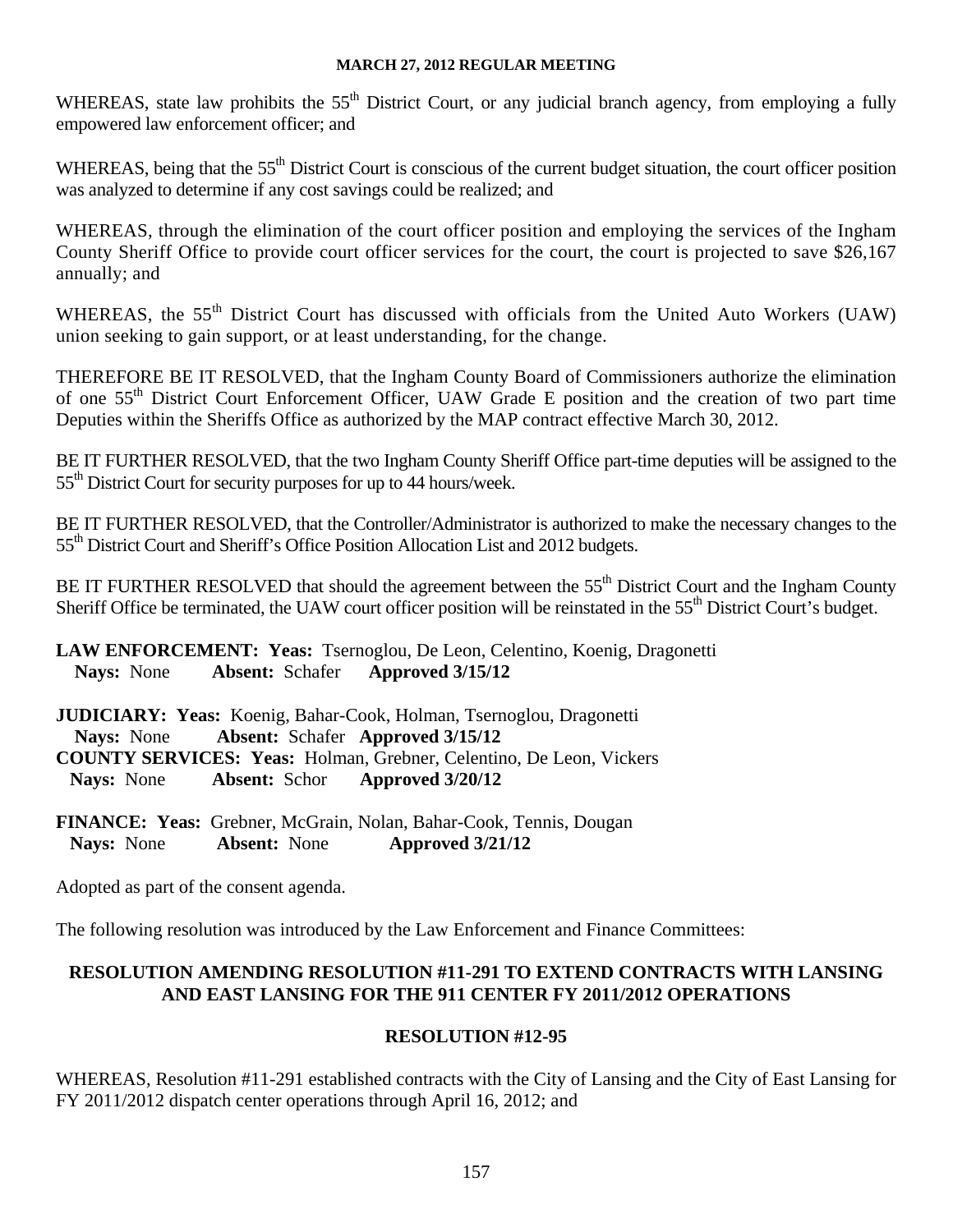WHEREAS, the contracts authorized by Resolution #11-291 were based on a daily rate of \$15,135 per day for the Lansing dispatch center and \$4,386 per day for the East Lansing dispatch center; and

WHEREAS, it was anticipated that the new 911 Central Dispatch Center would be operational on April 17, 2012; and

WHEREAS, the new 911 Central Dispatch Center will not be operational on April 17, 2012, therefore an extension is necessary to continue operational funding for the Lansing and East Lansing centers until such time as the facility is operational.

THEREFORE BE IT RESOLVED, the Ingham County Board of Commissioners authorizes contract extensions with the City of Lansing and the City of East Lansing to fund FY 2011/2012 dispatch center operations through June 30, 2012, or the effective date of integration, whichever occurs first.

BE IT FURTHER RESOLVED, an appropriation from the 911 Emergency Telephone Dispatch Services Budget is approved to increase reimbursement of the City of Lansing's FY 2011/2012 operational budget in the amount of \$15,135 per day commencing on April 17, 2012, until the effective date of integration but in no case will it exceed \$5,524,250.

BE IT FURTHER RESOLVED, an appropriation from the 911 Emergency Telephone Dispatch Services Budget is approved to increase reimbursement of the City of East Lansing's FY 2011/2012 operational budget in the amount of \$4,386 per day commencing on April 17, 2012, until the effective date of integration but in no case will it exceed \$1,600,802.

BE IT FURTHER RESOLVED, all other terms and conditions of the contracts authorized by Resolution #11- 291 remain unchanged.

BE IT FURTHER RESOLVED, that the County Clerk and the Chairperson of the Board of Commissioners are hereby authorized to sign any necessary contract documents on behalf of the County after approval as to form by the County Attorney.

**LAW ENFORCEMENT: Yeas:** Tsernoglou, De Leon, Celentino, Koenig, Dragonetti  **Nays:** None **Absent:** Schafer **Approved 3/15/12** 

**FINANCE: Yeas:** Grebner, McGrain, Nolan, Bahar-Cook, Tennis, Dougan  **Nays:** None **Absent:** None **Approved 3/21/12** 

Adopted as part of the consent agenda.

The following resolution was introduced by the Law Enforcement and Finance Committees:

# **RESOLUTION TO AMEND THE INGHAM COUNTY PUBLIC SAFETY RADIO SYSTEM COST PARTICIPATION POLICY**

# **RESOLUTION #12-96**

WHEREAS, the Ingham County Board of Commissioners established a 911 Advisory Committee to advise the Board on 911 Emergency Telephone Services matters; and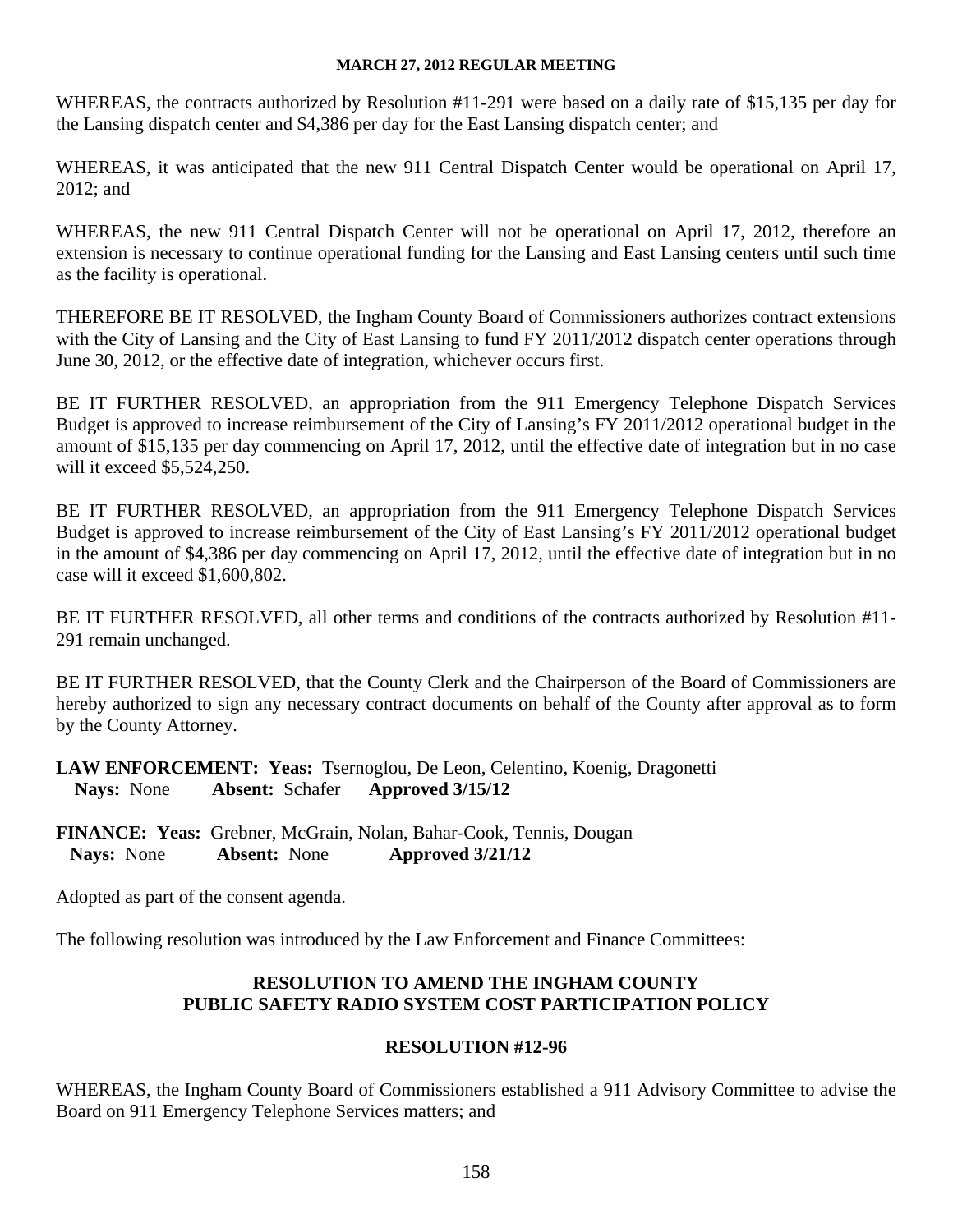WHEREAS, the 911 Advisory Committee of the Ingham County Board of Commissioners, recommended an Ingham County Public Safety Radio System Cost Participation Policy for the Ingham County Board of Commissioners to adopt, to serve as a guideline for public safety agencies and other entities to clarify their responsibilities financially and programmatically for participation in the Ingham County Public Safety Radio System; and

WHEREAS, the Ingham County Board of Commissioners adopted the "Ingham County Public Safety Radio System Cost Participation Policy" as recommended by the 911 Advisory Committee, with respect to participating entities in the Ingham County Public Safety Radio System through Resolution #07-338 and later amended it through Resolution #08-179; and

WHEREAS, that the Ingham County Board of Commissioners have approved the Ingham County Consolidated 911 Central Dispatch Center Project which will necessitate an update to the Policy.

THEREFORE BE IT RESOLVED, that the Ingham County Board of Commissioners hereby adopts the amendments to the attached "Ingham County Public Safety Radio System Cost Participation Policy" with respect to participating entities in the Ingham County Public Safety Radio System.

BE IT FURTHER RESOLVED, that the County Clerk is hereby directed to send a copy of this resolution and policy to all clerks of governmental units in Ingham County as well as all current participating entities.

**LAW ENFORCEMENT: Yeas:** Tsernoglou, De Leon, Celentino, Koenig, Dragonetti  **Nays:** None **Absent:** Schafer **Approved 3/15/12** 

**FINANCE: Yeas:** Grebner, McGrain, Nolan, Bahar-Cook, Tennis, Dougan  **Nays:** None **Absent:** None **Approved 3/21/12** 

Adopted as part of the consent agenda.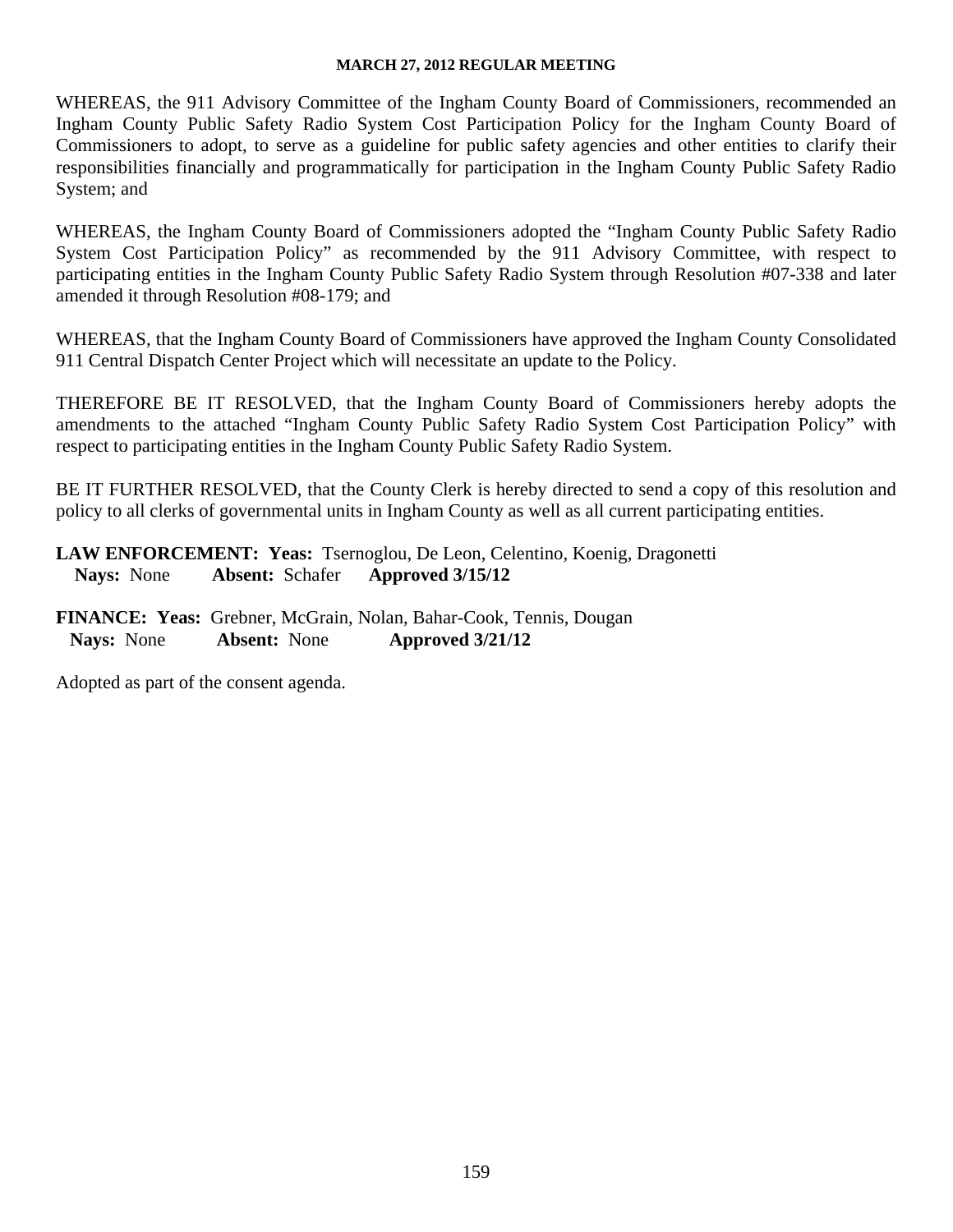# **INGHAM COUNTY PUBLIC SAFETY RADIO SYSTEM COST PARTICIPATION POLICY**

The Ingham County Board of Commissioners' policy on financial and programmatic responsibilities for public safety agencies and other entities participation in the Ingham County Public Safety Radio System shall be as follows:

Ingham County:

- 1. Will hold title to and maintain the system infrastructure. (Towers, antennas, cables, generators, site maintenance, transmitters, remote receivers, microwave system/T-1 lines, and other related items).
- 2. Ingham County will hold title to the frequencies and licenses for the system operation.
- 3. System enhancements must be presented to the 911 Director for their recommendation to the Ingham County Board of Commissioners.
- 4. Ingham County will maintain the system infrastructure and require an infrastructure cost sharing arrangement with the participating entities based on an annual fee prorated by the number of mobile and portable radios each agency has on the system. This fee shall be established by resolution of the Ingham County Board of Commissioners and may be changed from time to time by the County by resolution.
- 5. Maintenance must be performed by a certified/approved Harris service shop.

# 911 Director:

- 1. The 911 Director will make recommendations to the Ingham County Board of Commissioners for any proposed system enhancements.
- 2. The 911 Director will assure that any end user equipment to be purchased by participating entities is compatible to the system and is programmed properly according to established protocols prior to purchase.
- 3. The 911 Director will advise the Board of Commissioners on 911 emergency dispatch issues related to this "Ingham County Public Safety Radio System Cost Participation Policy" including the adjustment of the infrastructure cost-sharing arrangement based on an annual fee.

Participating Entity:

- 1. Each participating entity shall be responsible for the repair and installation of any County provided or future end user equipment purchased or moved from vehicle to vehicle.
- 2. Any repair work performed or maintenance contracts for end user equipment must be done by a repair shop approved by both Harris as to certification and the 911 Director.
- 3. Any additional end user equipment purchased is the cost responsibility of the participating entity.
- 4. The purchase of and programming of any new end user equipment should be approved by the 911 Director prior to purchase.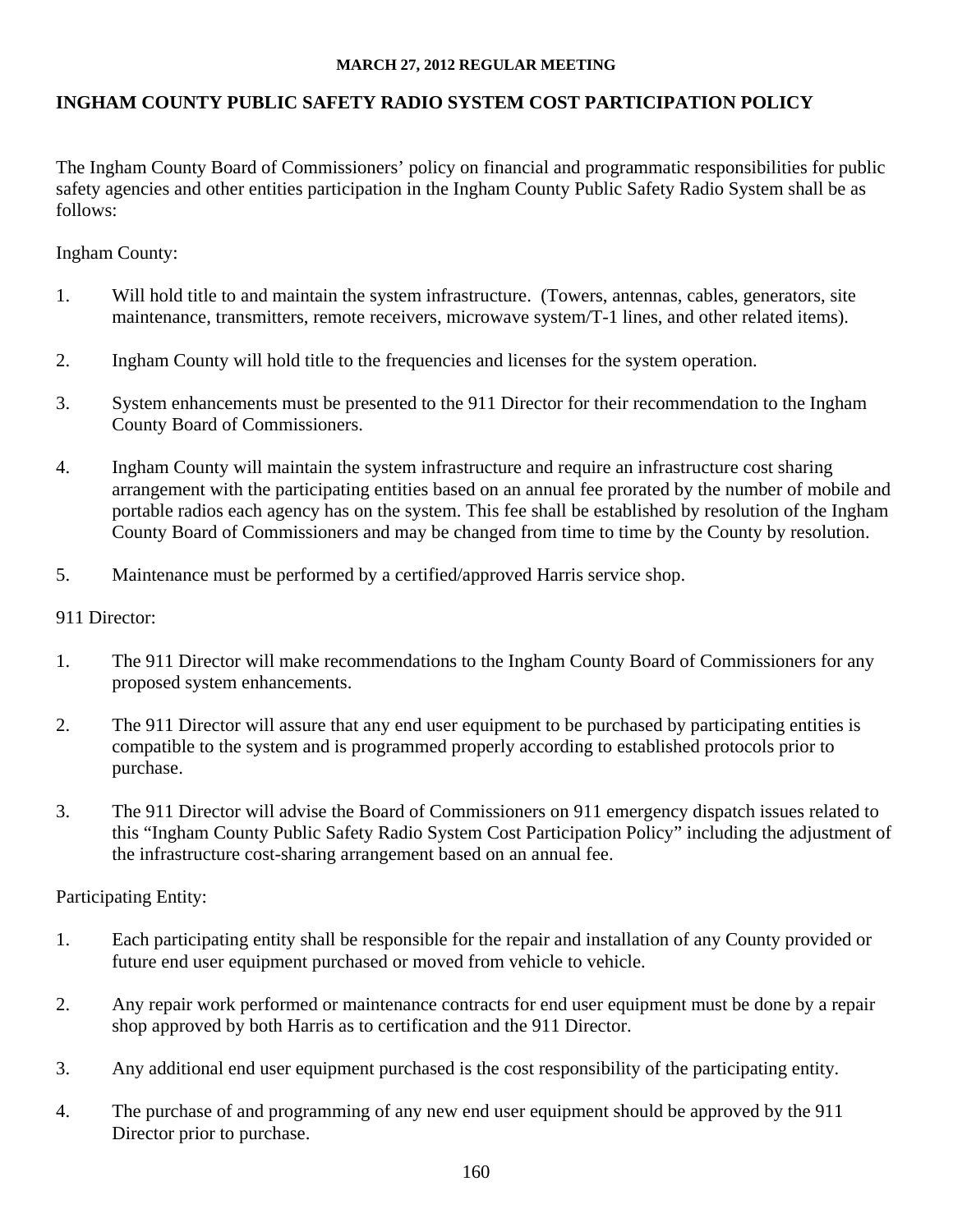- 5. Each new participating entity shall sign a communication (Exhibit A) that acknowledges that the undersigned has received and read the Ingham County Public Safety Radio System Cost Participation Policy and agrees that the organization will abide by the terms of the Ingham County Public Safety Radio System Cost Participation Policy.
- 6. Participating entities shall remit their payment for the Ingham County Public Safety Radio System Cost Participation, within 60 days of receipt of an invoice from the County. Failure to submit payment shall result in removal of radio system services.
- 7. Agencies that do not provide primary 911 related services will pay 100% of the cost per radio with no offset by 911 Funds.

Waiving Radio System Fees:

- 1. The 911 Director will review any requests for waiving fees, on a case by case basis, and make recommendations to the Ingham County Board of Commissioners Law Enforcement and Finance Committees for approval to waive the fees.
- 2. The recommendation will take into consideration the balance of the participating entity's public safety mission, the use of the radios for day to day operations, and the principle that participating entity's should contribute towards the "Ingham County Public Safety Radio System Cost Participation Policy" infrastructure cost sharing arrangement.

Spare Radios Policy:

This section of the Public Safety Radio System Cost Participation Policy addresses the distribution and use of spare radios that may be loaned to other participating entities:

- 1. If there are spare radios within the Ingham County Public Safety Radio System inventory, spare radios may be distributed to participating entities with the permission of the current Public Safety Agency that has the spare radios.
- 2. It is expressly understood that these spare loaner radios must be returned to the Public Safety Agency that owns the radio(s) at any time that they request the return of these radios.
- 3. The LID and Serial #(s) will be recorded and kept by the Radio Systems Administrator.
- 4. The radio(s) will be reprogrammed for the borrowing agency, by the Radio Systems Administrator at no charge on a case by case basis, any cost for reprogramming by Harris will be borne by the borrowing agency.
- 5. The radio(s) shall be maintained in the same condition as when it was loaned and the borrowing agency shall be responsible for any repair and/or damage to the radio(s).
	- 6. The borrowing agency/agencies will be responsible for the annual maintenance fee for each radio as long as they are using the radio(s).

Exhibit A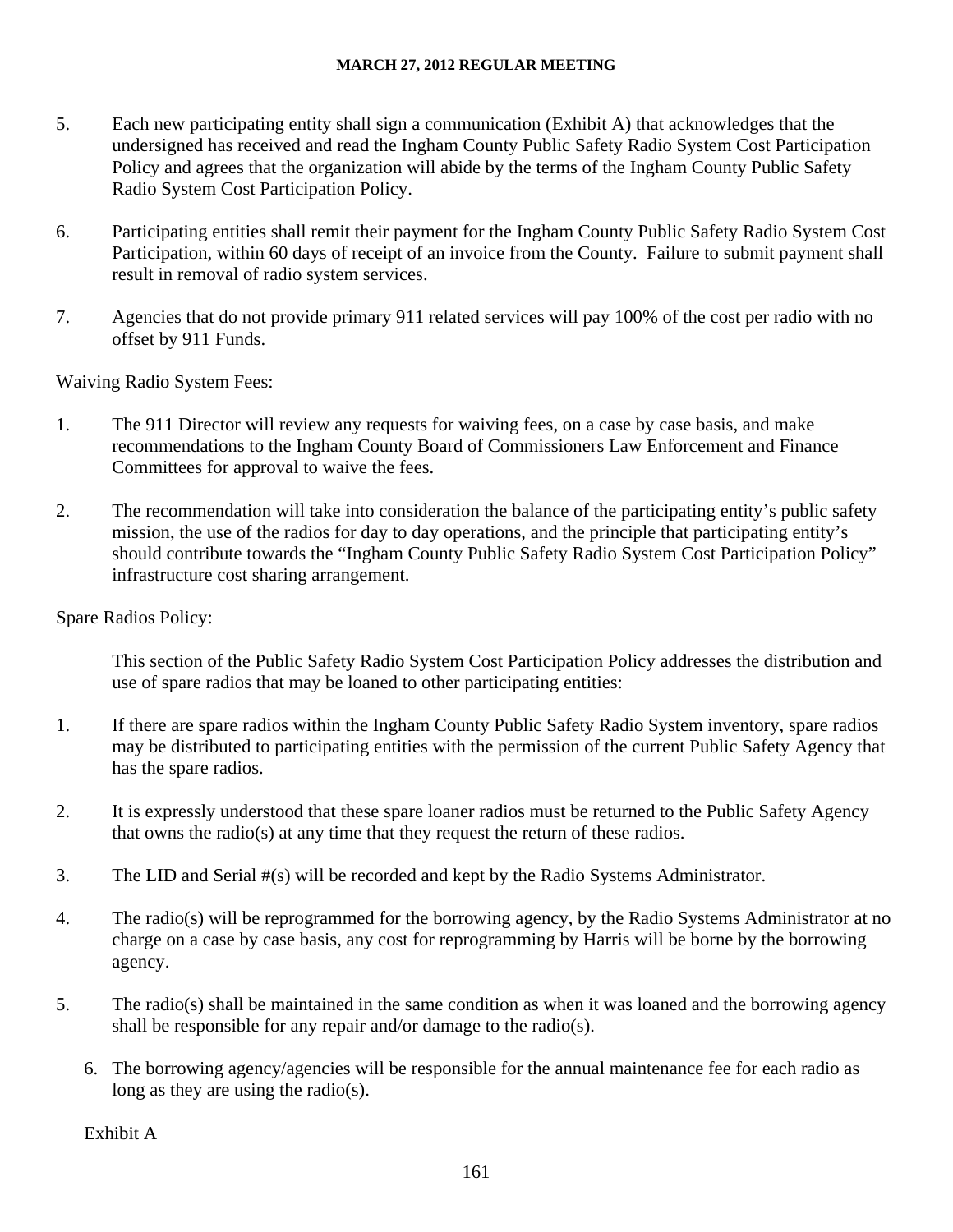To: Ingham County Controller's Office

From: \_\_\_\_\_\_\_\_\_\_\_\_\_\_\_\_\_\_\_\_\_\_, A Participating Entity

Re: Ingham County Public Safety Radio System Cost Participation Policy

This letter shall acknowledge that I the undersigned have received and read the Ingham County Public Safety Radio System Cost Participation Policy. By signing this communication, I agree that my organization will abide by the terms of the Ingham County Public Safety Radio System Cost Participation Policy. This includes our agreement to pay the local share of the annual maintenance fees as long as we are participants within the Ingham County Public Safety Radio System. I acknowledge that my organization will be responsible for paying its proportional share of the annual maintenance costs on the system with the amount to be invoiced to each public safety agency on a quarterly basis. Where applicable the number of radios for each agency is billed at 65% of the cost per radio with the 911 funds paying the remaining 35%. The cost per radio is determined by dividing the total number or radios on the system by the total amount of the annual maintenance contract. Agencies that do not provide primary 911 related services will pay 100% of the cost per radio with no offset by 911 Funds. The total number of radios on the system will be re calculated every year based on these factors.

These fees shall be established by resolution of the Ingham County Board of Commissioners and may be changed from time to time by the County by resolution

I further agree that the funding unit Public Safety unit that I represent shall purchase public safety radios (or will use spare loaner radios) to operate on Ingham County's Public Safety Radio System and will abide by the terms of the PUBLIC SAFETY RADIO SYSTEM COST PARTICIPATION POLICY including the following:

"Participating Entity:

- 1. Each participating entity shall be responsible for the repair and installation of any future end user equipment purchased or moved from vehicle to vehicle.
- 2. Any repair work performed or maintenance contracts for end user equipment must be done by a repair shop approved by both Harris as to certification and the 911 Director.
- 3. Any additional end user equipment purchased is the cost responsibility of the participating entity.
- 4. The purchase of and programming of any new end user equipment should be approved by the 911 Director prior to purchase.
- 5. Each new participating entity shall sign a communication (Exhibit A) that acknowledges that the undersigned has received and read the Ingham County Public Safety Radio System Cost Participation Policy and agrees that the organization will abide by the terms of the Ingham County Public Safety Radio System Cost Participation Policy.
- 6. Participating entities shall remit their payment for the Ingham County Public Safety Radio System Cost Participation, within 60 days of receipt of an invoice from the County. Failure to submit payment shall result in removal of radio system services.
- 7. Agencies that do not provide primary 911 related services will pay 100% of the cost per radio with no offset by 911 Funds.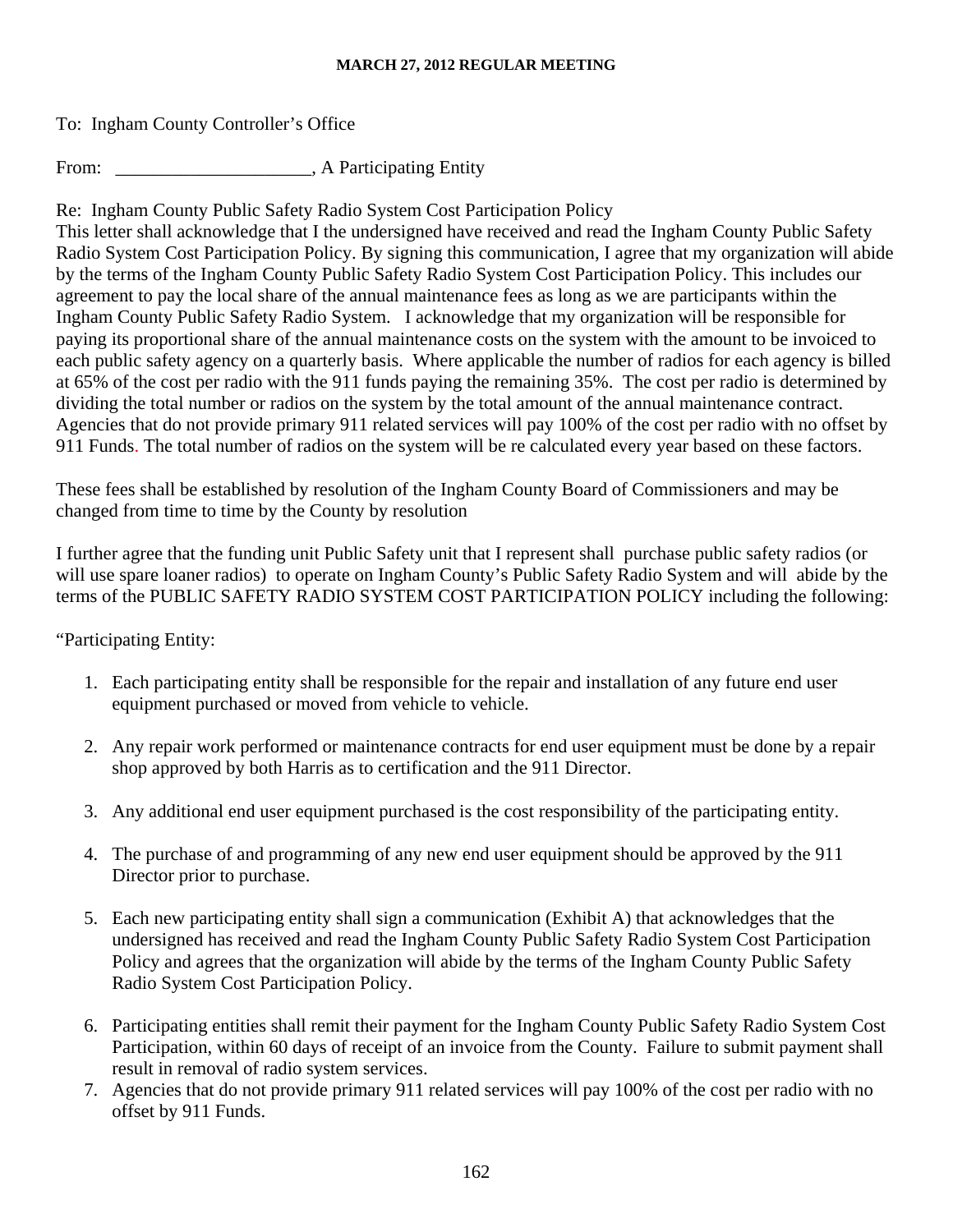# In addition.

Your signature will be required and by signing this document, you are acknowledging that you have the authority to sign on behalf of your organization and that your organization has authorized you to sign this letter on its behalf.

Signature Date Date Date

Title and Organization

The following resolution was introduced by the Ingham County Board of Commissioners:

\_\_\_\_\_\_\_\_\_\_\_\_\_\_\_\_\_\_\_\_\_\_\_\_\_\_\_\_\_\_\_\_\_\_\_\_\_\_\_\_\_\_\_\_\_\_\_\_\_\_\_ \_\_\_\_\_\_\_\_\_\_\_

\_\_\_\_\_\_\_\_\_\_\_\_\_\_\_\_\_\_\_\_\_\_\_\_\_\_\_\_\_\_\_\_\_\_\_\_\_\_\_\_\_\_\_\_\_\_\_\_\_\_\_

# **RESOLUTION DESIGNATING MARCH, 2012 AS "CERTIFIED GOVERNMENT FINANCIAL MANAGER MONTH" IN INGHAM COUNTY**

# **RESOLUTION #12-97**

WHEREAS**,** the Greater Lansing Chapter of the Association of Government Accountants is a professional organization, part of the Association of Government Accountants (AGA); and

WHEREAS, the AGA has a network of 15,000 members in over 100 chapters in the United States and around the world, with approximately 200 active members in Michigan representing state, federal, municipal, and private sector accountants, auditors, and financial managers; and

WHEREAS, Greater Lansing Chapter members have responded to AGA's mission of advancing government accountability, as it continues to broaden educational efforts with emphasis on high standards of conduct, honor, and character in its Code of Ethics; and

WHEREAS, Greater Lansing Chapter members are making significant advances both in professional ability and in service to the citizens of Michigan by mastering increasingly technical and complex requirements; and

WHEREAS, the Certified Government Financial Manager (CGFM) program of AGA provides a means of demonstrating professionalism and competency by requiring CGFM candidates to have appropriate educational and employment history, to abide by AGA's Code of Ethics, and to pass three examinations requiring expertise in Governmental Environment, Governmental Financial Management and Control, and Governmental Accounting, Financial Reporting and Budgeting.

THEREFORE BE IT RESOLVED, that the Ingham County Board of Commissioners hereby designates the month of March, 2012 as "Certified Government Financial Manager Month" in Ingham County.

Adopted as part of the consent agenda.

# **SPECIAL ORDERS OF THE DAY:**

None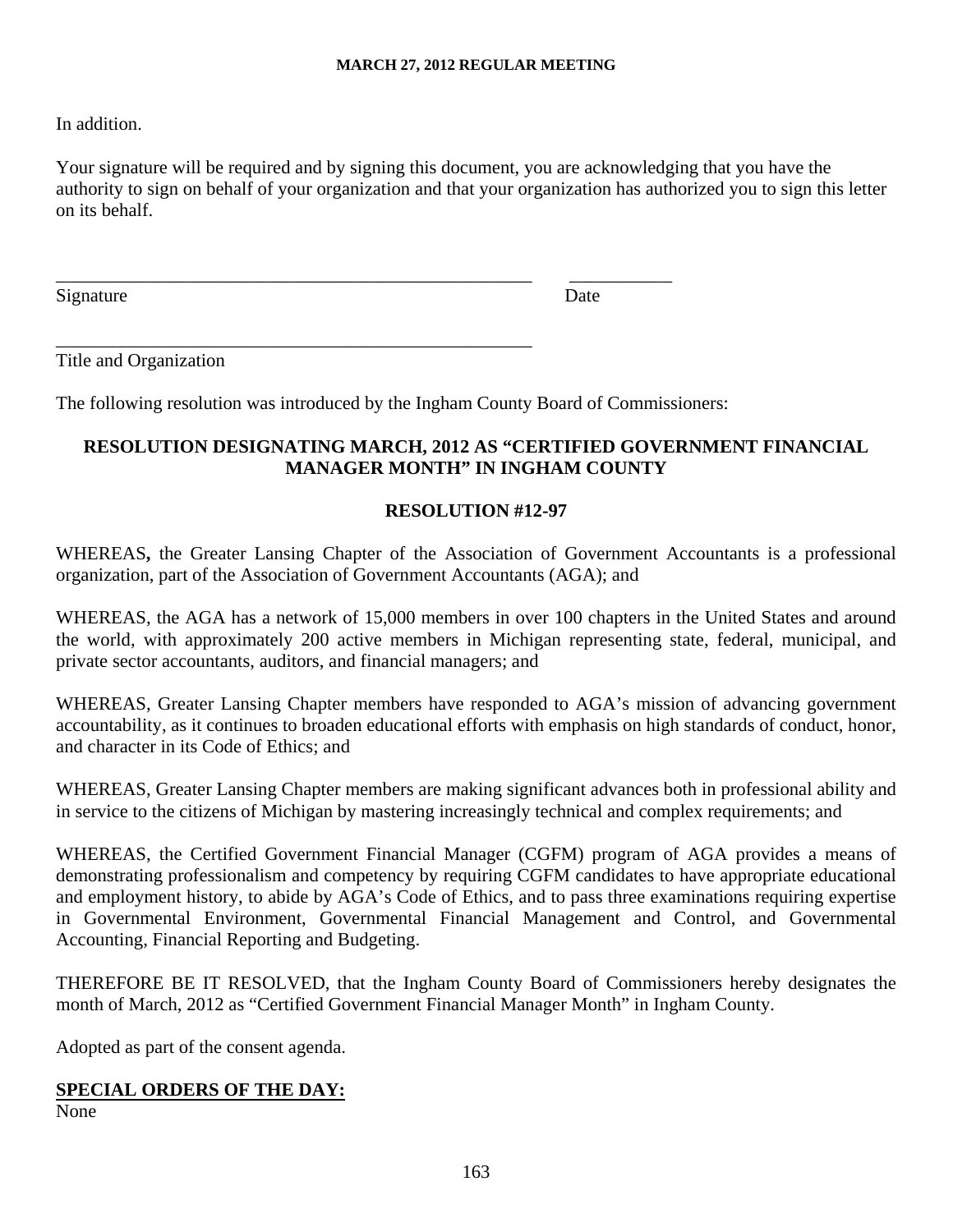#### **PUBLIC COMMENT:**

Jim DeSpelder, Administrator for the Road Commission Worker's Compensation Fund, addressed the Board regarding the Worker's Compensation Insurance plan and the Road Commission transfer of duties and functions to the Ingham County Board of Commissioners.

# **COMMISSIONER ANNOUNCEMENTS:**

Commissioner De Leon announced there will be a Fundraiser Dinner for Cesar E Chavez, Saturday, March 31, 2012, at the UAW Local 602, 2510 W. Michigan Avenue. Donations \$10.00, children 12 and under free.

Commissioner Holman announced there will be a Public Hearing regarding the transfer of powers, duties and functions of the Ingham County Road Commission to the Ingham County Board of Commissioners Tuesday, April 10, 2012.

# **CONSIDERATION AND ALLOWANCE OF CLAIMS:**

Moved by Commissioner Grebner, supported by Commissioner Celentino, to approve payment of the claims submitted by the County Clerk and Financial Services Department in the amount of \$27,093,971.81. Motion carried unanimously. Absent: Commissioners McGrain and Vickers.

# **ADJOURNMENT:**

 $\overline{a}$ 

The meeting was adjourned at 7:16 p.m.

# **DALE COPEDGE, CHAIRPERSON MIKE BRYANTON, INGHAM COUNTY CLERK**

Cathy Haskins, Clerical Services Supervisor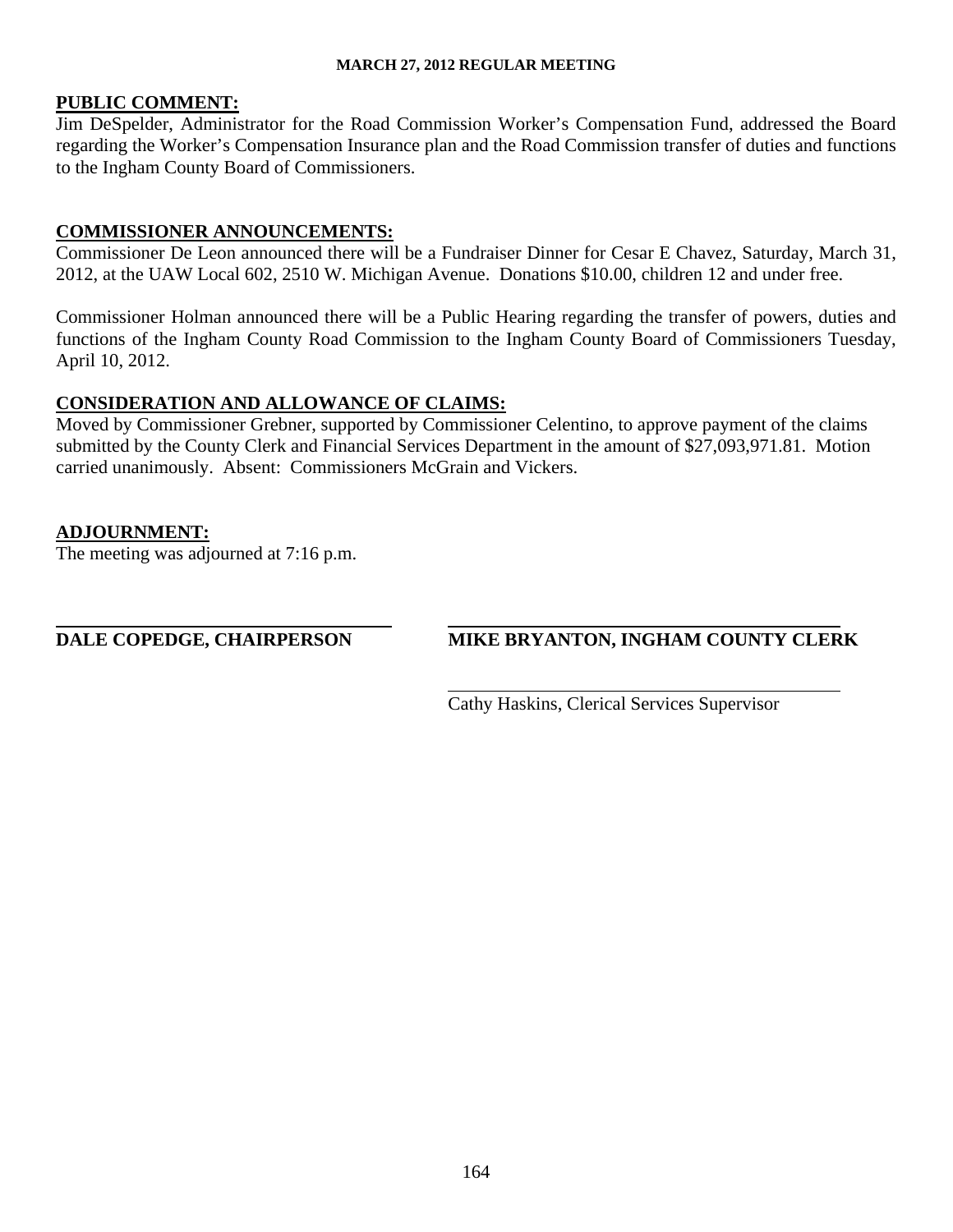<span id="page-21-0"></span>Introduced by the County Services Committee of the:

#### INGHAM COUNTY BOARD OF COMMISSIONERS

# **RESOLUTION DESIGNATING APRIL 18, 2012 AS "HOLOCAUST REMEMBRANCE DAY" IN INGHAM COUNTY**

#### **RESOLUTION #12-**

WHEREAS, the Ingham County Board of Commissioners and citizens of Ingham County recognize that the horrors of the Holocaust should never be forgotten; and

WHEREAS, the Holocaust was the state-sponsored, systematic persecution and annihilation of European Jewry by Nazi Germany and its collaborators between 1933 and 1945; and

WHEREAS, the Holocaust involved the genocide of millions of innocent Jewish men, women, and children and other minorities throughout Europe; there was an enormity of suffering inflicted on the many survivors through mistreatment, brutalization, violence, torture, slave labor, involuntary medical experimentation, death marches, and numerous other acts of cruelty that have come to be known as "crimes against humanity"; and

WHEREAS, a key date in the history of the Holocaust is April 19, 1943, the beginning of the Warsaw ghetto uprising, when Jews, using homemade bombs and stolen or bartered weapons, resisted death camp deportation by the Nazis for 27 days; and

WHEREAS, in the past 67 years, the Holocaust has provided the people of the world with a critical lesson in the importance of compassion, caring, and kindness and has served as a reminder of the dangers inherent in bigotry, racism, and intolerance in the world; and

WHEREAS, recognition of the 67th anniversary of the end of World War II and the liberation of the concentration camps is crucial and the Board of Commissioners wishes to honor the memory of all who lost their lives and all who have and continue to suffer as a result of the Holocaust.

THEREFORE BE IT RESOLVED, that the Ingham County Board of Commissioners hereby designates April 18, 2012 as "Holocaust Remembrance Day" in Ingham County and encourages the citizens of Ingham County to commemorate the occasion through reflection, acts of compassionate caring, and learning about the terrible consequences and lessons of the Holocaust.

**COUNTY SERVICES: Yeas:** Holman, Schor, Grebner, Celentino, De Leon, Vickers **Nays**: None **Absent:** None **Approved 4/3/12**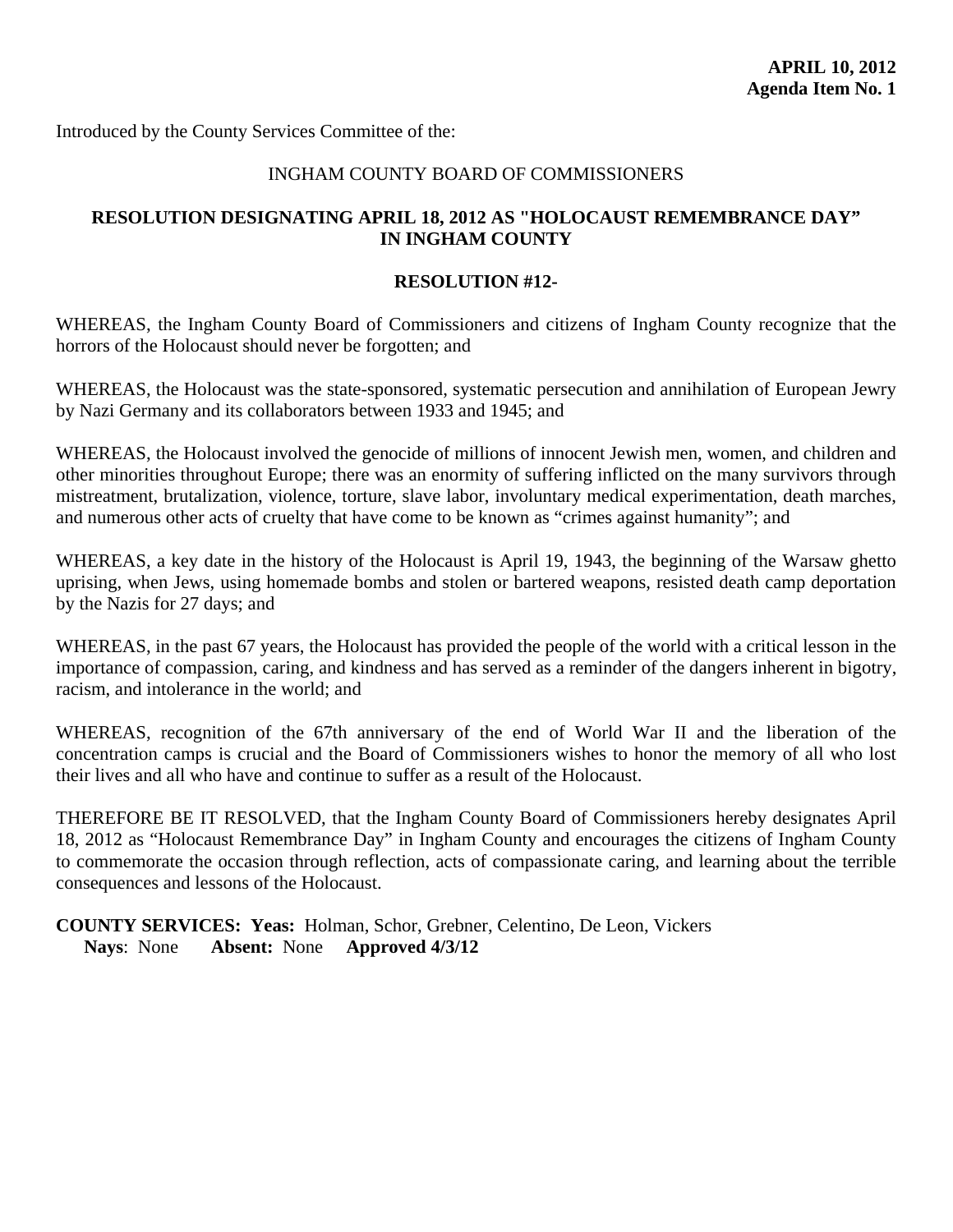<span id="page-22-0"></span>Introduced by the County Services Committee of the:

#### INGHAM COUNTY BOARD OF COMMISSIONERS

# **RESOLUTION TO AMEND THE INGHAM COUNTY FAIR BOARD BY-LAWS ARTICLE II, SECTION VII EXECUTIVE DIRECTOR (AKA FAIR MANAGER) DUTIES AND RESPONSIBILITIES**

# **RESOLUTION #12-**

WHEREAS, the Board of Commissioners has hired a company to serve in the capacity of Fair Manager for the Ingham County Fair.

WHEREAS, the Fair Board recommends that the Fair Board By-Laws be amended to reflect this change.

THEREFORE BE IT RESOLVED, that the Ingham County Board of Commissioners hereby amends the Ingham County Fair Board By-Laws, Article II: Executive Director (aka Fair Manager) verbiage to read as follows:

The Executive Director shall be an employee of Ingham County and/or a

- Corporate entity may be contracted to perform the duties of Executive Director and shall:
- 1. Oversee and direct all fair grounds staff.
- 2. Perform such duties as may be assigned from by the Fair Board
- 3. Oversee and direct all phases of the Fair and facilities and off-season rentals.
- 4. Not be a member of the Fair Board
- 5. Prepare proposed budgets with cooperation of the Budget Capital Improvement Committee.
- 6. Submit a monthly financial report to the fair board.
- 7. Abide by county purchasing policies and procedures, as well as conduct orientations with Fair Board appointees on County Ethics, Purchasing, Living/Prevailing Wage, Equal Employment Opportunity Plan, Travel and Open Meetings Act Policies as appropriate, per Ingham County Board of Commissioners/ Resolution #06-115.
- 8. Perform duties provided in the Executive Directors' job description.

# **COUNTY SERVICES: Yeas:** Holman, Schor, Grebner, Celentino, De Leon, Vickers **Nays**: None **Absent:** None **Approved 4/3/12**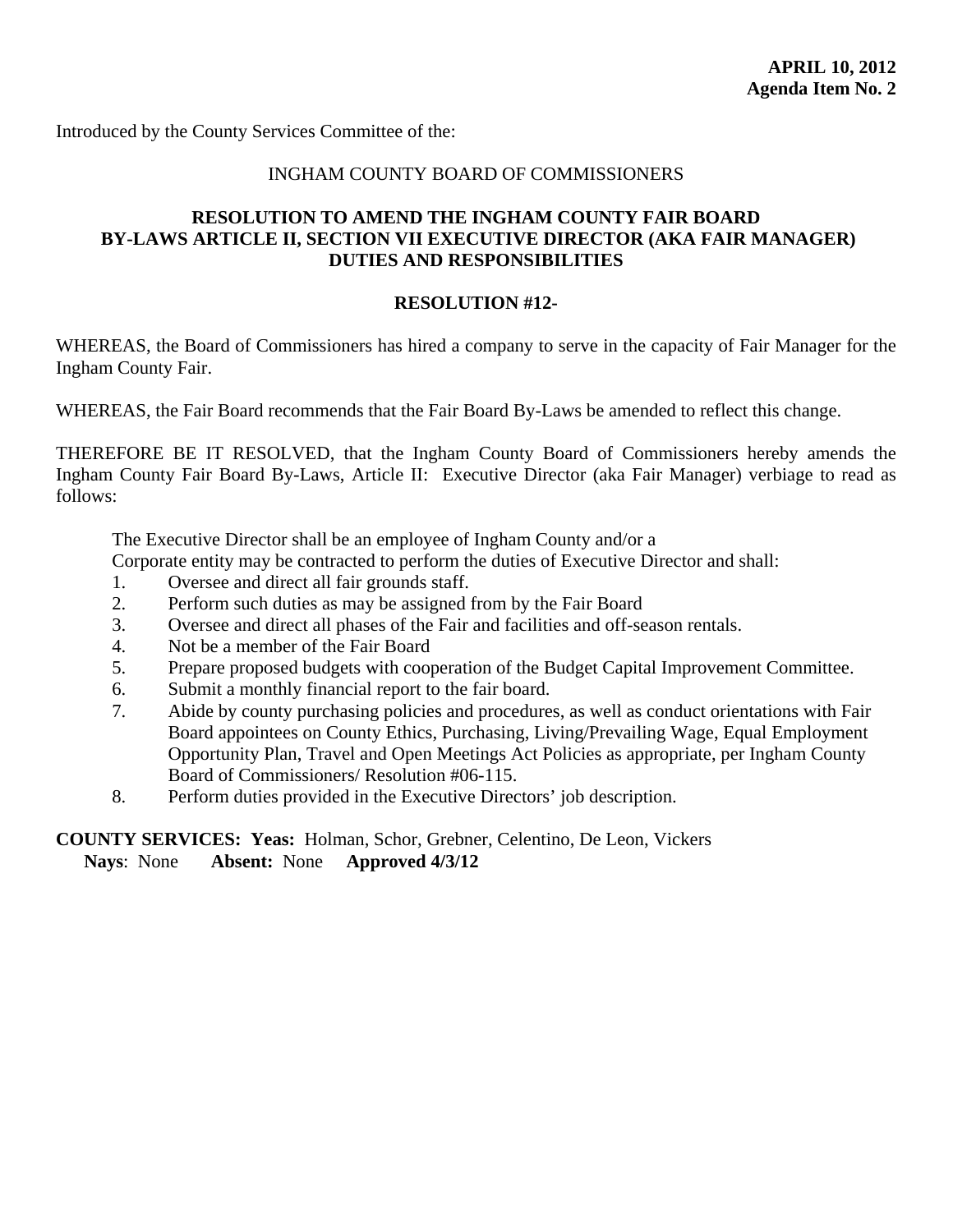<span id="page-23-0"></span>Introduced by the County Services Committee of the:

#### INGHAM COUNTY BOARD OF COMMISSIONERS

# **RESOLUTION TO AMEND THE INGHAM COUNTY FAIR BOARD BY-LAWS ARTICLE III ORGANIZATION – DUTIES AND RESPONSIBILITIES OF THE BOARD**

#### **RESOLUTION #12-**

WHEREAS, Ingham County has hosted the County Fair for 157 years; and

WHEREAS, the Fair plays an important role in the community and the County; and

WHEREAS, there is ambiguity regarding the responsibilities of the Fair Board members during the annual Ingham County Fair; and

WHEREAS, there is a limited budget to accomplish all the tasks associated with running the annual Fair; and

WHEREAS, the Fair Board is paid a stipend if they are present on the Fairgrounds during the annual Fair; and

WHEREAS, the Fair Board recommends that Article III of the Fair Board By-Laws - Organization – Duties and Responsibilities of the Board be amended to clarify the responsibilities of the Board during Fair week.

THEREFORE BE IT RESOLVED, that the Ingham County Board of Commissioners hereby amend the Ingham County Fair Board By-Laws, Article III Organization – Duties and Responsibilities of the Board by adding the following language: Section IV: Working Responsibilities: The Board Members, while present on the Fairgrounds shall be deemed a working Board during the week of the Annual Fair.

**COUNTY SERVICES: Yeas:** Holman, Schor, Grebner, Celentino, De Leon, Vickers **Nays**: None **Absent:** None **Approved 4/3/12**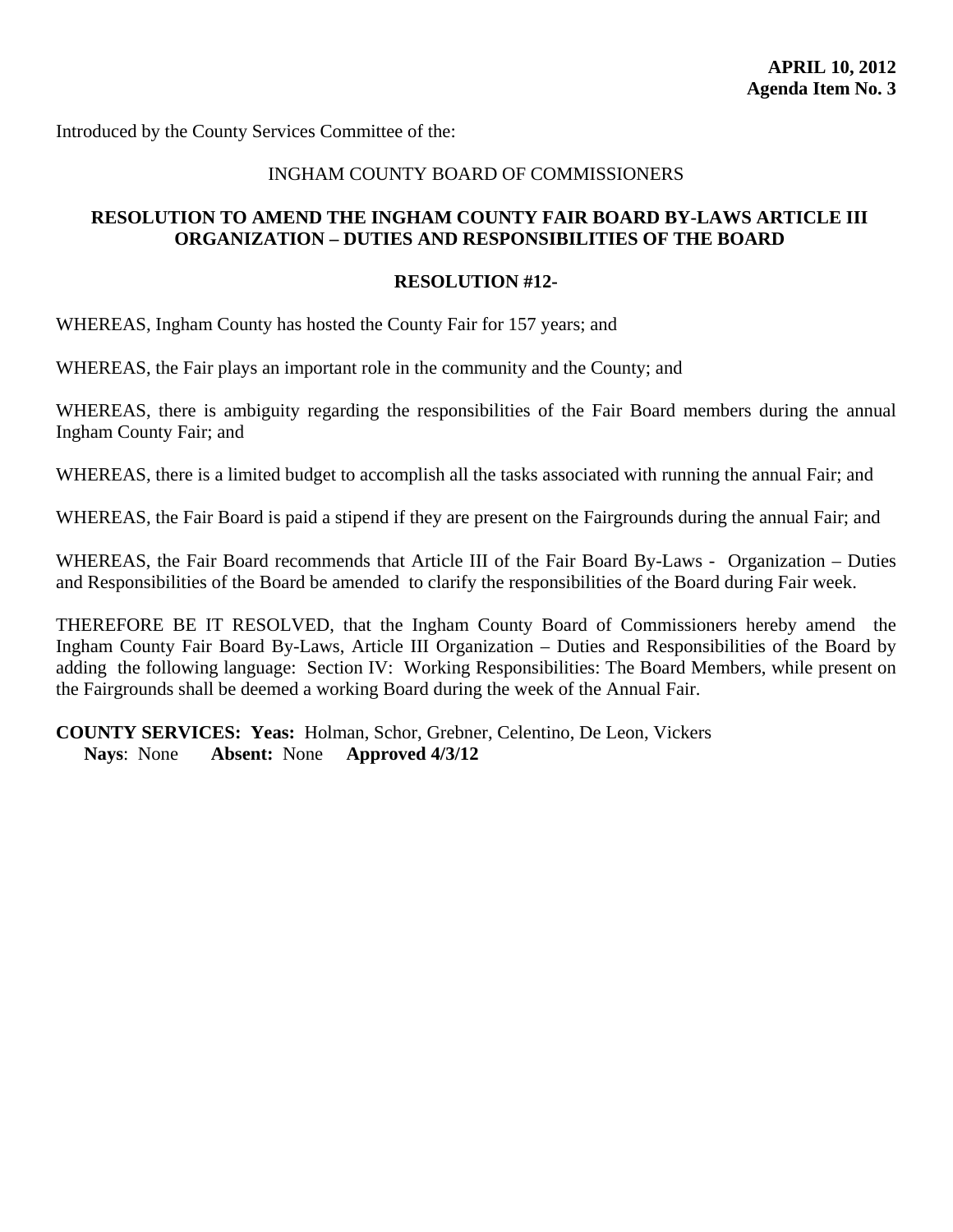<span id="page-24-0"></span>Introduced by the County Services and Finance Committees of the:

# INGHAM COUNTY BOARD OF COMMISSIONERS

# **RESOLUTION TO TRANSFER FUNDS FROM HOTEL MOTEL TAX FUND TO FAIR CAPITAL IMPROVEMENT ACCOUNT**

#### **RESOLUTION #12-**

WHEREAS, Ingham County has hosted the County Fair for 157 years; and

WHEREAS, the Fair plays an important role in the community and the County; and

WHEREAS, there is a reserved fund balance in the Motel Hotel Tax Fund of approximately \$325,000 at the end of 2011, with a projected 2012 available balance of approximately \$450,000 slated for the Ingham County Fair per State law and County ordinance; and

WHEREAS, there is currently a limited budget to accomplish all the Capital Improvement projects needed to maintain the County's assets at the Ingham County Fair; and

WHEREAS, there is a great need to satisfy our existing Horse business which represents approximately 65% of our Non-Fair Business and these steps are necessary to prepare for the restructuring of the existing Sheep and Junior Sheep barns into an outdoor exercise arena that leads into the Main Pavilion; and

WHEREAS, there is overcrowding in the Main Pavilion that could be a safety hazard because of the narrow aisles; and

WHEREAS, there has been an increase in Poultry and Rabbits primarily from the suburban/urban areas, but the existing facilities have dwarfed growth; and

WHEREAS, the current footprint for placing livestock, commercial exhibits and small animals could be improved to be more efficient and serve the species best; and

WHEREAS, the Beef Industry would like to implement an Open Beef Show at the Ingham County Fair and these steps are necessary to achieve that goal; and

WHEREAS, the Fair Board has approved at their March meeting to transfer \$110,000 of the Hotel/Motel Tax funds to the Fair's Capital Improvement account; and

WHEREAS, the monies will be used for the following: \$71,800 for 250 Sheep, Goat and Hog pens to eliminate over crowding, move sheep and goats to the Main Pavilion, move Beef and Dairy to Barns B and A respectively, move Poultry to the old Goat Barn and allow the Rabbits and Poultry to grow; also freeing up the Sheep barn that needs to be converted to an outdoor riding arena that will help us keep existing horse shows and grow that business; \$15,000.00 for top dressing the 6 horse arenas to satisfy the horse shows and eliminate low wet spots; \$1,200 to cover the fuel tanks per inspection and satisfy a mandated law per the Drain Commissioner's Office; and \$22,000.00 to purchase paint and the labor to start painting existing buildings.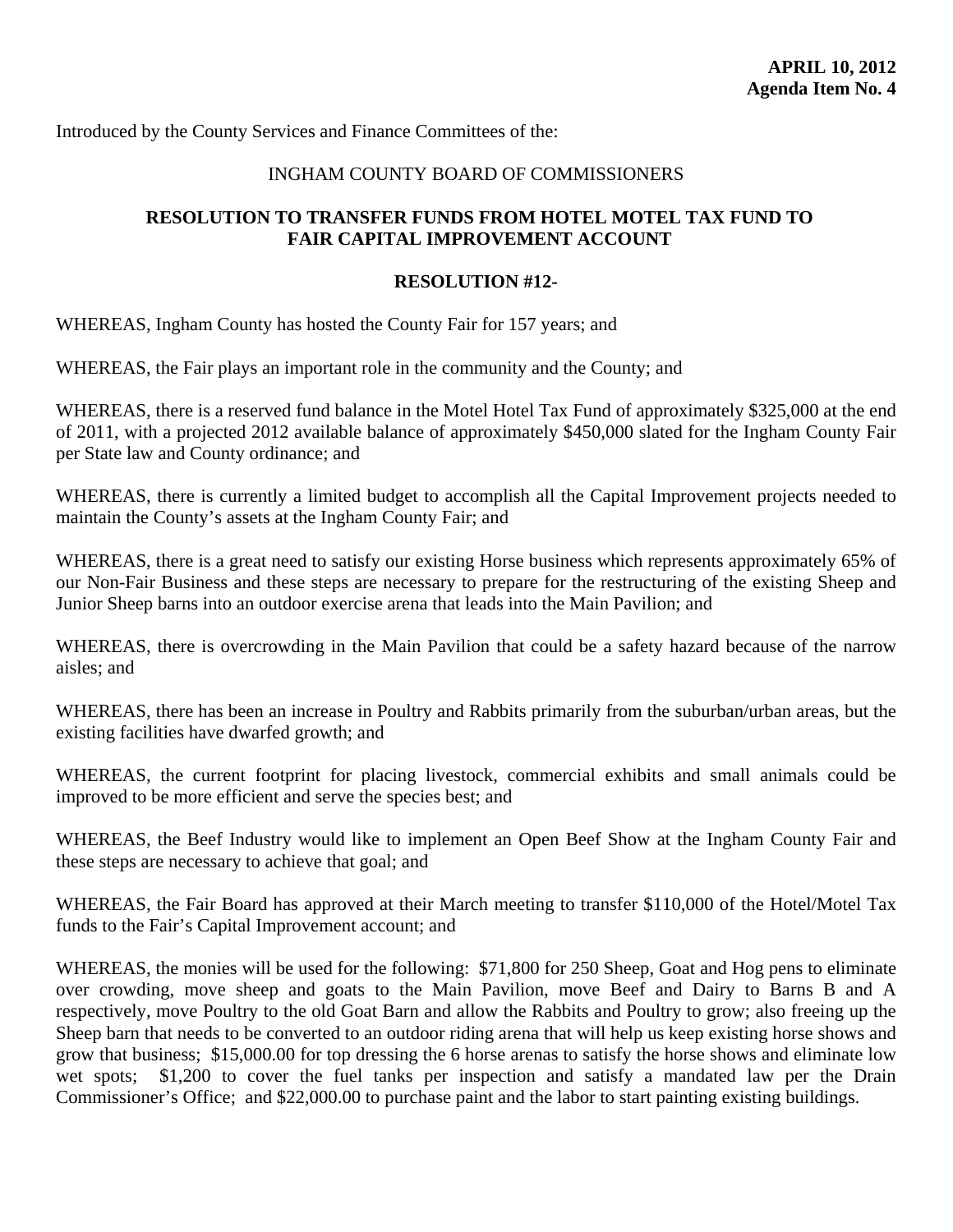#### **RESOLUTION #12-**

THEREFORE BE IT RESOLVED, that the Ingham County Board of Commissioners approves the transfer of \$110,000 from the Motel Hotel Tax Fund to the Capital Improvement budget of the Ingham County Fair Fund as detailed above.

BE IT FURTHER RESOLVED, that the Controller/Administrator is authorized to make any necessary budget adjustments.

**COUNTY SERVICES: Yeas:** Holman, Schor, Grebner, Celentino, De Leon, Vickers **Nays**: None **Absent:** None **Approved 4/3/12**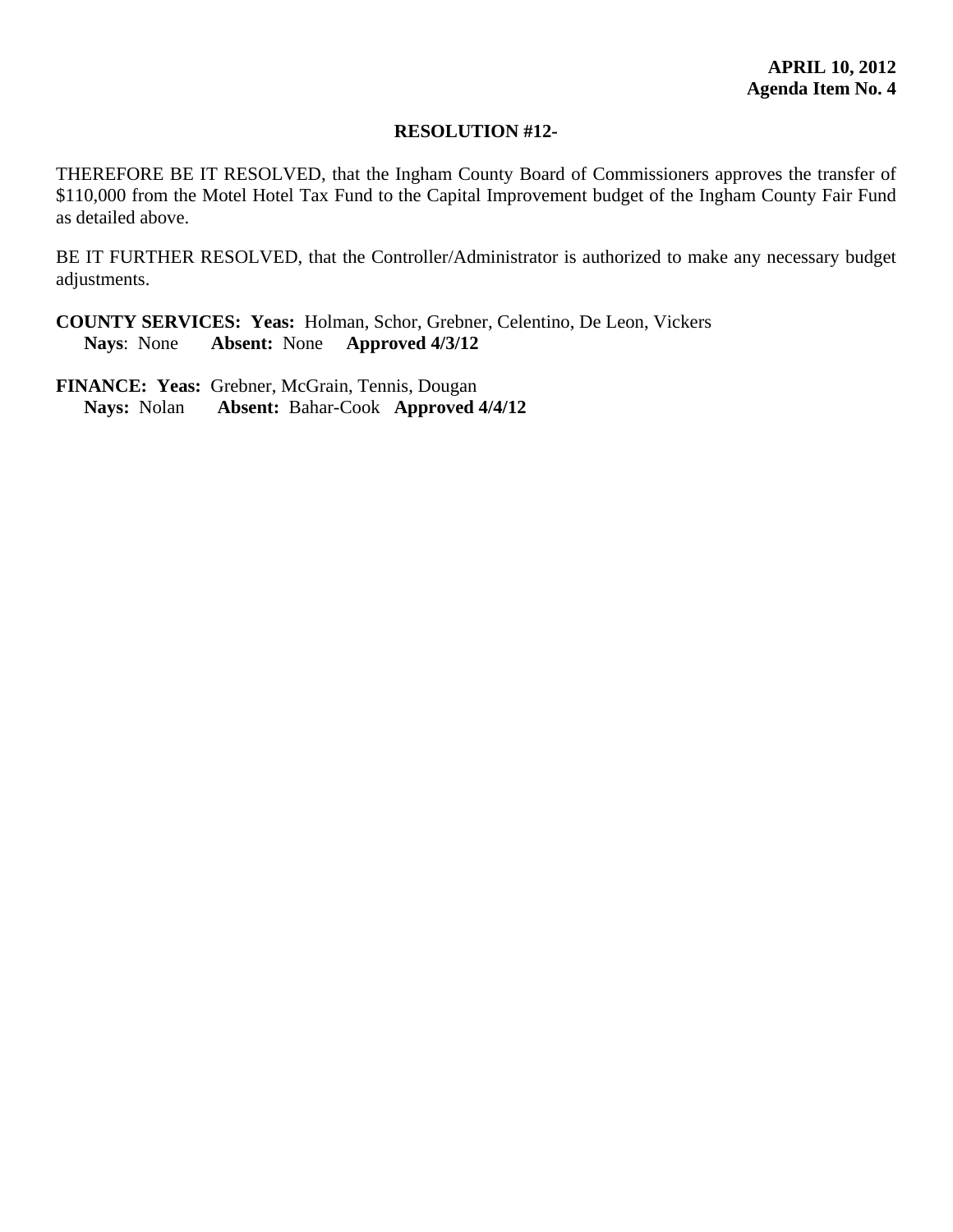<span id="page-26-0"></span>Introduced by County Services and Finance Committees of the:

# INGHAM COUNTY BOARD OF COMMISSIONERS

# **RESOLUTION TO APPROVE THE RENEWAL OF THE HARDWARE MAINTENANCE AGREEMENT FROM SERVICE EXPRESS, INCORPORATED**

#### **RESOLUTION #12-**

WHEREAS, Ingham County currently utilize Service Express for maintenance on critical computer hardware in the case of a failure; and

WHEREAS, the MIS department is very satisfied with the service thus far; and

WHEREAS, MIS researched multiple vendors solutions and recommend continuing with Service Express, Incorporated for our hardware maintenance needs; and

WHEREAS, our current existing hardware maintenance agreement is due to expire April 30, 2012 and MIS recommends renewing this agreement; and

WHEREAS, our current monthly costs is \$1,335.00 and the new monthly cost will \$1,262.00 per month; and

WHEREAS, MIS is recommending a 36-month contract which allows for the removal of any equipment without penalty for a total cost not to exceed \$45,432.00.

THEREFORE BE IT RESOLVED, that the Board of Commissioners do hereby authorize the purchase of the hardware maintenance from Service Express, Inc. for 36-months in the amount not to exceed \$45,432.00.

BE IT FURTHER RESOLVED, that the total cost will be paid out of the county's Network Fund (63625810) 932030).

BE IT FURTHER RESOLVED, that the Controller is authorized to make any necessary budget adjustments.

BE IT FURTHER RESOLVED, that the Chairperson of the Ingham County Board of Commissioners and the County Clerk are authorized to sign any contract documents consistent with this resolution and approved as to form by the County Attorney.

**COUNTY SERVICES: Yeas:** Holman, Schor, Grebner, Celentino, De Leon, Vickers **Nays**: None **Absent:** None **Approved 4/3/12**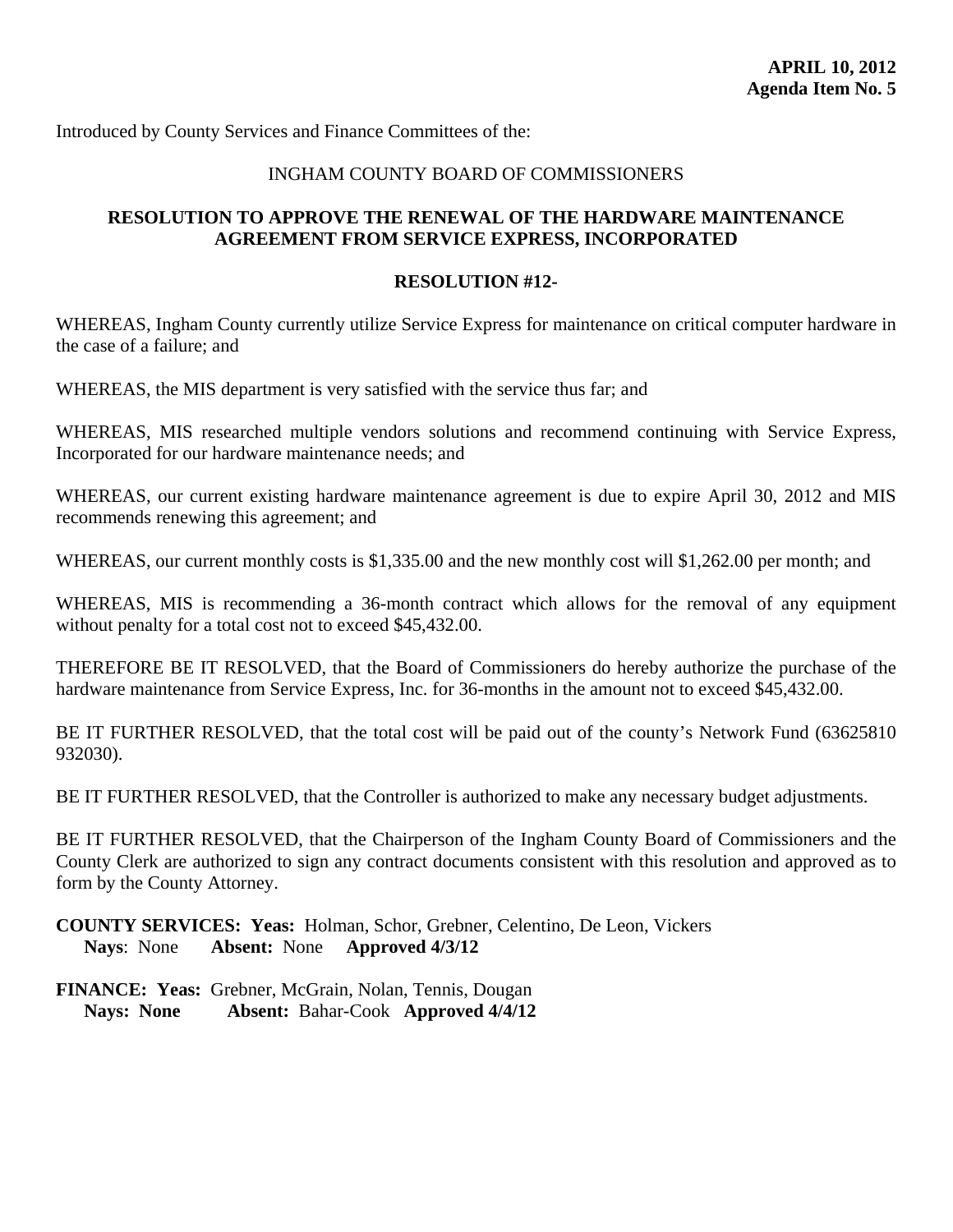<span id="page-27-0"></span>Introduced by County Services and Finance Committees of the:

# INGHAM COUNTY BOARD OF COMMISSIONERS

# **RESOLUTION TO APPROVE THE PURCHASE ANNUAL MAINTENANCE OF THE EMC CELERRA NS20 STORAGE AREA NETWORK (SAN) FROM LOGICALIS**

#### **RESOLUTION #12-**

WHEREAS, the majority of the network data in Ingham County is stored on our EMC SAN located in our Data Center and is one of our most critical pieces of hardware; and

WHEREAS, MIS is recommending we renew our maintenance with the vendor that implemented and maintained the SAN for the past 3 years; and

WHEREAS, the total cost for 12-months of annual maintenance for the SAN is 8,585.85; and

WHEREAS, MIS solicited and reviewed other proposals and recommend entering into an agreement with Logicalis.

THEREFORE BE IT RESOLVED, that the Board of Commissioners do hereby authorize the purchase of the annual maintenance for the EMC SAN from Logicalis in the amount of \$8,585.85.

BE IT FURTHER RESOLVED, that the total cost will be paid out of the county's Network Fund (63625810 932030).

BE IT FURTHER RESOLVED, that the Controller is authorized to make any necessary budget adjustments.

BE IT FURTHER RESOLVED, that the Chairperson of the Ingham County Board of Commissioners and the County Clerk are authorized to sign any contract documents consistent with this resolution and approved as to form by the County Attorney.

**COUNTY SERVICES: Yeas:** Holman, Schor, Grebner, Celentino, De Leon, Vickers **Nays**: None **Absent:** None **Approved 4/3/12**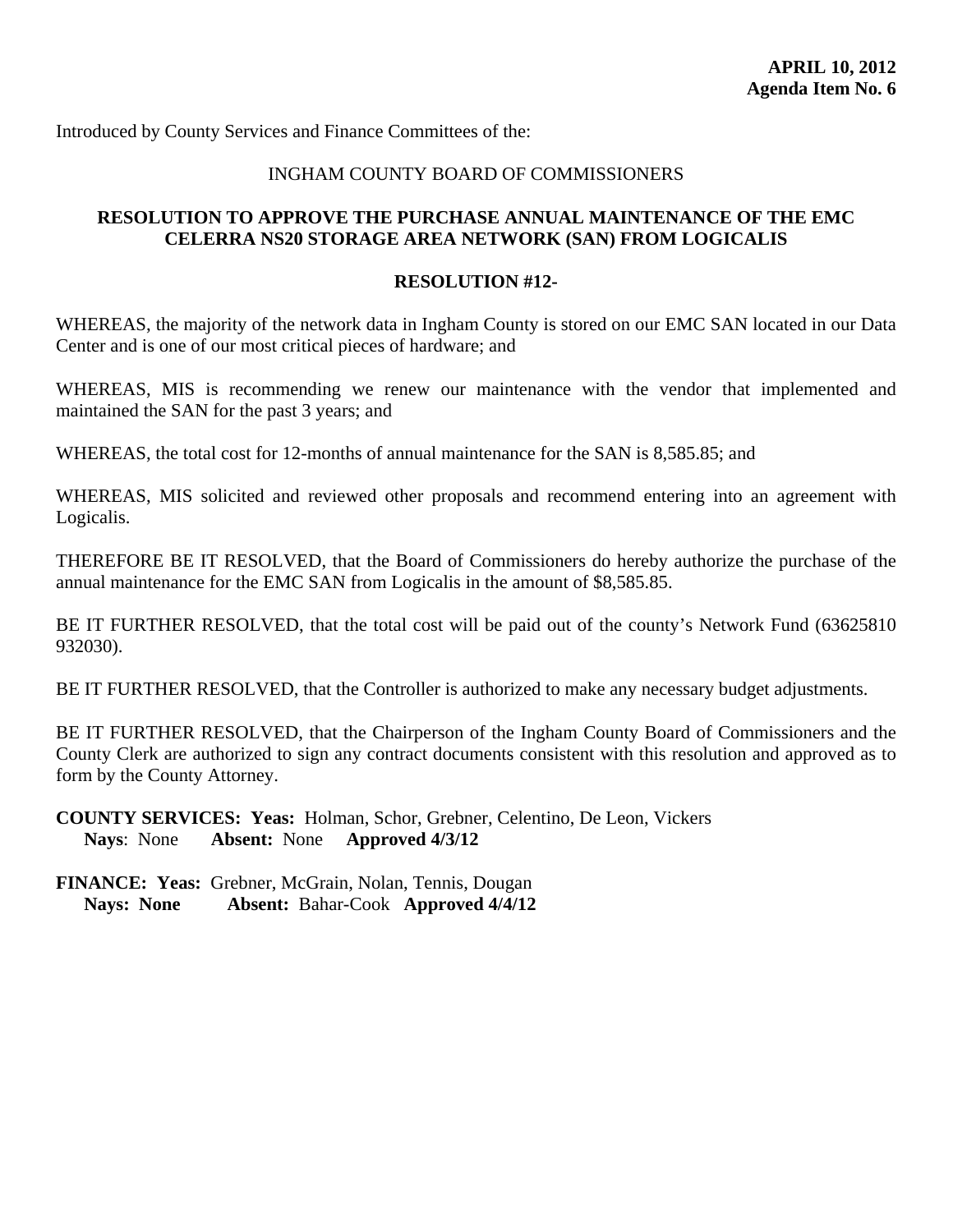<span id="page-28-0"></span>Introduced by the County Services and Finance Committees of the:

#### INGHAM COUNTY BOARD OF COMMISSIONERS

#### **RESOLUTION AUTHORIZING ENTERING INTO AN AGREEMENT WITH NELSON TRANE FOR THE PURPOSE OF UPGRADING OUR EXISTING TRACER SUMMIT SYSTEM BUILDING CONTROL UNITS TO THE LATEST VERSION AT THE VETERANS MEMORIAL COURTHOUSE**

#### **RESOLUTION #12-**

WHEREAS, the current tracer summit system building control units, at the Veterans Memorial Courthouse (VMC), used to control the heating and cooling system in the building, are in need of upgrading; and

WHEREAS, \$8,000.00 was approved in the 2011 CIP line item 24523399-931000-1FC12 to replace the control units at the VMC; and

WHEREAS, the current control units, proprietary to Trane, are approximately10 years old, outdated, and are now due for a much needed upgrade, designed to bring our system up to today's building standards; and

WHEREAS, to complete this project, a line item transfer in the amount of \$5,192.00 is requested from CIP line item 24523399-931000-1FC12 which has \$8,000.00 in remaining funds, into the 2012 CIP line item 63126720- 931000-2FC19 which was approved, for the completion of the tracer summit system building control unit upgrade, at the VMC, and also has a balance of \$8,000.00, bringing the total available funds, after the transfer, to \$13,192.00.

THEREFORE BE IT RESOLVED, that the Ingham County Board of Commissioners authorizes entering into an agreement with Nelson Trane, 5335 Hill 23 Drive, Flint, Michigan 48507, to upgrade the existing tracer summit system building control units, located at the VMC, to the latest version, for a complete cost of \$13,192.00.

BE IT FURTHER RESOLVED, that a line item transfer be initiated, in the amount of \$5,192.00, from the 2011 CIP line item 24523399-931000-1FC12 into the 2012 CIP line item 63126720-931000-2FC19 which will bring the available funds to \$13,192.00.

BE IT FURTHER RESOLVED, the Ingham County Board of Commissioners authorizes the Board Chairperson and the County Clerk to sign any necessary documents that are consistent with this resolution and approved as to form by the County Attorney.

**COUNTY SERVICES: Yeas:** Holman, Schor, Grebner, Celentino, De Leon, Vickers **Nays**: None **Absent:** None **Approved 4/3/12**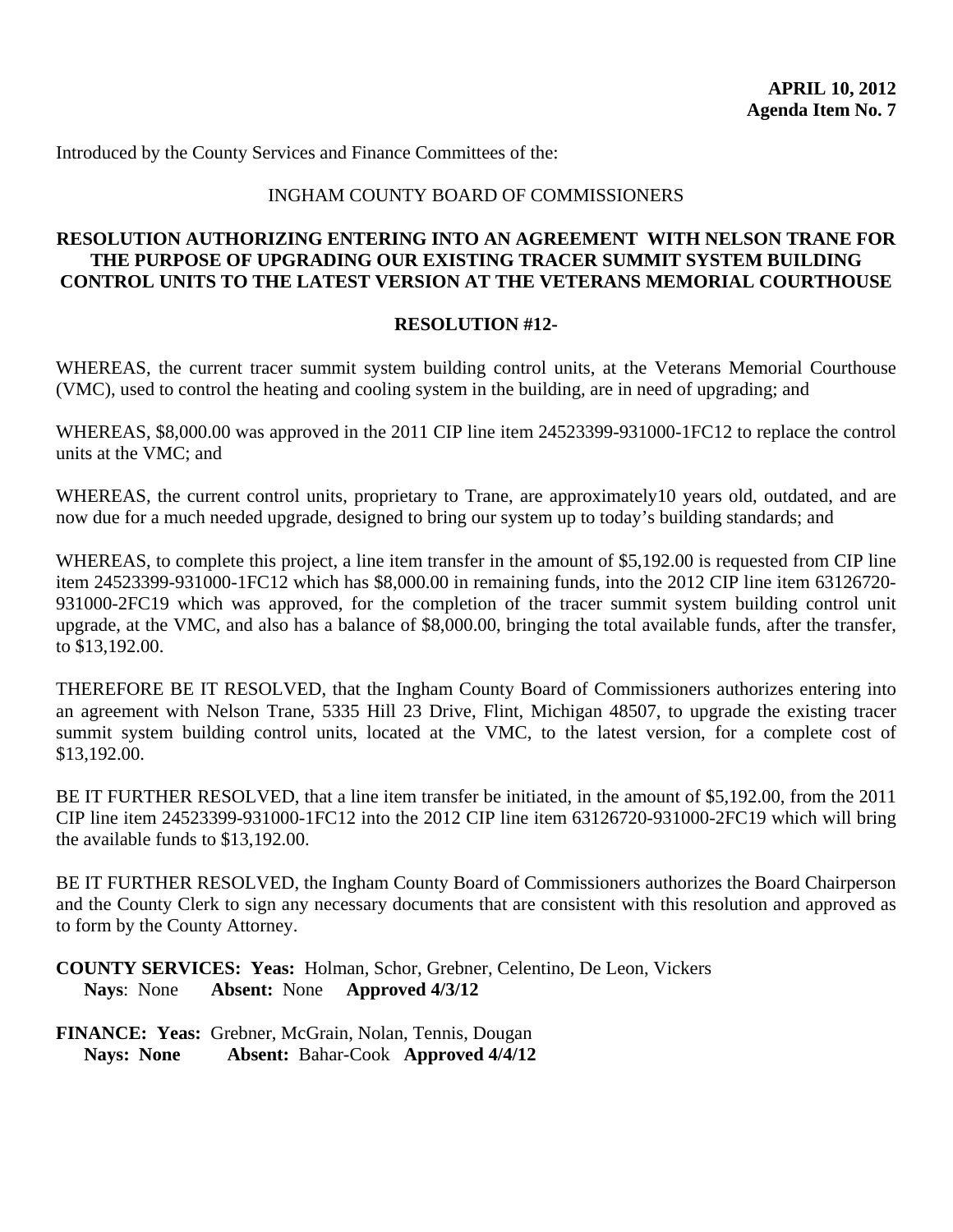<span id="page-29-0"></span>Introduced by the County Services and Finance Committees of the:

# INGHAM COUNTY BOARD OF COMMISSIONERS

# **RESOLUTION AWARDING A CONTRACT TO SHAW-WINKLER FOR THE REPLACEMENT OF THE LAST SECTIONAL BOILER AT THE INGHAM COUNTY JAIL**

#### **RESOLUTION #12-**

WHEREAS, the condition of the existing boiler at the Jail has deteriorated over time and is in need of replacement; and

WHEREAS, this project will include the demolition, removal and replacement of the existing boiler; and

WHEREAS, after careful review of the bids, the Purchasing and Facilities Departments both agree that a contract be awarded to Shaw-Winkler, who submitted the lowest responsive and responsible bid, in the amount of \$89,265.000; and

WHEREAS, funds for this project are available in the approved CIP Line Item 24531199-931000-1FC02, which has a balance of \$107,000.00; and

WHEREAS, a contingency is being requested, in the amount of \$4,000.00, for any unforeseen circumstances that may arise, this bringing the total, to a not to exceed cost of \$93,265.00.

THEREFORE BE IT RESOLVED, the Ingham County Board of Commissioners hereby authorizes awarding a contract to Shaw-Winkler, 4910 Dawn Avenue, East Lansing, MI, 48823, for the demolition, removal, and replacement of the existing sectional boiler, at the Ingham County Jail, for a cost of \$89,265.000.

BE IT FURTHER RESOLVED, the Ingham County Board of Commissioners hereby authorizes a contingency of \$4,000.00 for any unforeseen circumstances that may arise.

BE IT FURTHER RESOLVED, the Ingham County Board of Commissioners authorizes the Board Chairperson and the County Clerk to sign any necessary documents that are consistent with this resolution and approved as to form by the County Attorney.

**COUNTY SERVICES: Yeas:** Holman, Schor, Grebner, Celentino, De Leon, Vickers **Nays**: None **Absent:** None **Approved 4/3/12**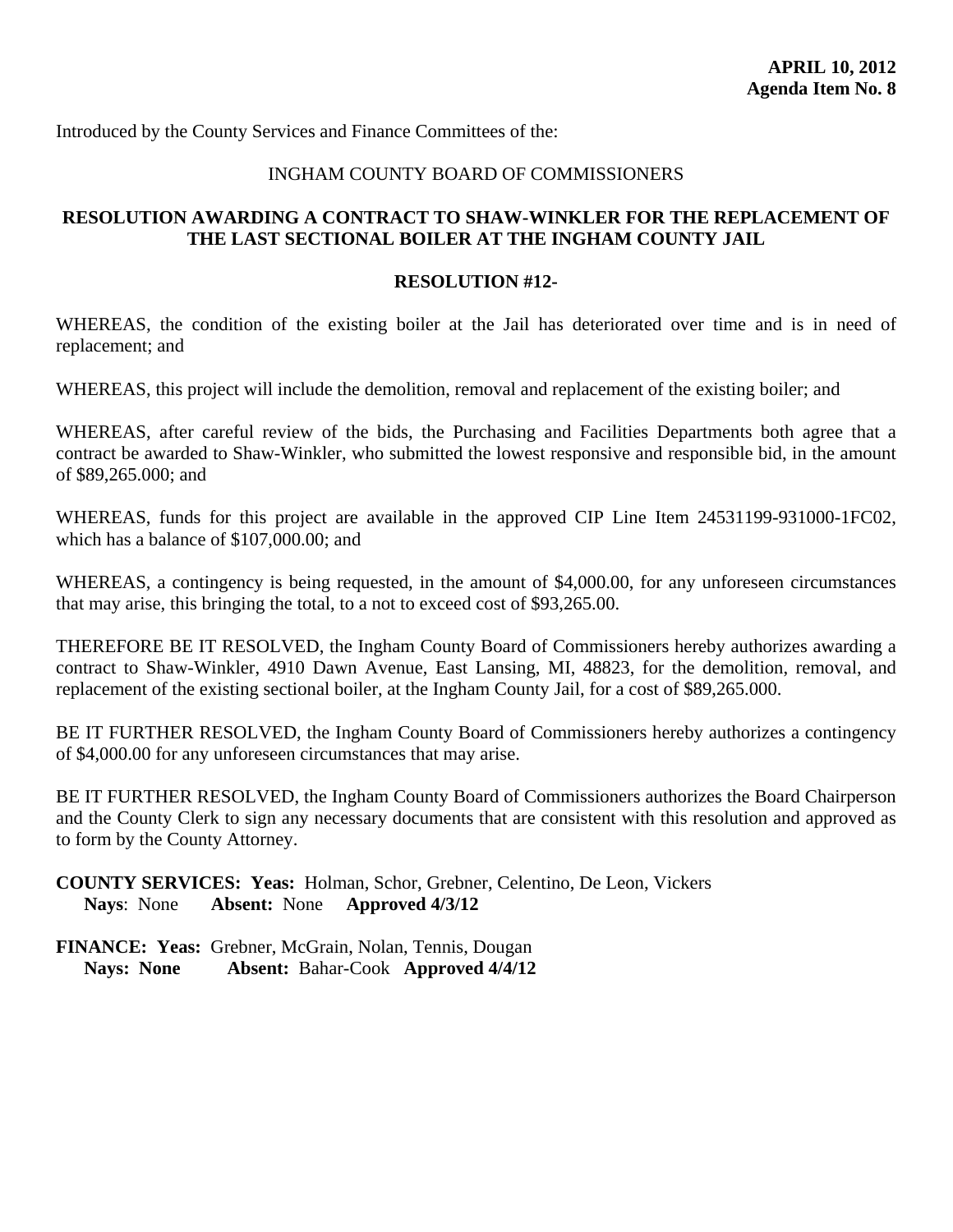<span id="page-30-0"></span>Introduced by the Human Services, County Services, and Finance Committees of the:

#### INGHAM COUNTY BOARD OF COMMISSIONERS

# **RESOLUTION TO AUTHORIZE AMENDMENT #2 TO THE 2011-2012 COMPREHENSIVE PLANNING, BUDGETING AND CONTRACTING AGREEMENT WITH THE MICHIGAN DEPARTMENT OF COMMUNITY HEALTH**

#### **RESOLUTION #12-**

WHEREAS, the responsibility for protecting the health of the public is a shared responsibility between the State and County governments in Michigan; and

WHEREAS, the Michigan Department of Community Health (MDCH) and local health departments enter into contracts to clarify the role and responsibility of each party in protecting public health; and

WHEREAS, MDCH and Ingham County have entered into a 2011-2012 Agreement for the delivery of public health services under the Comprehensive Planning, Budgeting and Contracting (CPBC) process as authorized by Resolution #11-283 and amended in #11-395; and

WHEREAS, MDCH has proposed a second amendment to the current Agreement to adjust grant funding levels and clarify Agreement procedures; and

WHEREAS, the Health Officer has recommended that the Board of Commissioners authorize the Amendment.

THEREFORE BE IT RESOLVED, that the Ingham County Board of Commissioners authorizes a second amendment to the 2011-2012 Comprehensive Planning, Budgeting, and Contracting Agreement with the Michigan Department of Community Health.

BE IT FURTHER RESOLVED, that the total amount of CPBC funding shall increase from \$4,669,784 to \$5,268,890 for a total increase of \$599,106.

BE IT FURTHER RESOLVED, that the total increase consists of the following specific changes to program budgets:

- 1. Increases support for Highly Targeted HIV Prevention by \$52,968 increasing the total amount to \$105,936.
- 2. Increases funding for HIV/AIDS Care by \$137,500 increasing the total amount to \$275,000.
- 3. Raises funding for HIV Prevention by \$87,190 increasing the total amount to \$174,380.
- 4. Increases funding for STD Control by \$20,342 increasing the total amount to \$44,998.
- 5. Increases support for TB Control by \$2,111 increasing the total amount to \$21,973.
- 6. Raises funding for WIC Resident Services by \$21,300 increasing the total amount to \$1,195,132.
- 7. Adds new funding for the Nurse Family Partnership Services in the amount of \$245,000.
- 8. Adds new funding for the Michigan Climate and Health Adaptation Program in the amount of \$15,000.
- 9. Adds new funding for the PRIME Local Learning Collaborative in the amount of \$5,200.
- 10. Adds new funding for the Asthma Control through Education and Environment project in the amount of \$12,495.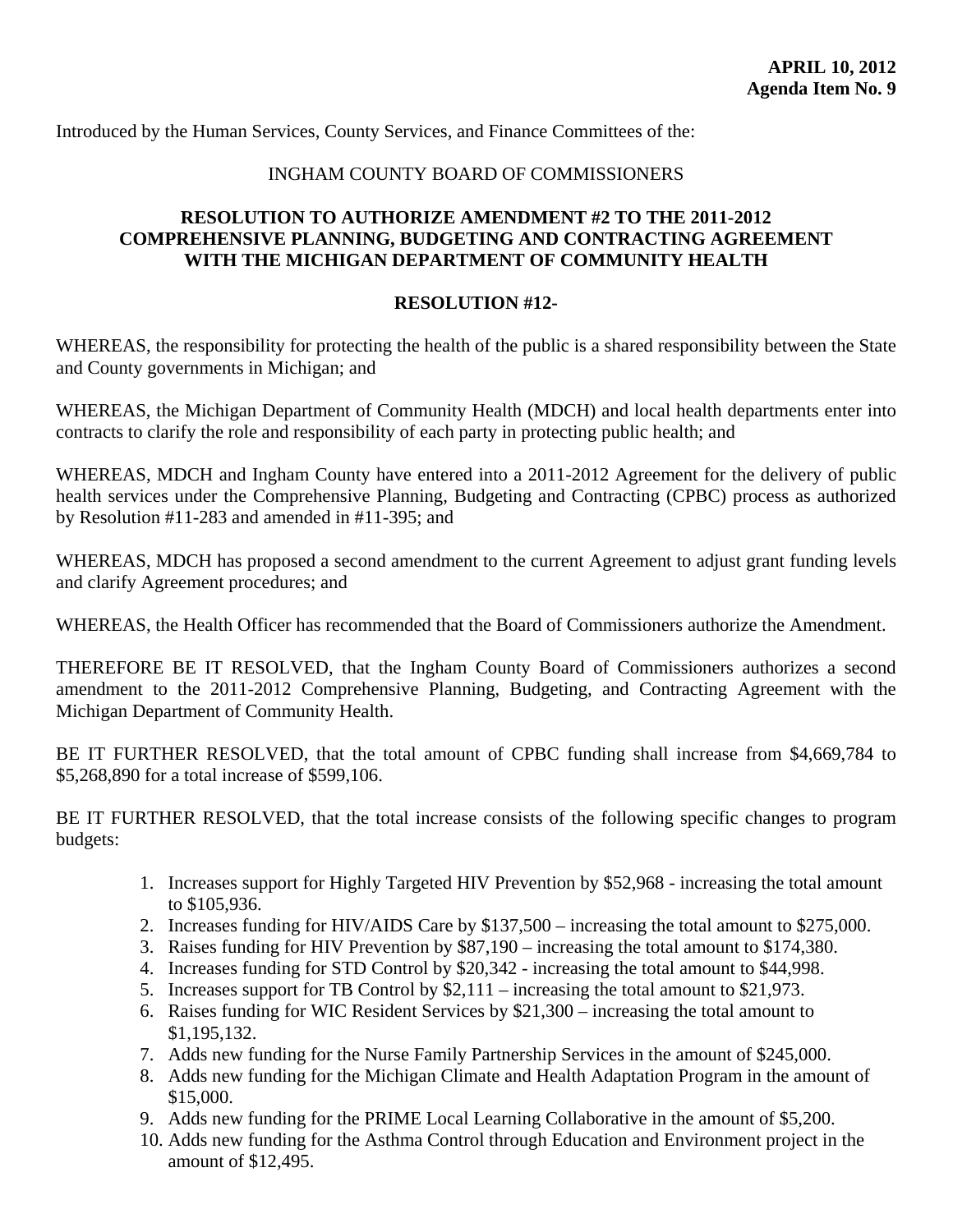# **RESOLUTION #12-**

BE IT FURTHER RESOLVED, that the Board of Commissioners authorizes the establishment of four public health nursing positions in Public Health Services at the PHN ICEA Grade 3 pay grade (FY 2011 rates \$54,385 - \$65,288).

BE IT FURTHER RESOLVED, that the Board of Commissioners authorizes the MIS Department to purchase of four computers, software and peripherals, costs not to exceed \$10,000 for the four nurses to be hired for the Nurse Family Partnership.

BE IT FURTHER RESOLVED, that the Board of Commissioners authorizes a subcontract of \$9,500 with Public Sector Consultants for data collection and analysis for a Health Impact Assessment for the Climate and Health Adaptation Project. The period of this agreement shall be March 1, 2012 through September 30, 2012

BE IT FURTHER RESOLVED, that the Health Officer, Dr. Renée Branch Canady, Ph.D., and John Jacobs, Chief Financial Officer of the Health Department, are authorized to submit the grant documents for the second amendment of the 2011-2012 CPBC electronically through the Mi-E Grants system.

BE IT FURTHER RESOLVED, that the Controller/Administrator is authorized to make any necessary budget adjustments consistent with this resolution.

BE IT FURTHER RESOLVED, that the Board of Commissioners Chairperson is authorized to sign the subcontract agreements after review by the County attorney.

- **HUMAN SERVICES: Yeas:** Nolan, Tennis, Schor, McGrain, Vickers, Dougan  **Nays:** None **Absent:** None **Approved 4/2/12**
- **COUNTY SERVICES: Yeas:** Holman, Schor, Grebner, Celentino, De Leon, Vickers **Nays**: None **Absent:** None **Approved 4/3/12**
- **FINANCE: Yeas:** Grebner, McGrain, Nolan, Tennis, Dougan  **Nays: None Absent:** Bahar-Cook **Approved 4/4/12**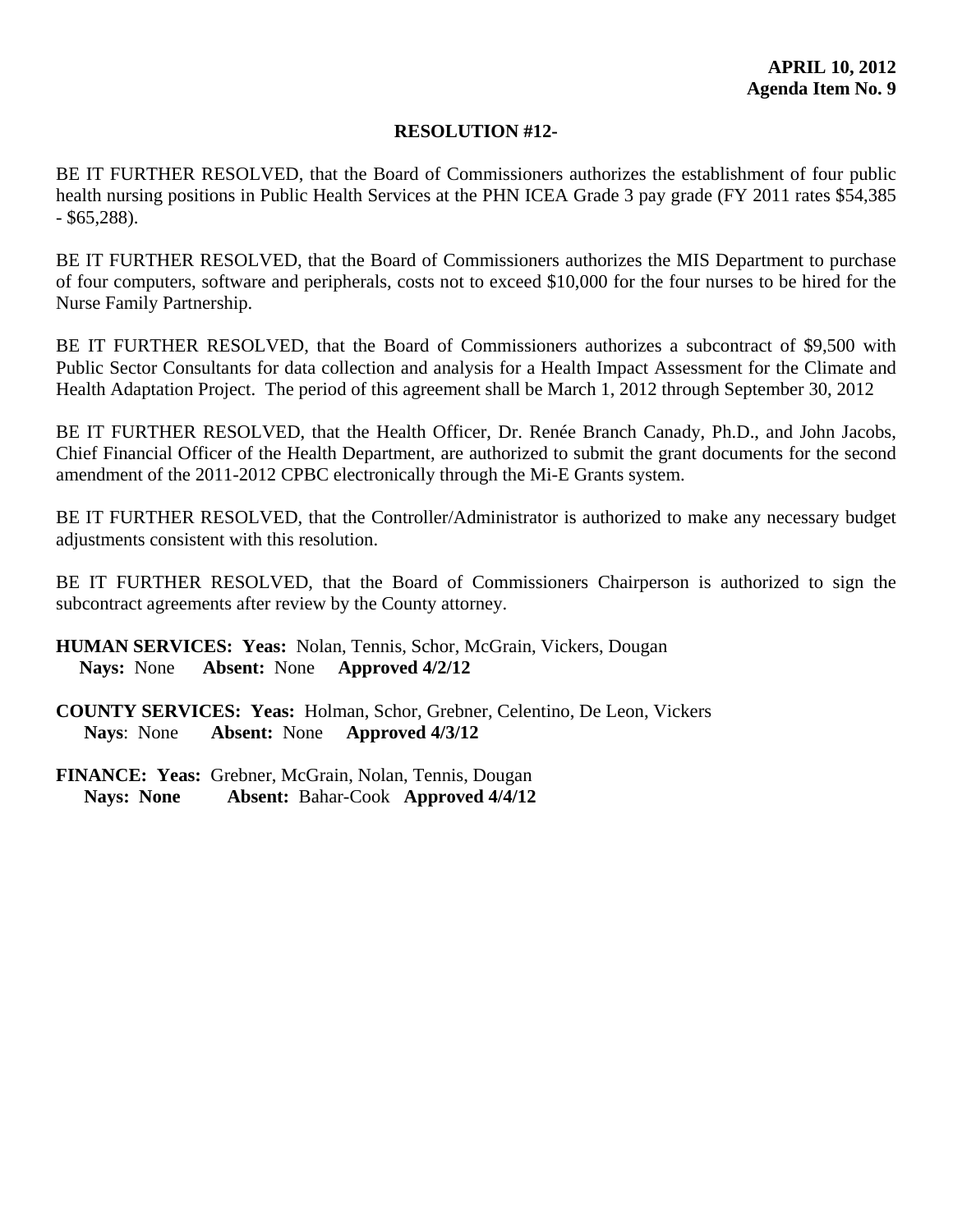<span id="page-32-0"></span>Introduced by the Human Services Committee of the:

# INGHAM COUNTY BOARD OF COMMISSIONERS

#### **RESOLUTION HONORING ROBIN LEWIS**

#### **RESOLUTION #12-**

WHEREAS, Robin Lewis began her career with Ingham County in May, 1990 as a Clinic Assistant in the Health Department's WIC Program teaching nutrition classes; and

WHEREAS, in August, 1991, she was promoted to a Sanitarian I position in the Environmental Health unit; and

WHEREAS, upon completion of the National Examination for Sanitarians, she was promoted to a Sanitarian II classification; and

WHEREAS, Ms. Lewis was one of the lead food sanitarians to develop the Quality Assurance Program for food, and served as a member of the Ingham County quality management Board; and

WHEREAS, Ms. Lewis served on many state and local associations such as, president of the Great Lakes Conference on Food Protection, Michigan Environmental Health Association (MEHA), Past president of the Southwest Sanitarians; and

WHEREAS, Ms. Lewis was appointed by Governor Granholm to the Advisory Board of Sanitarians; and

WHEREAS, she served as an elected member of the Lansing School Board for four years and the CATA Board of Directors; and

WHEREAS, she was an active member of the Ingham County Employees' Association, serving as president and secretary.

THEREFORE BE IT RESOLVED that the Ingham County Board of Commissioners hereby honors Robin Lewis for her 22 years of dedicated service to the community where she is highly respected by peers in the food services industry, and for the contributions she has made to the Ingham County Health Department.

BE IT FURTHER RESOLVED, that the Board wishes her continued success in all of her future endeavors.

**HUMAN SERVICES: Yeas:** Nolan, Tennis, Schor, McGrain, Vickers, Dougan  **Nays:** None **Absent:** None **Approved 4/2/12**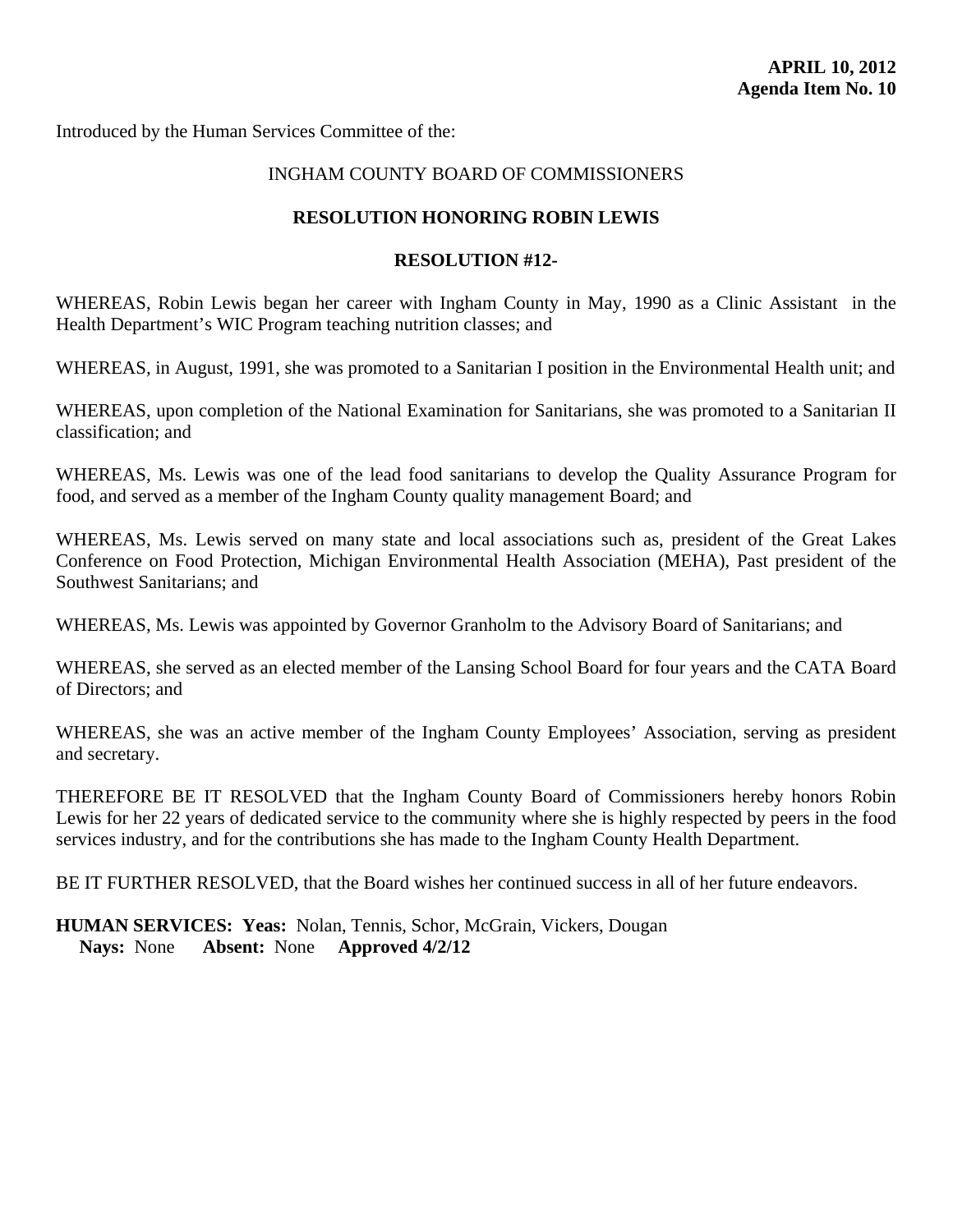<span id="page-33-0"></span>Introduced by the Human Services and Finance Committees of the:

# INGHAM COUNTY BOARD OF COMMISSIONERS

# **RESOLUTION TO REQUEST THAT THE MICHIGAN DEPARTMENT OF COMMUNITY HEALTH DESIGNATE THE COMMUNITY MENTAL HEALTH AUTHORITY OF CLINTON, EATON AND INGHAM COUNTIES AS THE COORDINATING AGENCY FOR INGHAM COUNTY EFFECTIVE OCTOBER 1, 2012**

#### **RESOLUTION #12-**

WHEREAS, Section 6226(1) of Public Act 368 of 1978, as amended, provides for designation of a Coordinating Agency to administer substance use disorder services subject to the approval of the affected county board or boards of commissioners; and

WHEREAS, the Mid-South Substance Abuse Commission entered into an Agreement on the 21<sup>st</sup> day of January, 2010, between the Counties of Clinton, Eaton, Gratiot, Hillsdale, Ingham, Ionia, Jackson, Lenawee, and Newaygo Counties, to be the Coordinating Agency for the aforementioned nine county region; and

WHEREAS, the State of Michigan approved the Inter-Local Agreement on the 2<sup>nd</sup> day of July, 2010, for Mid-South to perform functions as the Coordinating Agency for the nine counties under Public Act 368 of 1978, as amended; and

WHEREAS, the Mid-South Substance Abuse Commission strives to continually improve services for residents in the nine county region, and has approved a Transformational Plan addressing Substance Use Disorder services with the focus of partnering with other systems; and

WHEREAS, many significant future uncontrollable events, including but not limited to health care reform and state legislative action, may be detrimental to the public SUD system absent undertaking realignment of SUD with behavioral health services; and

WHEREAS, the Community Mental Health Authority of Clinton, Eaton and Ingham Counties contains six of Mid-South's counties and provides and contracts for behavioral health services for Ingham County.

THEREFORE BE IT RESOLVED, that the Ingham County Board of Commissioners requests the Michigan Department of Community Health to designate the Community Mental Health Authority of Clinton, Eaton and Ingham Counties as the Coordinating Agency for administering Substance Use Disorder services under Public Act 368 of 1978, as amended, effective October 1, 2012.

BE IT FURTHER RESOLVED, that the County Clerk and the Chairperson of the Board of Commissioners are hereby authorized to sign any necessary contract documents on behalf of the County after approval as to form by the County Attorney.

**HUMAN SERVICES: Yeas:** Nolan, Tennis, Schor, McGrain, Vickers, Dougan  **Nays:** None **Absent:** None **Approved 4/2/12**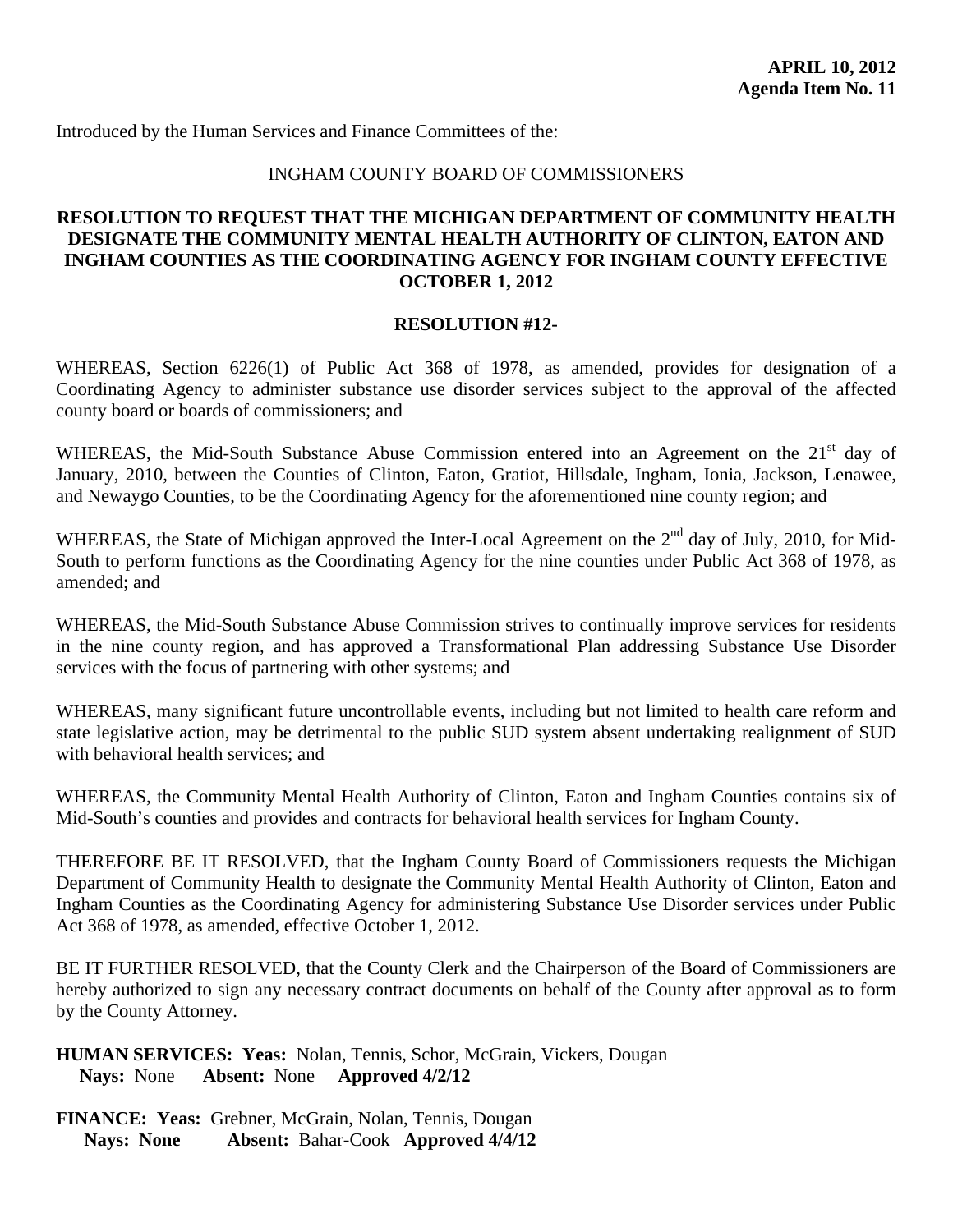<span id="page-34-0"></span>Introduced by the Human Services and Finance Committees of the:

# INGHAM COUNTY BOARD OF COMMISSIONERS

# **RESOLUTION TO AUTHORIZE ACCEPTANCE OF A MICHIGAN MINORITY HEALTH MONTH GRANT**

#### **RESOLUTION #12-**

WHEREAS, the Michigan Department of Community Health (MDCH) and Ingham County have entered into a 2011-2012 agreement for the delivery of public health services under the Comprehensive Planning, Budgeting and Contracting (CPBC) process as authorized by Resolution #11-283; and

WHEREAS, the Health Department has been notified that the CPBC Agreement for 2011-2012 will include \$7,500 for health promotion activities related to Michigan Minority Health Month; and

WHEREAS, the Health Department has been working with One Love Global, Inc. to promote healthy lifestyles and reduce health disparities among Ingham County Youth since 2010.

THEREFORE BE IT RESOLVED, that the Ingham County Board of Commissioners authorizes acceptance of a Michigan Minority Health Month Grant from MDCH.

BE IT FURTHER RESOLVED, that MDCH will provide Ingham County with \$7,500 to implement the grant through the CPBC process.

BE IT FURTHER RESOLVED, that the Board of Commissioners authorizes a subcontract with One Love Global, Inc. in the amount of \$7,500 to implement the grant activities and promote HIV and STI prevention among Ingham County youth.

BE IT FURTHER RESOLVED, that the period of the subcontract is April 1, 2012 through September 30, 2012.

BE IT FURTHER RESOLVED, that the Controller/Administrator is authorized to make any necessary budget adjustments consistent with this resolution.

BE IT FURTHER RESOLVED, that the Chairperson of the Board of Commissioners is authorized to sign the agreement after review by the County Attorney.

**HUMAN SERVICES: Yeas:** Nolan, Tennis, Schor, McGrain, Vickers, Dougan  **Nays:** None **Absent:** None **Approved 4/2/12**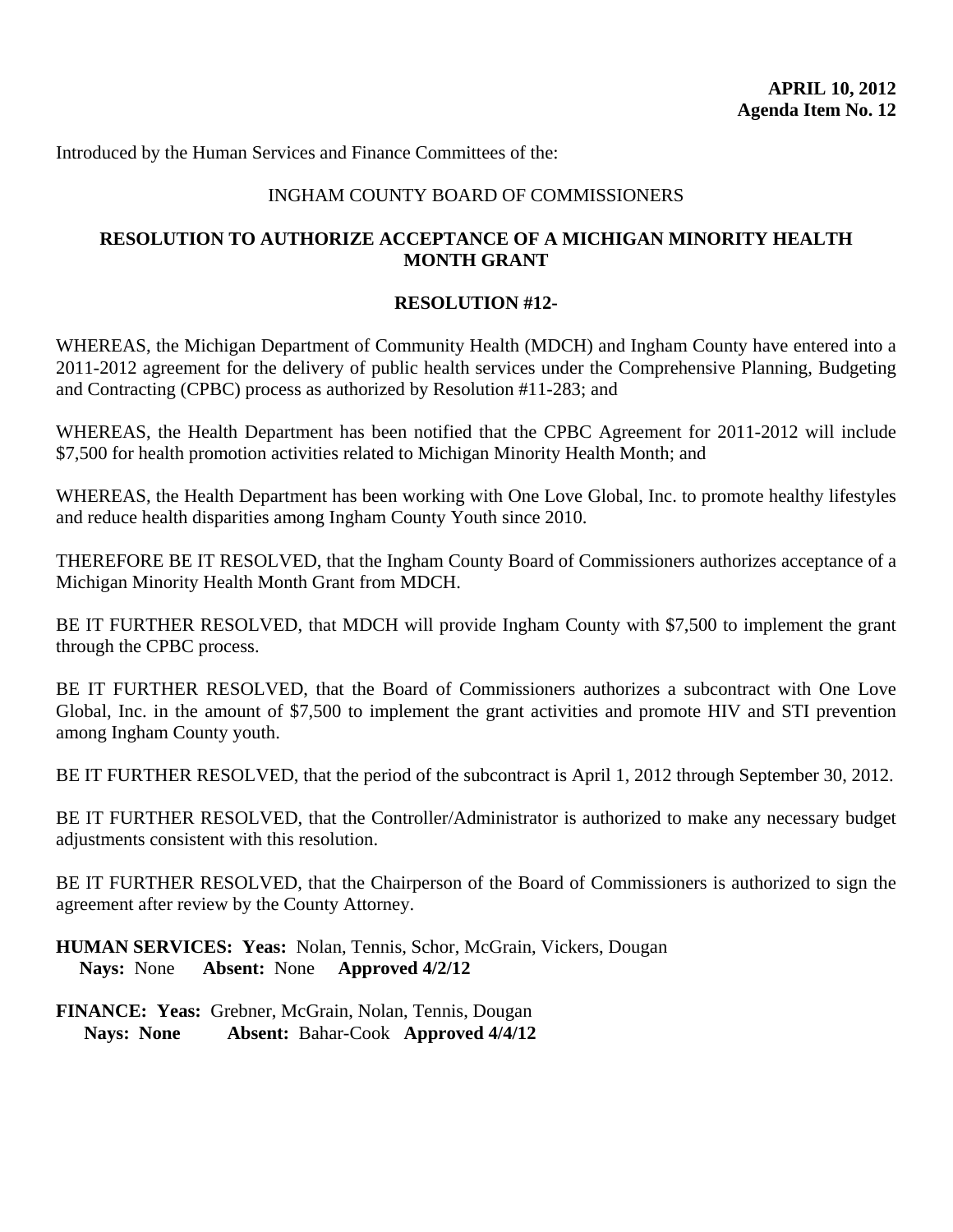<span id="page-35-0"></span>Introduced by the Human Services, County Services and Finance Committees of the:

# INGHAM COUNTY BOARD OF COMMISSIONERS

# **RESOLUTION TO AUTHORIZE A REALIGNMENT OF HEALTH DEPARTMENT PROGRAMS AND ADMINISTRATIVE STRUCTURE**

# **RESOLUTION #12-**

WHEREAS, the Board of Commissioners establishes the Plan of Organization for the Health Department, with the concurrence of the Michigan Department of Community Health; and

WHEREAS, Dean G. Sienko, M.D., recently retired as Health Officer and Medical Director; and

WHEREAS, in Resolution #11-336 the Board of Commissioners appointed Renée Branch Canady, Ph.D., as Health Officer; and

WHEREAS, the re-establishment of the Medical Director position was set forth in Resolution #11-337; and

WHEREAS, the Health Officer has reviewed the structure of the Department and has proposed a number of changes in the administrative structure resulting in shifts of administrative services and job functions; and

WHEREAS, the proposed changes will reduce administrative structure through the elimination of managerial positions and realignment of reporting relationships resulting in increased administrative, programmatic and fiscal efficiency; and

WHEREAS, the majority of the proposed adjustments can be implemented by taking advantage of currently vacant positions and retirements at a significant budgetary savings; and

WHEREAS, the proposed recommendations have been evaluated by the Human Resources Department which has concurred with the recommendations that are contained in this resolution; and

WHEREAS, the affected bargaining groups have been consulted and provided documentation regarding the recommendations contained in this resolution; and

WHEREAS, the Health Officer recommends that the Board of Commissioners accept the proposed realignment and restructuring of services and authorize the resulting changes in job titles, classifications and establishment of positions; and

WHEREAS, the Health Officer has advised that no additional funds are required and that implementation of the proposed changes result in cost savings; and

WHEREAS, the long-term cost savings of this realignment is approximately \$24,836 annually.

THEREFORE BE IT RESOLVED, that the Ingham County Board of Commissioners hereby amends the Ingham County Health Department Plan of Organization.

BE IT FURTHER RESOLVED, the Board of Commissioners authorizes the following changes in job titles and reclassification/salary grades: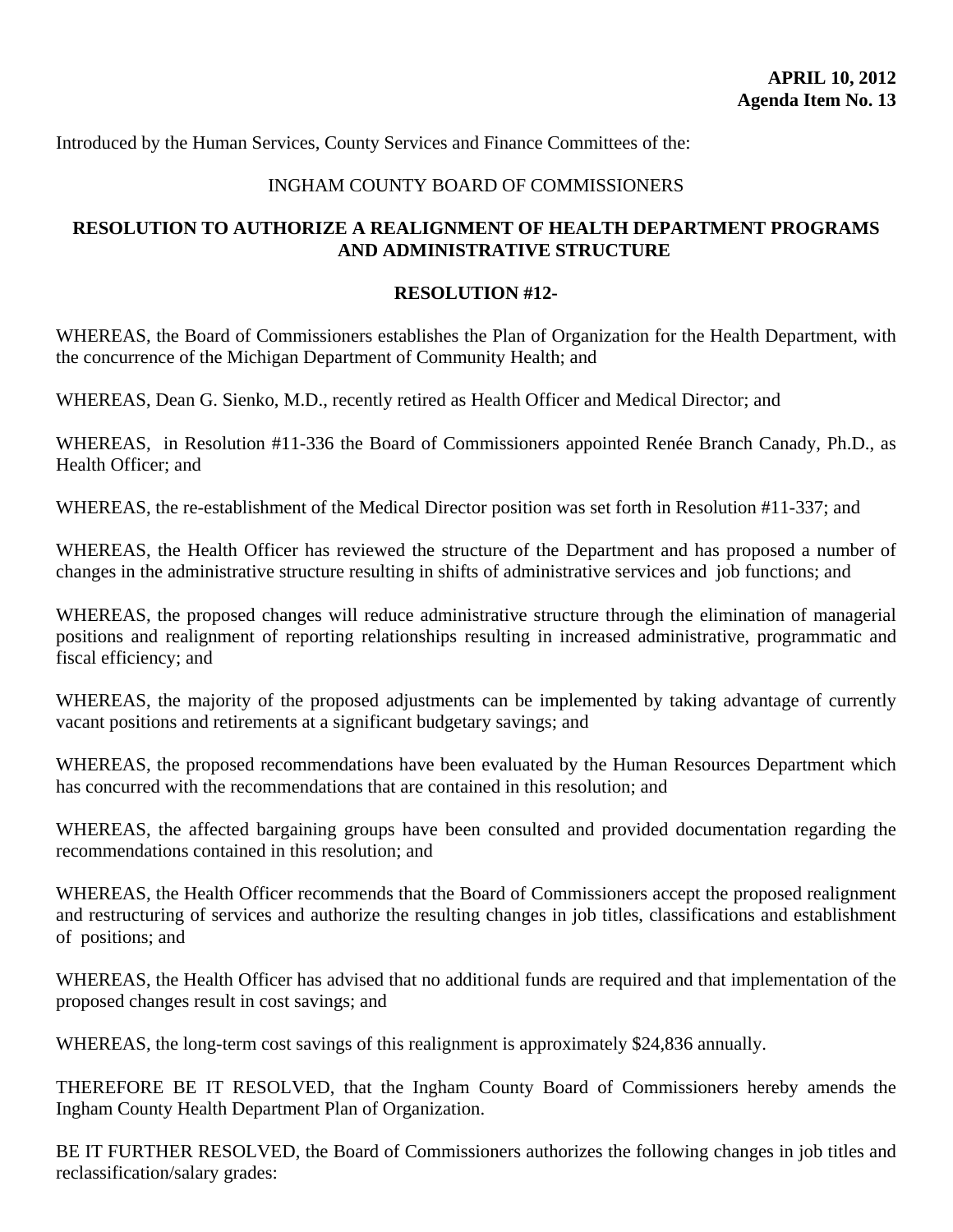# **RESOLUTION #12-**

| Position |                                  | Current           |                                           | Proposed          |
|----------|----------------------------------|-------------------|-------------------------------------------|-------------------|
| number   | <b>Current Grade</b>             | Grade             | Proposed Job Title                        | Grade             |
|          | <b>Health Officer/Medical</b>    |                   |                                           |                   |
| 601001   | <b>Examiner/Medical Director</b> | MCF C+            | <b>Health Officer</b>                     | <b>MCF 18</b>     |
|          | Deputy Health Officer,           |                   | Deputy Health Officer, Public Health      |                   |
| 601381   | <b>Public Health Services</b>    | <b>MCF 17</b>     | <b>Services</b>                           | <b>MCF 15</b>     |
| 601044   | CHR II                           | UAW <sub>8</sub>  | Administrative Assistant BCCCP            | UAW F             |
| 601042   | <b>Prevention Program Coord</b>  | ICEA 9            | <b>Prevention Program Coord</b>           | ICEA 10           |
| 601041   | <b>BCCCP Nurse</b>               | MNA <sub>2</sub>  | <b>BCCCP Nurse Case Manager</b>           | MNA 3             |
|          | <b>Assistant Deputy Health</b>   |                   |                                           |                   |
| 601383   | Officer                          | <b>MCF 10</b>     | <b>Chief Health Communication Officer</b> | <b>MCF 10</b>     |
| 601135   | <b>Public Health Specialist</b>  | PRO <sub>5</sub>  | <b>Assistant Deputy Health Officer</b>    | MCF <sub>8</sub>  |
| 601333   | Sanitarian II                    | ICEA <sub>8</sub> | San III, Planned Program Lead             | ICEA <sub>9</sub> |
|          | Demand Program                   |                   |                                           |                   |
| 601324   | Supervisor                       | <b>MCF 11</b>     | San III, Demand Program Lead              | ICEA <sub>9</sub> |
| 601335   | CHR IV                           | UAW F             | Administrative Assistant, EH              | UAW G             |
|          | Human Services Grant             |                   |                                           |                   |
| 601366   | Coord                            | <b>MCF 10</b>     | Human Services Grant Coord                | ICEA <sub>7</sub> |
| 601377   | <b>Project Specialist</b>        | ICEA <sub>5</sub> | <b>Project Specialist</b>                 | ICEA <sub>6</sub> |
| 601307   | <b>Business Analyst</b>          | MCF <sub>7</sub>  | Health/Systems Analyst/CHC                | ICEA <sub>8</sub> |

BE IT FURTHER RESOLVED, the Board of Commissioners authorizes the following changes in job titles:

Position / Title Proposed Title

| 601402 / Deputy Health Officer,      | Chief Executive Officer/Director, |
|--------------------------------------|-----------------------------------|
| <b>Community Health Services</b>     | <b>Community Health Services</b>  |
| 601025 / PCP/Deputy Medical Director | Primary Care Physician            |

BE IT FURTHER RESOLVED, the Board of Commissioners authorizes the following positions are established or re-established:

Position / Title Proposed Grade Deputy Director, Environmental Health MCF 11 Medical Director MCF C

BE IT FURTHER RESOLVED, that the following positions are eliminated:

| Position/Title                           | Grade         |
|------------------------------------------|---------------|
| 601004 / Director Public Health Services | <b>MCF</b> 13 |
| 601320 / Manager, Planned Programs       | MCF 11        |

BE IT FURTHER RESOLVED, that due to the loss of the MDCH Lead Grant, positions

601363/Community Health Representative II/UAW D, and 601052/Sanitarian II will be eliminated and the incumbents will be reassigned to vacant positions within the Health Department, with these actions effective no later than December 31 2012. The general fund allocation to this position will be subsumed by savings from the reorganization.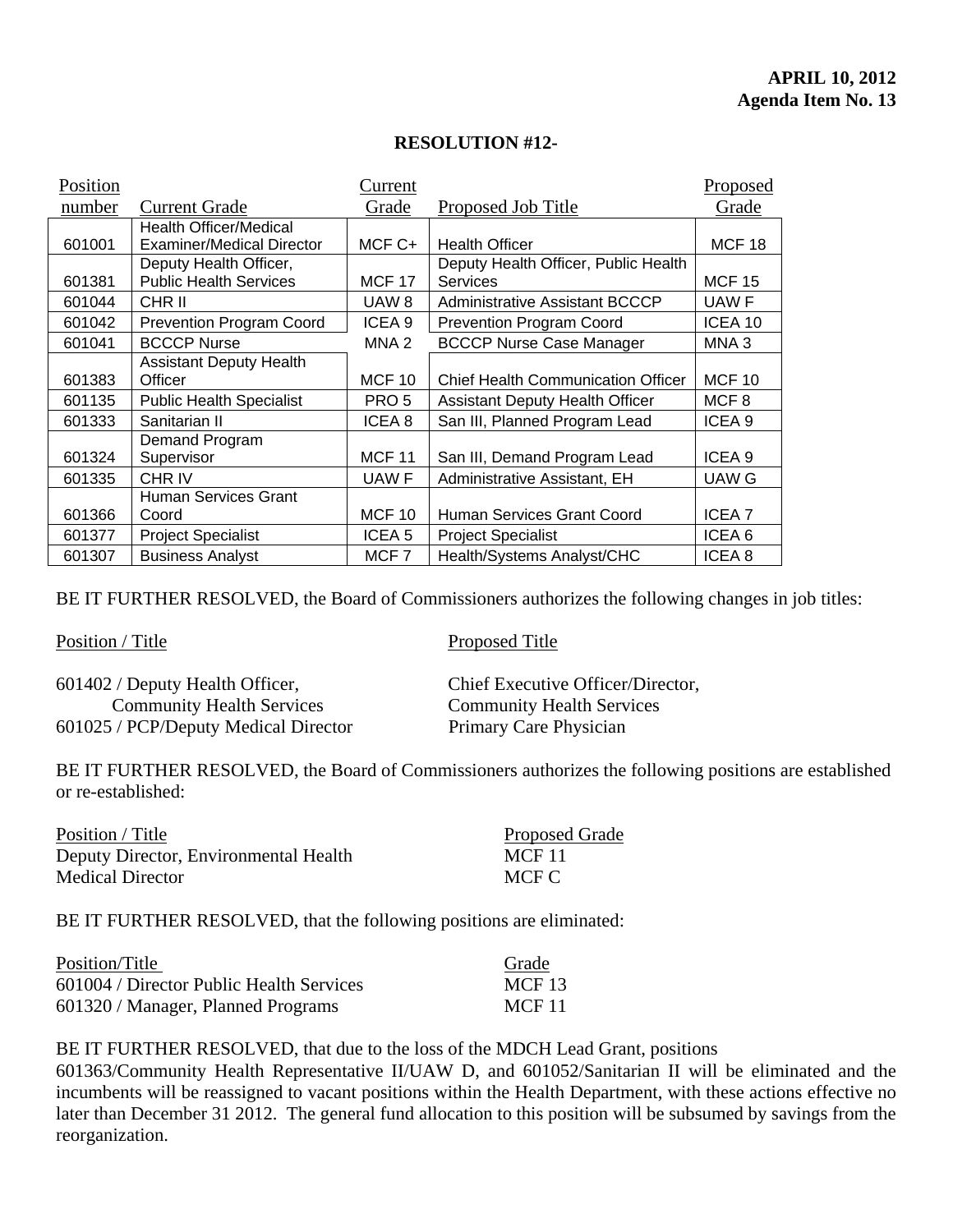#### **RESOLUTION #12-**

BE IT FURTHER RESOLVED, that all position adjustments be effective upon resolution approval, with the exception of the positions mentioned above and 601324 and 601366, which will take effect July 1, 2012 upon the retirement of the incumbents.

BE IT FURTHER RESOLVED, that the hiring freeze is waived and the positions established can be posted

**HUMAN SERVICES: Yeas:** Nolan, Tennis, Schor, McGrain, Dougan  **Nays:** Vickers **Absent:** None **Approved 4/2/12** 

**COUNTY SERVICES: Yeas:** Holman, Schor, Grebner, Celentino, De Leon **Nays**: Vickers **Absent:** None **Approved 4/3/12**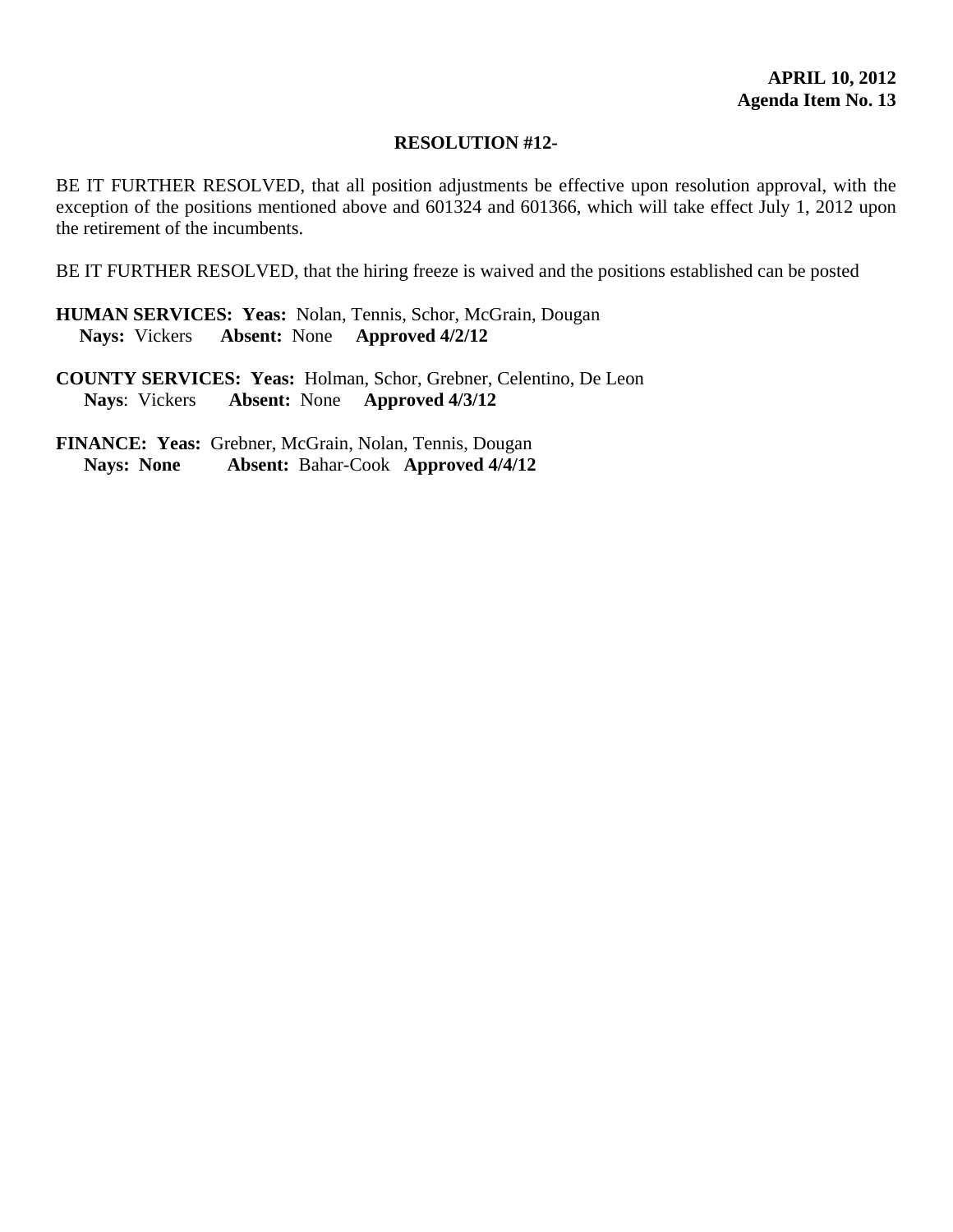<span id="page-38-0"></span>Introduced by the Judiciary, County Services and Finance Committees of the:

## INGHAM COUNTY BOARD OF COMMISSIONERS

# **RESOLUTION AUTHORIZING A CONTRACT WITH TEACHOUT SECURITY SERVICES, INC. FOR UNIFORMED UNARMED GUARD SERVICES AT VARIOUS COUNTY FACILITIES**

#### **RESOLUTION #12-**

WHEREAS, the current contract for guard services at the Human Services Building, Veterans Memorial Courthouse, 55<sup>th</sup> District Court, Mason Courthouse and Ingham County Family Center will expire on May 31, 2012; and

WHEREAS, the Purchasing Department has solicited interested and qualified private and commercial vendors to submit proposals for unarmed guard services for five (5) County facilities for a contract term of three (3) years starting June 1, 2012, this contract requires the payment of living wages; and

WHEREAS, after review, both the Purchasing and Facilities Departments recommend that a three (3) year contract be awarded to Teachout Security Services, Inc. to provide unarmed guard services for the first year at a billable rate of \$17.98 per hour, the second and third years of the contract will be based on the living wage increase, typically 3-5% per year, which will be added to both the Supervisor and Guard billable rates; and

WHEREAS, the funds for this contract are available within the appropriate 818000 contractual accounts.

THEREFORE BE IT RESOLVED, the Ingham County Board of Commissioners authorizes entering into a three (3) year contract with Teachout Security Services, Inc., 416 Frandor Avenue, Ste. 103, Lansing, Michigan 48912 to provide unarmed guard services for the Human Services Facility, Veterans Memorial Courthouse, 55<sup>th</sup> District Court, Mason Courthouse and Ingham County Family Center.

BE IT FURTHER RESOLVED, that the first year of services will be invoiced at a billable rate of \$17.98 per hour, the second and third years of the contract will be based on the living wage increase.

BE IT FURTHER RESOLVED, that the agreement period will be effective June 1, 2012 through May 31, 2015, based on their proposal as recommended by the Purchasing and Facilities Departments.

BE IT FURTHER RESOLVED, the Ingham County Board of Commissioners authorizes the Board Chairperson to sign any necessary contract documents that are consistent with this resolution and approved as to form by the County Attorney.

**JUDICIARY: Yeas:** Koenig, Bahar-Cook, Holman, Schafer, Dragonetti **Nays**: None **Absent:** Tsernoglou **Approved 3/29/12** 

**COUNTY SERVICES: Yeas:** Holman, Schor, Grebner, Celentino, De Leon, Vickers **Nays**: None **Absent:** None **Approved 4/3/12**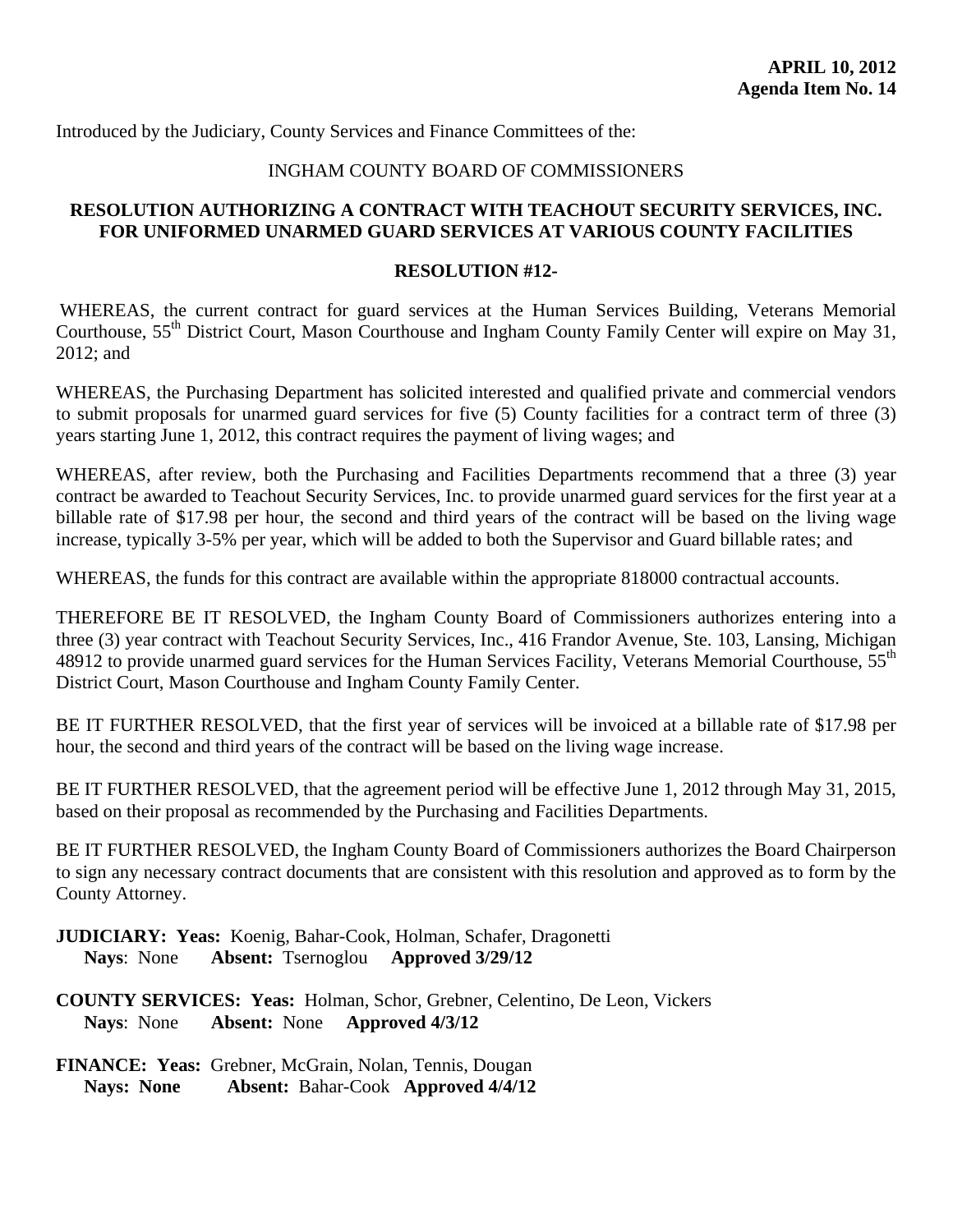<span id="page-39-0"></span>Introduced by the Judiciary and Finance Committees of the:

#### INGHAM COUNTY BOARD OF COMMISSIONERS

# **RESOLUTION TO AUTHORIZE ENTERING INTO A CONTRACT WITH GRAPHIC SCIENCES AND TO HIRE TEMPORARY EMPLOYEES TO CONTINUE IMAGING FRIEND OF THE COURT CASE FILES**

#### **RESOLUTION #12-**

WHEREAS, it is anticipated that the scanning of prior year Ingham County Friend of the Court case files created since January 1, 2000, through May 31, 2010, will be completed sometime in the spring of 2012; and

WHEREAS, this conversion of hard copy files to digital images has been a great success both in terms of purging old files of duplicate or redundant hard copy, and in allowing for the quick, simultaneous retrieval of files by staff without time consuming searches for hard copy; and

WHEREAS, the Ingham County Friend of the Court estimates that in 2011 no less than 25% of enforcement actions taken were for files created since January 1, 1990, through December 31, 1999; and

WHEREAS, due to savings from the estimated cost of the initial conversion to imaging in 2010, funds are available in the Ingham County Friend of the Court 215 Fund to pay for the continued imaging of Friend of the Court case files opened since January 1, 1990; and

WHEREAS, because they are a current State of Michigan contractor, the Purchasing Director has confirmed that Graphic Sciences is exempt from the county's purchasing policy requiring competitive bidding; and

WHEREAS, a Statement of Work from Graphic Sciences has been reviewed by the Michigan Office of Child Support, and approved for 66% direct reimbursement through the Cooperative Reimbursement Program (CRP), reducing the cost to the 215 Fund of this contract to approximately \$22,364.

THEREFORE BE IT RESOLVED, that the Ingham County Friend of the Court is hereby authorized to enter into a contract with Graphic Sciences in the amount of \$65,777.47 (approximately \$22,364 from the 215 Fund), for the scanning of Friend of the Court case files opened January 1, 1990 through December 31, 1999 to be completed by September 30, 2013.

BE IT FURTHER RESOLVED, that the Ingham County Friend of the Court is hereby authorized to spend up to \$34,223 (approximate \$11,636 from the 215 Fund), to hire temporary employees to assist in the preparation of Friend of the Court case files prior to their being scanned by Graphic Sciences.

BE IT FURTHER RESOLVED, that the Ingham County Controller/Administrator is hereby authorized to make any adjustments necessary to properly budget and account for these expenditures and new CRP revenues in the Ingham County budget.

BE IT FURTHER RESOLVED, that the County Clerk and the Chairperson of the Board of Commissioners are hereby authorized to sign the necessary contract documents on behalf of the County after approval as to form by the County Attorney.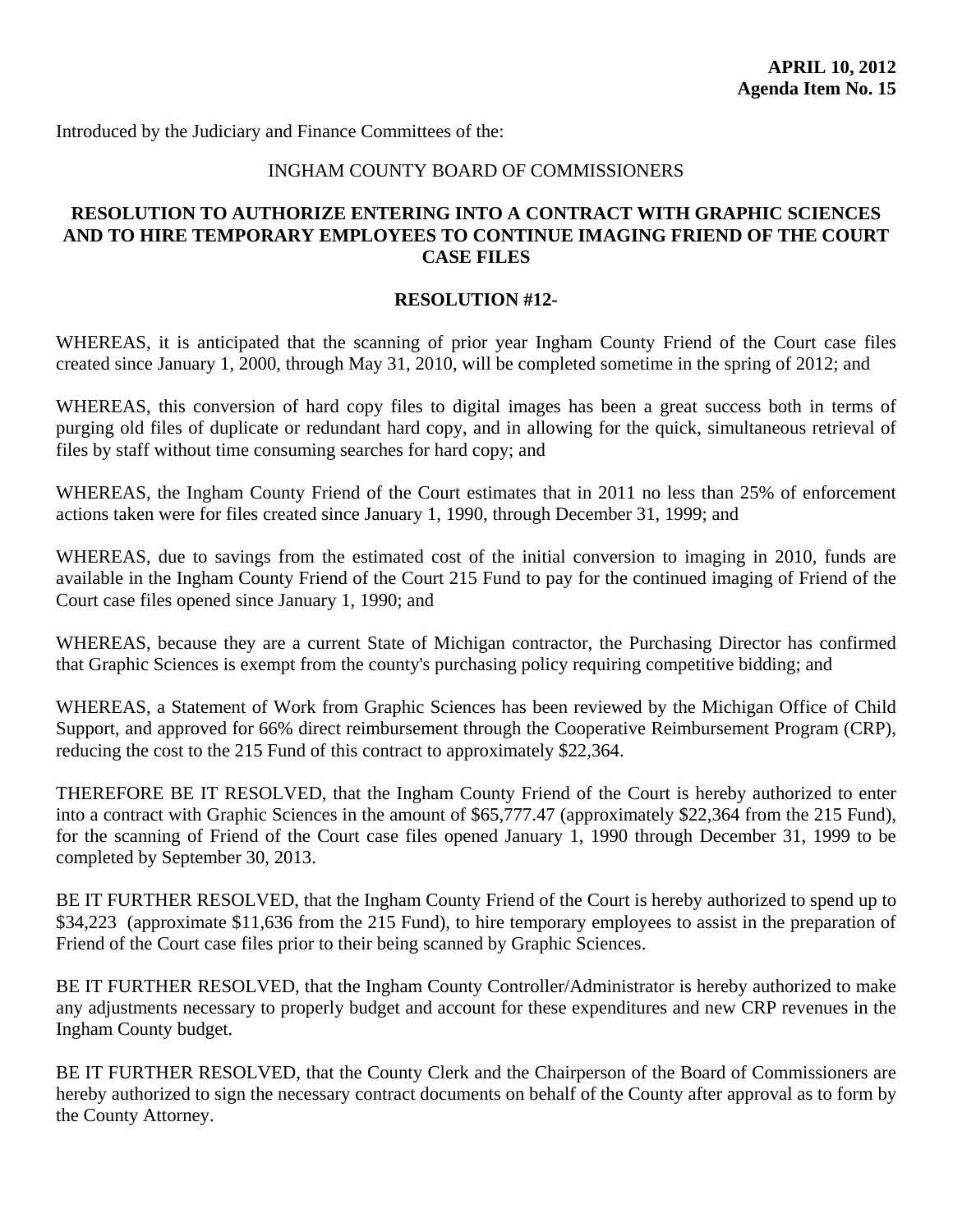#### **RESOLUTION #12-**

**JUDICIARY: Yeas:** Koenig, Bahar-Cook, Holman, Schafer, Dragonetti **Nays**: None **Absent:** Tsernoglou **Approved 3/29/12** 

FINANCE: Yeas: Grebner, McGrain, Nolan, Tennis, Dougan<br>Nays: None Absent: Bahar-Cook Approved 4/4/12  **Absent: Bahar-Cook Approved 4/4/12**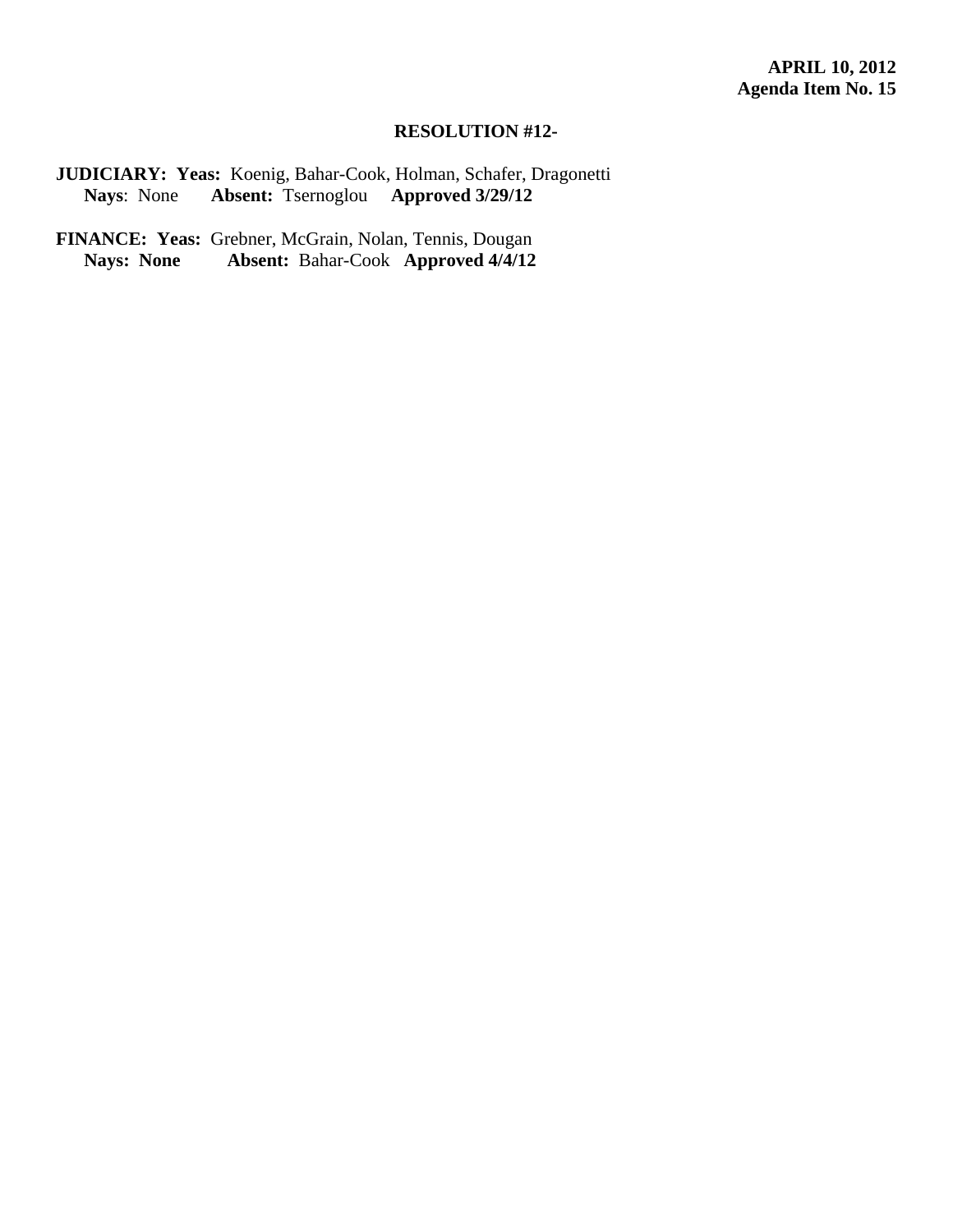<span id="page-41-0"></span>Introduced by the Law Enforcement and Finance Committees of the:

# INGHAM COUNTY BOARD OF COMMISSIONERS

# **RESOLUTION TO APPROVE AN EXTENDED POLICE SERVICES AGREEMENT WITH THE VILLAGE OF WEBBERVILLE COVERING THE PERIOD OF JULY 1, 2012 THROUGH JUNE 30, 2013**

#### **RESOLUTION #12-**

WHEREAS, the Ingham County Sheriff's Office and the Village of Webberville wish to extend the current agreement for law enforcement services; and

WHEREAS, The Village of Webberville, Sheriff's Office and Controllers Officer have negotiated a draft agreement which cover a one year period, beginning July 1, 2012 and ending June 30, 2013; and

WHEREAS, the Village of Webberville has contracted with Ingham County for Police Services through the Sheriff's Office since 1994; and

WHEREAS, the Village of Webberville wishes to continue their 80 hours of guaranteed service per week for the upcoming fiscal year.

THEREFORE BE IT RESOLVED, the Ingham County Board of Commissioners approves a one year extension of the contract with the Village of Webberville for the period covering July 1, 2012 through June 30, 2013 for the sum of \$236,534.00.

BE IT FURTHER RESOLVED, the Ingham County Board of Commissioners authorizes the Controller to make any necessary budget adjustment in the Ingham Sheriff's Office 2012 and 2013 Budget.

BE IT FURTHER RESOLVED, the Ingham County Board of Commissioners authorizes the Board Chairperson and County Clerk and the Sheriff to sign all necessary contract documents consistent with this resolution upon review and approval as to form by the County Attorney.

**LAW ENFORCEMENT: Yeas:** Tsernoglou, De Leon, Celentino, Koenig, Schafer, Dragonetti **Nays**: None **Absent:** None **Approved 3/29/12**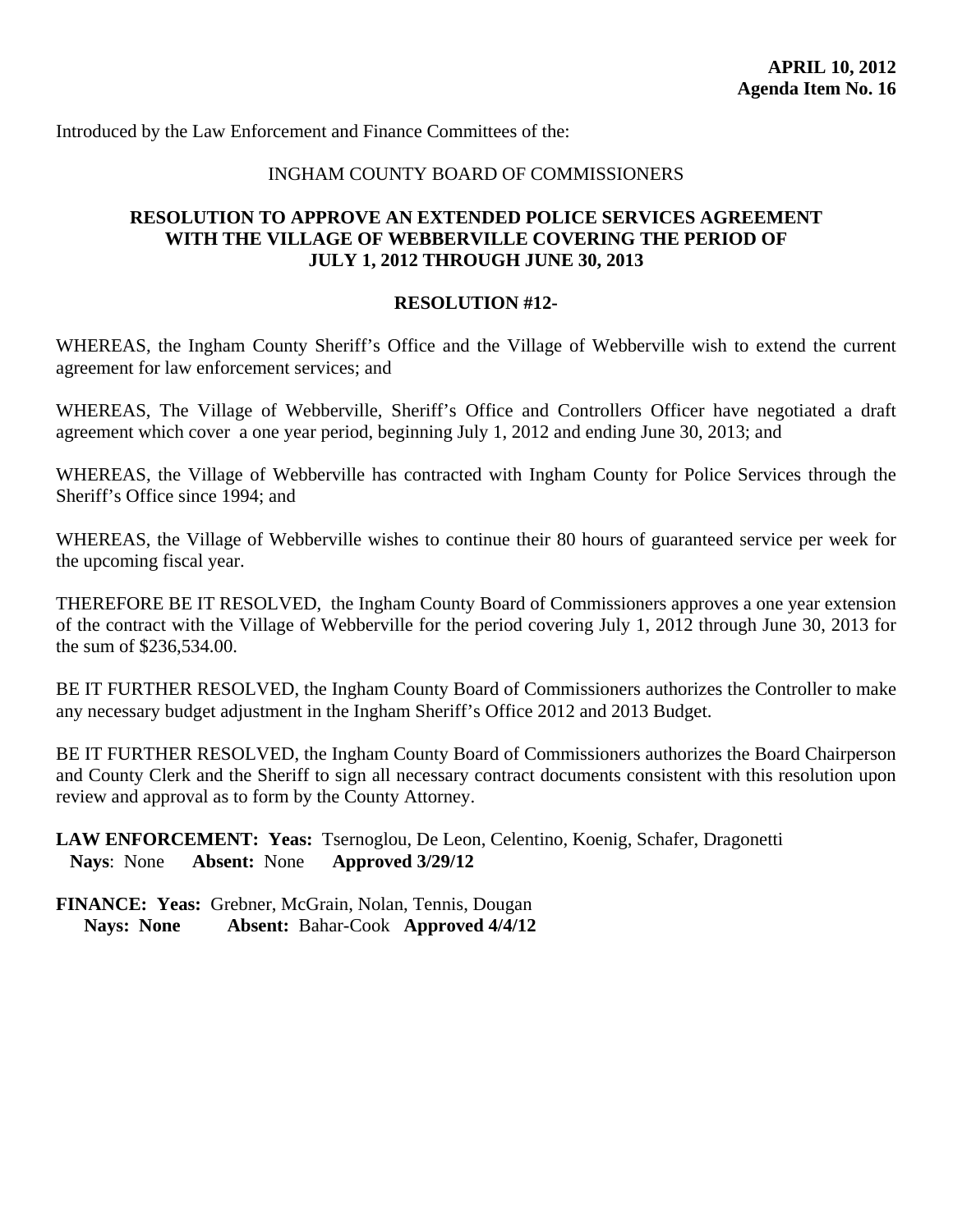<span id="page-42-0"></span>Introduced by the Law Enforcement, Human Services and Finance Committees of the:

#### INGHAM COUNTY BOARD OF COMMISSIONERS

# **RESOLUTION TO AUTHORIZE A CONTRACT FOR MEDICATION PASSING SERVICES AT THE INGHAM COUNTY JAIL**

#### **RESOLUTION #12-**

WHEREAS, the Ingham County Health Department assumed the responsibility of providing and managing medical services for Ingham County Jail inmates January 1, 2007; and

WHEREAS, the Health Department and the Sheriff's Office are committed to providing high quality and efficient health care services to jail inmates; and

WHEREAS, medication passing is a necessity in the delivery of health care services to jail inmates; and

WHEREAS, the Ingham County Sheriff Department has requested that the passing of medications to the inmates at the Ingham County Jail transition to the Ingham County Health Department; and

WHEREAS, the Ingham County Purchasing Department issued a Request for Proposals in November 2011 for medication passing to support the health care needs of the inmates at the Ingham County Jail; and

WHEREAS, the responses were evaluated by the Health Department's Chief Operating Officer, Medical Director, and Community Health Center Supervisor; and

WHEREAS, the group unanimously agreed that Optimal Staffing Solutions, Inc. presented the best response as their proposal guaranteed 24/7 coverage, was the least expensive option, and it is a local vendor – and references confirmed its timeliness, attention to detail, professionalism and responsiveness in providing high quality services. The other vendor identified potential complications in providing the needed services; and

WHEREAS, the Health Officer recommends a contract with Optimal Staffing Solutions, Inc. for medication passing services at the Ingham County Jail.

WHEREAS, the proposed rate of service is \$25.00 per hour, and, if this service is used for 8 hours per day for 365 days per year, it will cost \$73,000 per year.

THEREFORE BE IT RESOLVED, the Ingham County Board of Commissioners authorizes an agreement with Optimal Staffing Solutions, Inc. for medication passing services at the Ingham County Jail.

BE IT FURTHER RESOLVED, the period of the agreement shall commence June 1, 2012 through May 31, 2013 with the option to automatically renew from year to year unless terminated as set forth in the agreement.

BE IT FURTHER RESOLVED, that Optimal Staffing Solutions, Inc. shall provide medication passing services at a rate of \$25.00 per hour not to exceed \$73,000 per year**,** to be managed from within the existing FY 2012 Jail Medical Budget.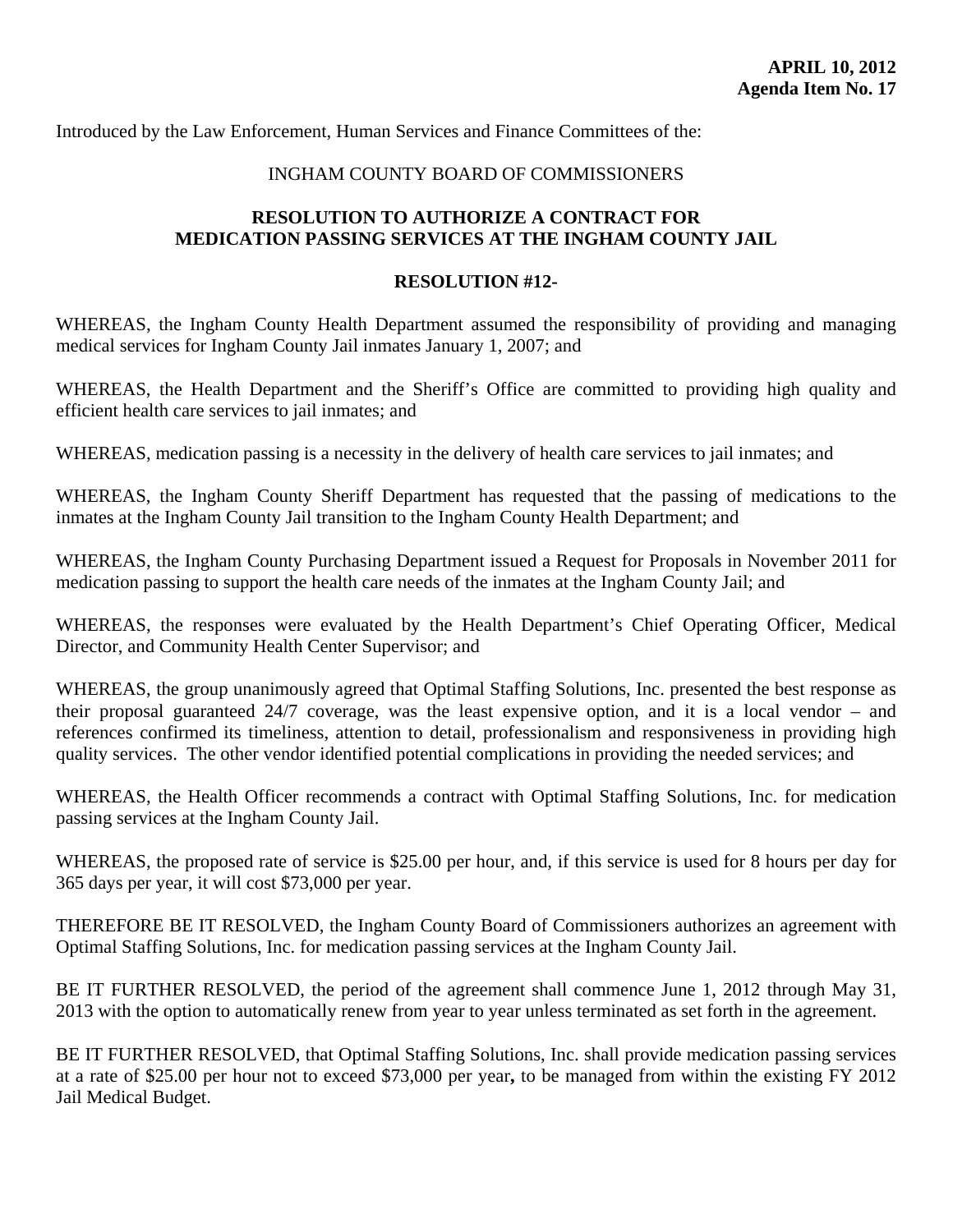#### **RESOLUTION #12-**

BE IT FURTHER RESOLVED, the Ingham County Board of Commissioners authorizes the Board Chairperson and County Clerk to sign all necessary contract documents consistent with this resolution upon review and approval as to form by the County Attorney.

**LAW ENFORCEMENT: Yeas:** Tsernoglou, De Leon, Celentino, Koenig, Schafer, Dragonetti **Nays**: None **Absent:** None **Approved 3/29/12** 

**HUMAN SERVICES: Yeas:** Nolan, Tennis, Schor, McGrain, Vickers, Dougan  **Nays:** None **Absent:** None **Approved 4/2/12**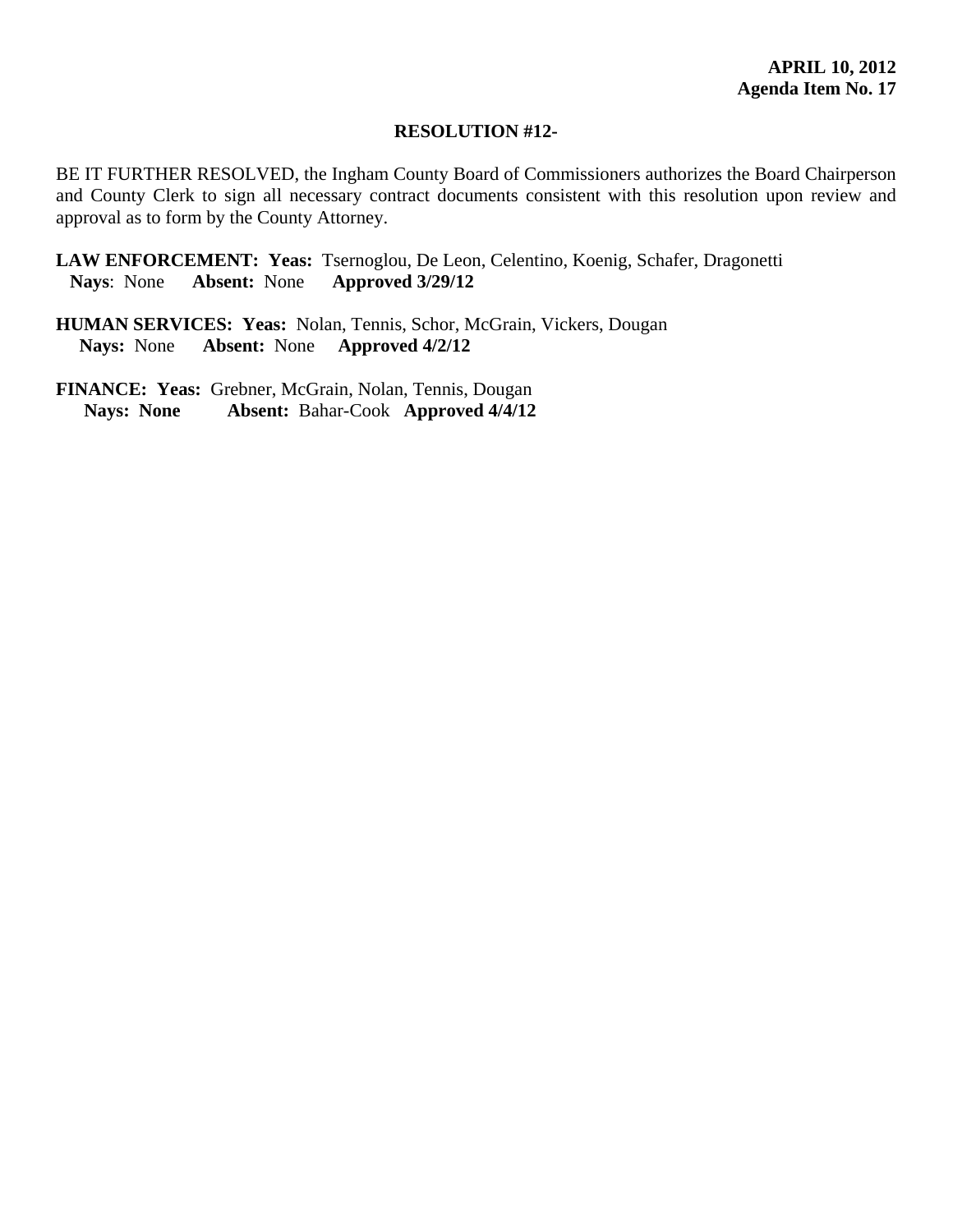<span id="page-44-0"></span>Introduced by the Law Enforcement and Finance Committees of the:

# INGHAM COUNTY BOARD OF COMMISSIONERS

# **RESOLUTION AUTHORIZING MIS SERVER AND MULTIBRIDGE UPGRADE PROJECT FOR THE 911 CENTER**

#### **RESOLUTION #12-**

WHEREAS, the Ingham County Board of Commissioners has established a 911 Emergency Telephone Dispatch Services fund for Management and System Improvements to the County emergency dispatch system; and

WHEREAS, the MIS Department has identified the need to purchase new licenses for Microsoft SQL 2008 as the servers base operating system for the Vision air CAD, and Vision Mobile systems in Ingham County at a cost of \$ 10, 446.26; and

WHEREAS, the MIS Department has identified the need to build a new server/multibridge computer to communicate with all vision air products County wide at a cost of \$22,000; and

WHEREAS, the 911 Advisory Board is recommending that the Ingham County Board of Commissioners fund this request from the 911 Emergency Telephone Dispatch Services - 911 fund for Management and System Improvements.

THEREFORE BE IT RESOLVED, that the Ingham County Board of Commissioners authorizes the expenditure of up to \$32,447 from the 911 Emergency Telephone Dispatch Services - 911 fund for Management and System for the costs associated with the purchase of two Microsoft SQL 2008 licenses for \$10,447 for the purchase and installation of server/multibridge computer from CORE Technologies that will communicate with all VisionAIR products in Ingham County.

BE IT FURTHER RESOLVED, that the Controller/Administrator is authorized to make the necessary budgetary transfers that are consistent with this resolution.

BE IT FURTHER RESOLVED, that the Chairperson of the Ingham County Board of Commissioners and the County Clerk are authorized to sign any necessary contract /Purchase documents consistent with this resolution and approved as to form by the County Attorney.

**LAW ENFORCEMENT: Yeas:** Tsernoglou, De Leon, Celentino, Koenig, Schafer, Dragonetti **Nays**: None **Absent:** None **Approved 3/29/12**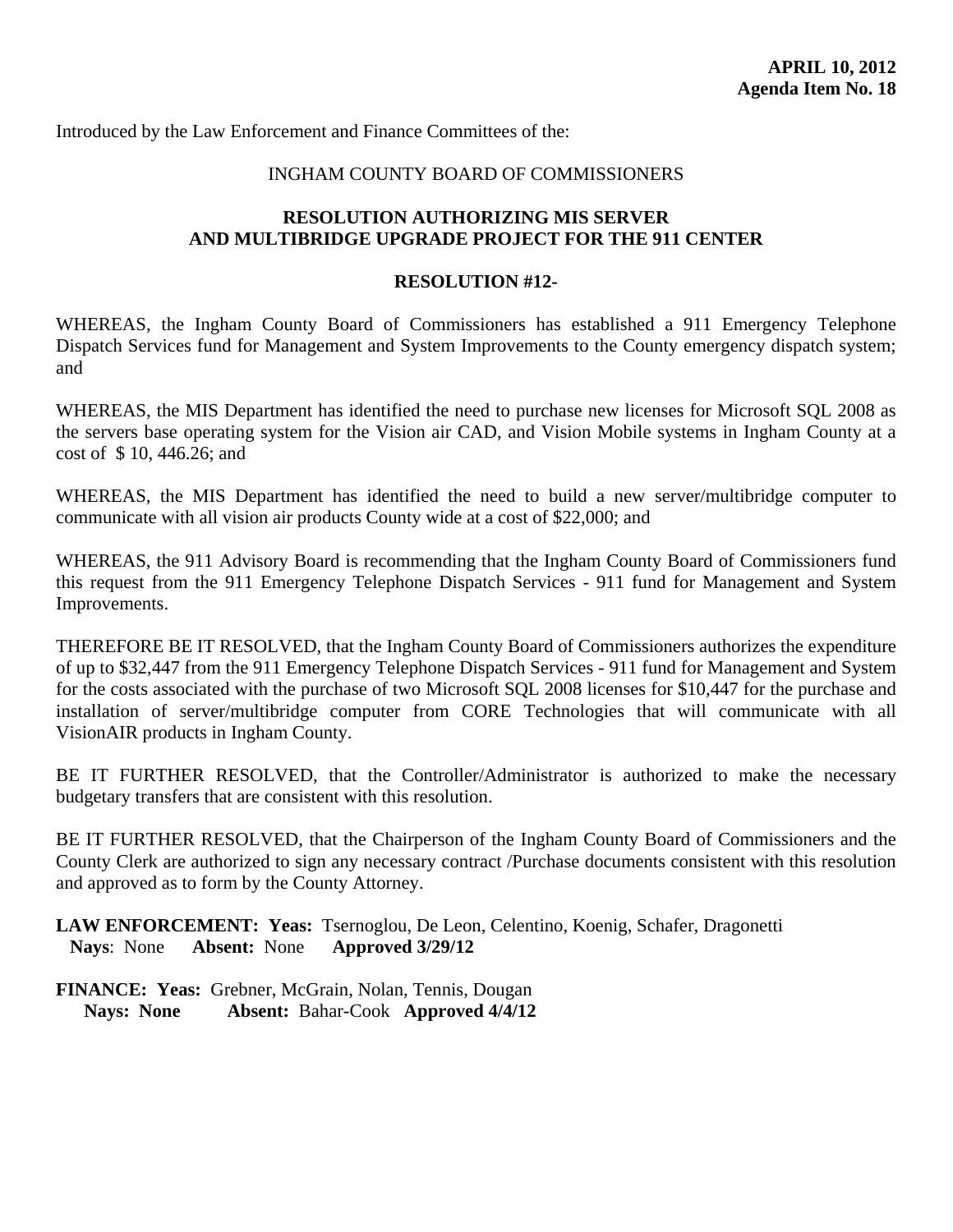<span id="page-45-0"></span>Introduced by the Law Enforcement Committee of the:

#### INGHAM COUNTY BOARD OF COMMISSIONERS

# **RESOLUTION AUTHORIZING THE ESTABLISHMENT OF A NAME FOR THE NEW "INGHAM COUNTY 911 CENTER"**

#### **RESOLUTION #12-**

WHEREAS, the Ingham County Board of Commissioners previously authorized the Ingham County Building Authority to proceed with the Ingham County Consolidated 911 Dispatch Center Project to construct a single emergency dispatch center serving all of Ingham County; and

WHEREAS, final design plans of the facility were approved by the Board of Commissioners; and

WHEREAS, the construction project is nearing completion; and

WHEREAS, the Ingham County Law Enforcement Committee is now recommending a name for the Facility; and

WHEREAS, there shall be no signage identifying the building as the Ingham County 911 Central Dispatch Center either attached to the building and/or located along the road as recommended by Homeland Security standards

THEREFORE BE IT RESOLVED, that the Ingham County Board of Commissioners hereby establishes that the name of the new facility shall be the "Ingham County 911 Central Dispatch Center" in recognition of its mission to provide emergency dispatch services of public safety agencies to protect the property, health, and safety of the residents of Ingham County

**LAW ENFORCEMENT: Yeas:** Tsernoglou, De Leon, Celentino, Koenig, Dragonetti **Nays**: Schafer **Absent:** None **Approved 3/29/12**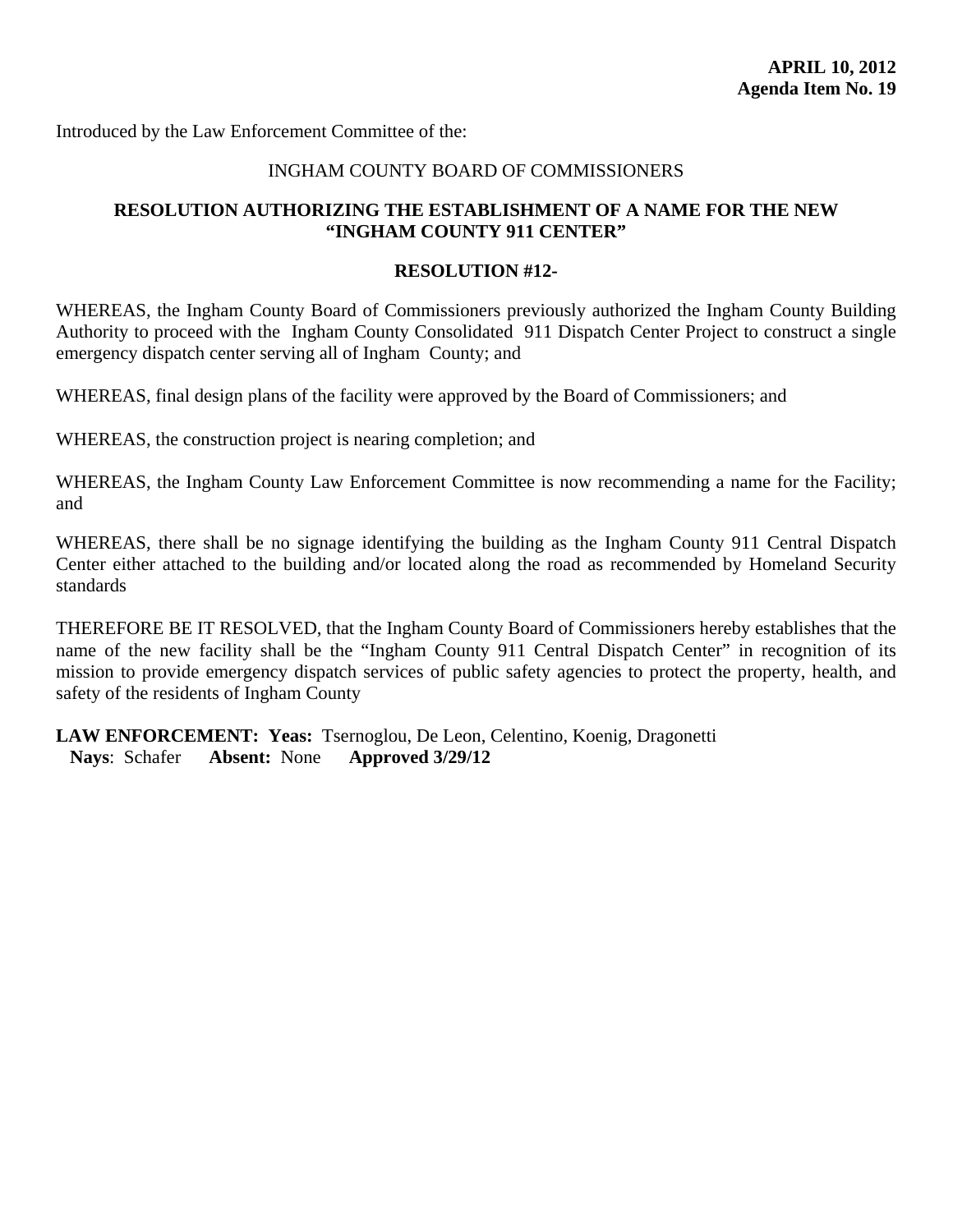<span id="page-46-0"></span>Introduced by the Law Enforcement Committee of the:

# INGHAM COUNTY BOARD OF COMMISSIONERS

# **RESOLUTION TO AUTHORIZE THE FORMATION OF A NEW INGHAM COUNTY 911 ADVISORY COMMITTEE**

#### **RESOLUTION #12-**

WHEREAS, the Ingham County Board of Commissioners previously established an Ingham County 911 Advisory Committee consisting of Public Safety professionals to advise the Board of Commissioners on 911 emergency dispatch issues through Resolution #99-25; and

WHEREAS, the Ingham County 911 Steering Committee as part of its planning process has recommended changes in the structure, composition, and the purpose of the current 911 Advisory Committee now that Ingham County will be operating the new 911 Center with its own professional staff.

THEREFORE BE IT RESOLVED, that the Ingham County Board of Commissioners authorizes the establishment of a new Ingham County 911 Advisory Committee effective June 1, 2012 to be appointed by the Board of Commissioners upon the recommendation of the named Public Safety Agencies.

BE IT FURTHER RESOLVED, that the Ingham County 911 Advisory Committee shall consist of:

- a. The Ingham County Sheriff or his/her designee.
- b. A representative of the Michigan State Police.
- c. The Lansing Police Chief or his/her designee.
- d. The Lansing Fire Chief or his/her designee.
- e. The East Lansing Police Chief or his/her designee.
- f. The East Lansing Fire Chief or his/her designee.
- g. The Meridian Township Police Chief or his/her designee.
- h. The Meridian Township Fire Chief or his/her designee.
- i. The Michigan State University Police Department Chief or his/her designee.
- j. One other fire department representative as specified by the Ingham County Fire Chief's Association.
- k. One other police department representative as specified by the Ingham County Police Chiefs' Organization.